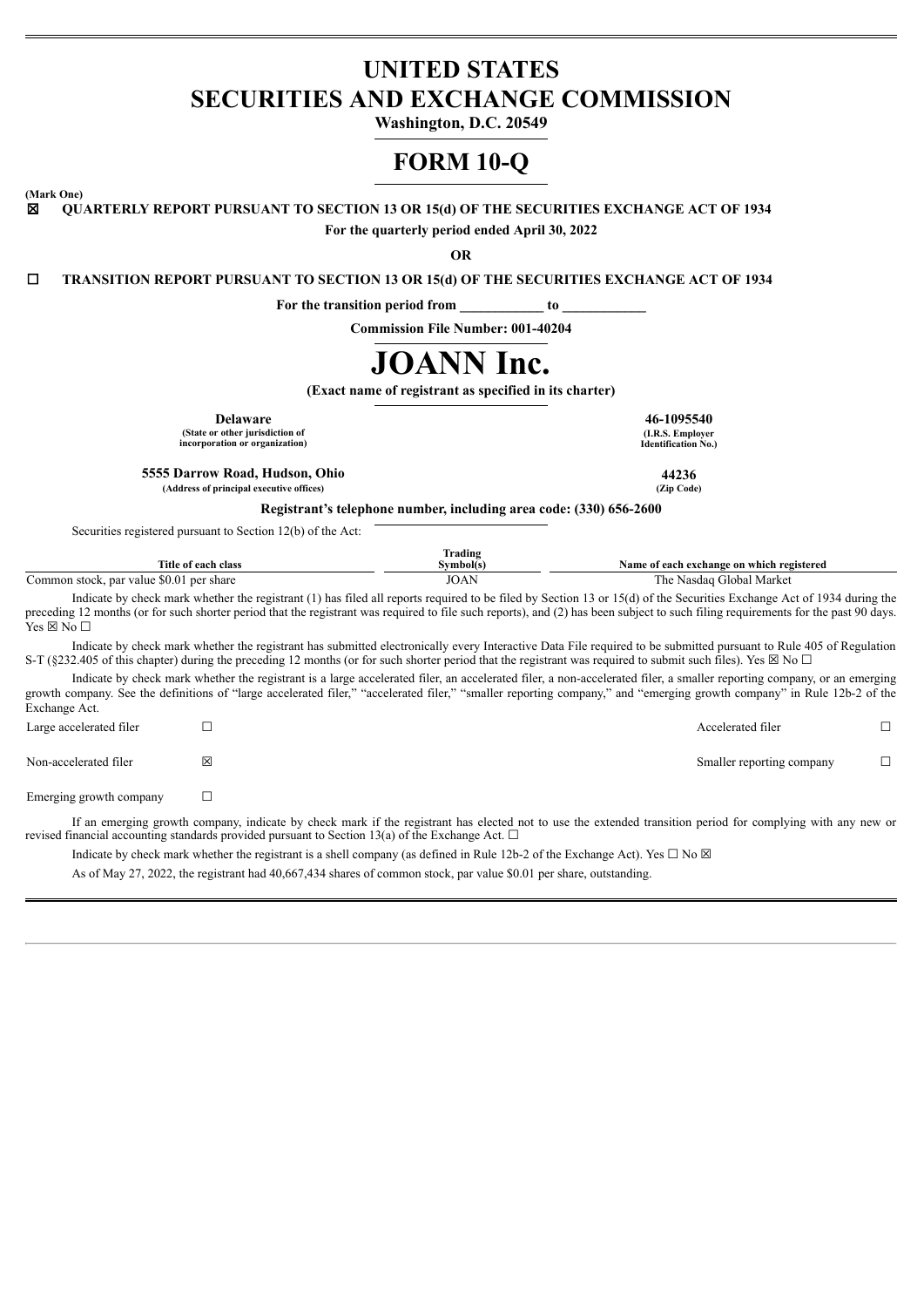### **Table of Contents**

 $\overline{\phantom{0}}$ 

|          |                                                                                                                                   | Page           |
|----------|-----------------------------------------------------------------------------------------------------------------------------------|----------------|
| PART I.  | <b>FORWARD-LOOKING STATEMENTS</b><br><b>FINANCIAL INFORMATION</b>                                                                 | $\overline{c}$ |
| Item 1.  | <b>Financial Statements</b>                                                                                                       | 2              |
|          |                                                                                                                                   |                |
|          | Consolidated Balance Sheets as of April 30, 2022 (Unaudited), May 1, 2021 (Unaudited) and January 29, 2022                        | 2              |
|          | Consolidated Statements of Comprehensive Income (Loss) for the thirteen weeks ended April 30, 2022 and May 1, 2021<br>(Unaudited) | 3              |
|          | Consolidated Statements of Cash Flows for the thirteen weeks ended April 30, 2022 and May 1, 2021 (Unaudited)                     | 4              |
|          | Consolidated Statements of Shareholders' Equity for the thirteen weeks ended April 30, 2022 and May 1, 2021 (Unaudited)           | 5              |
|          | Notes to Consolidated Financial Statements (Unaudited)                                                                            | 6              |
| Item 2.  | Management's Discussion and Analysis of Financial Condition and Results of Operations                                             | 14             |
| Item 3.  | <b>Quantitative and Qualitative Disclosures About Market Risk</b>                                                                 | 22             |
| Item 4.  | <b>Controls and Procedures</b>                                                                                                    | 22             |
| PART II. | <b>OTHER INFORMATION</b>                                                                                                          | 23             |
| Item 1.  | <b>Legal Proceedings</b>                                                                                                          | 23             |
| Item 1A. | <b>Risk Factors</b>                                                                                                               | 23             |
| Item 2.  | <b>Unregistered Sales of Equity Securities and Use of Proceeds</b>                                                                | 23             |
| Item 3.  | <b>Defaults Upon Senior Securities</b>                                                                                            | 23             |
| Item 4.  | <b>Mine Safety Disclosures</b>                                                                                                    | 23             |
| Item 5.  | Other Information                                                                                                                 | 23             |
| Item 6.  | Exhibits                                                                                                                          | 24             |
|          | Signatures                                                                                                                        | 25             |
|          |                                                                                                                                   |                |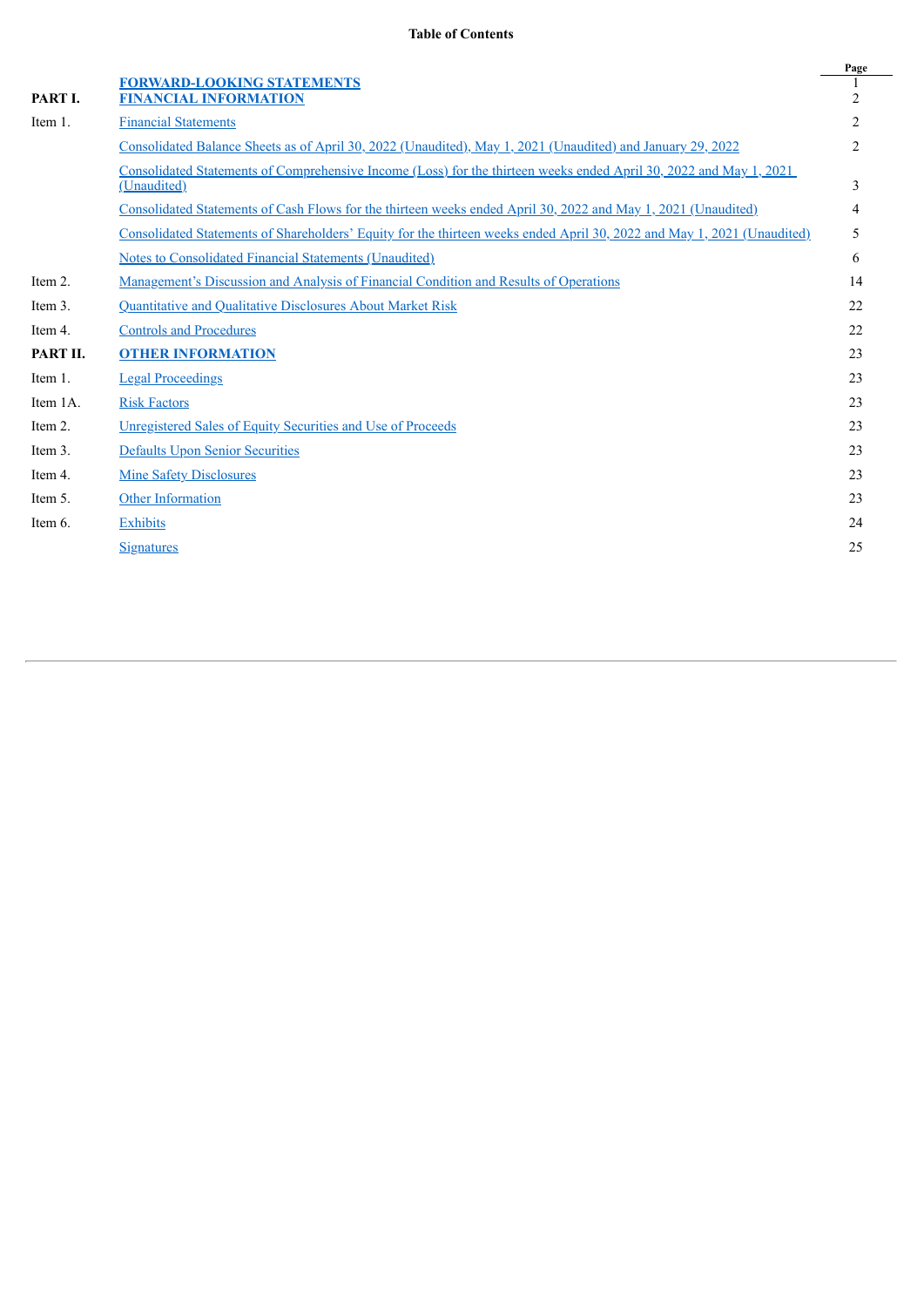#### **FORWARD-LOOKING STATEMENTS**

<span id="page-2-0"></span>This Quarterly Report on Form 10-Q contains forward-looking statements within the meaning of the Private Securities Litigation Reform Act of 1995. We intend such forward-looking statements to be covered by the safe harbor provisions for forward-looking statements contained in Section 27A of the Securities Act of 1933, as amended (the "Securities Act") and Section 21E of the Securities Exchange Act of 1934, as amended (the "Exchange Act"). You can generally identify forward-looking statements by our use of forward-looking terminology such as "anticipate," "believe," "continue," "could," "estimate," "expect," "intend," "may," "might," "plan," "potential," "predict," "seek," "vision," or "should," or the negative thereof or other variations thereon or comparable terminology. Forward-looking statements include those we make regarding the following matters:

- inflationary pressures, and their impact on our ability to control costs and on our customers level of discretionary income to spend on Creative Products;
- our ability to anticipate and effectively respond to disruptions or inefficiencies in our distribution network, e-commerce fulfillment function and transportation system, including availability and cost of import and domestic freight;
- the effects of potential changes to U.S. trade regulations and policies, including tariffs, on our business;
- developments involving our competitors and our industry;
- potential future impacts of the COVID-19 pandemic, including effects on supply chain costs and capacity;
- our ability to timely identify or effectively respond to consumer trends, and the potential effects of that ability on our relationship with our customers, the demand for our products and our market share;
- our expectations regarding the seasonality of our business;
- our ability to manage the distinct risks facing our e-commerce business and maintain a relevant omni-channel experience for our customers;
- our ability to maintain or negotiate favorable lease terms for our store locations;
- our ability to execute on our growth strategy to renovate and improve the performance of our existing store locations;
- our ability to attract and retain a qualified management team and other team members while controlling our labor costs;
- the impact of our debt and lease obligations on our ability to raise additional capital to fund our operations and maintain flexibility in operating our business;
- our reliance on and relationships with third party service providers;
- our reliance on and relationships with foreign suppliers and their ability to supply us with adequate, timely and cost-effective products for resale;
- our ability, and our third party service providers' ability, to maintain security and prevent unauthorized access to electronic and other confidential information;
- the impacts of potential disruptions to our information systems, including our websites and mobile applications;
- our ability to respond to risks associated with existing and future payment options;
- our ability to maintain and enhance a strong brand image;
- our ability to maintain adequate insurance coverage;
- our status as a "controlled company" and control of us as a public company by affiliates of Leonard Green & Partners, L.P.;
- the impact of evolving governmental laws and regulations and the outcomes of legal proceedings; and
- the amount and timing of repurchases of our common stock, if any.

The preceding list is not intended to be an exhaustive list of all of our forward-looking statements. We have based these forward-looking statements on our current expectations, assumptions, estimates and projections. While we believe these expectations, assumptions, estimates and projections are reasonable, such forward-looking statements are only predictions and involve known and unknown risks and uncertainties, many of which are beyond our control. Furthermore, the potential impact of the COVID-19 pandemic on our business operations and financial results and on the world economy as a whole may heighten the risks and uncertainties that affect our forward-looking statements. Given these risks and uncertainties, you are cautioned not to place undue reliance on such forward-looking statements. The forward-looking statements included elsewhere in this Quarterly Report on Form 10-Q are not guarantees of future performance and our actual results of operations, financial condition and liquidity and the development of the industry in which we operate, may differ materially from the forward-looking statements included elsewhere in this Quarterly Report on Form 10-Q. In addition, even if our results of operations, financial condition and liquidity and events in the industry in which we operate, are consistent with the forward-looking statements included elsewhere in this Quarterly Report on Form 10-Q, they may not be predictive of results or developments in future periods. Any forward-looking statement that we make in this Quarterly Report on Form 10-Q speaks only as of the date of such statement. Except as required by law, we do not undertake any obligation to update or revise, or to publicly announce any update or revision to, any of the forward-looking statements, whether as a result of new information, future events or otherwise, after the date of this Quarterly Report on Form 10-Q.

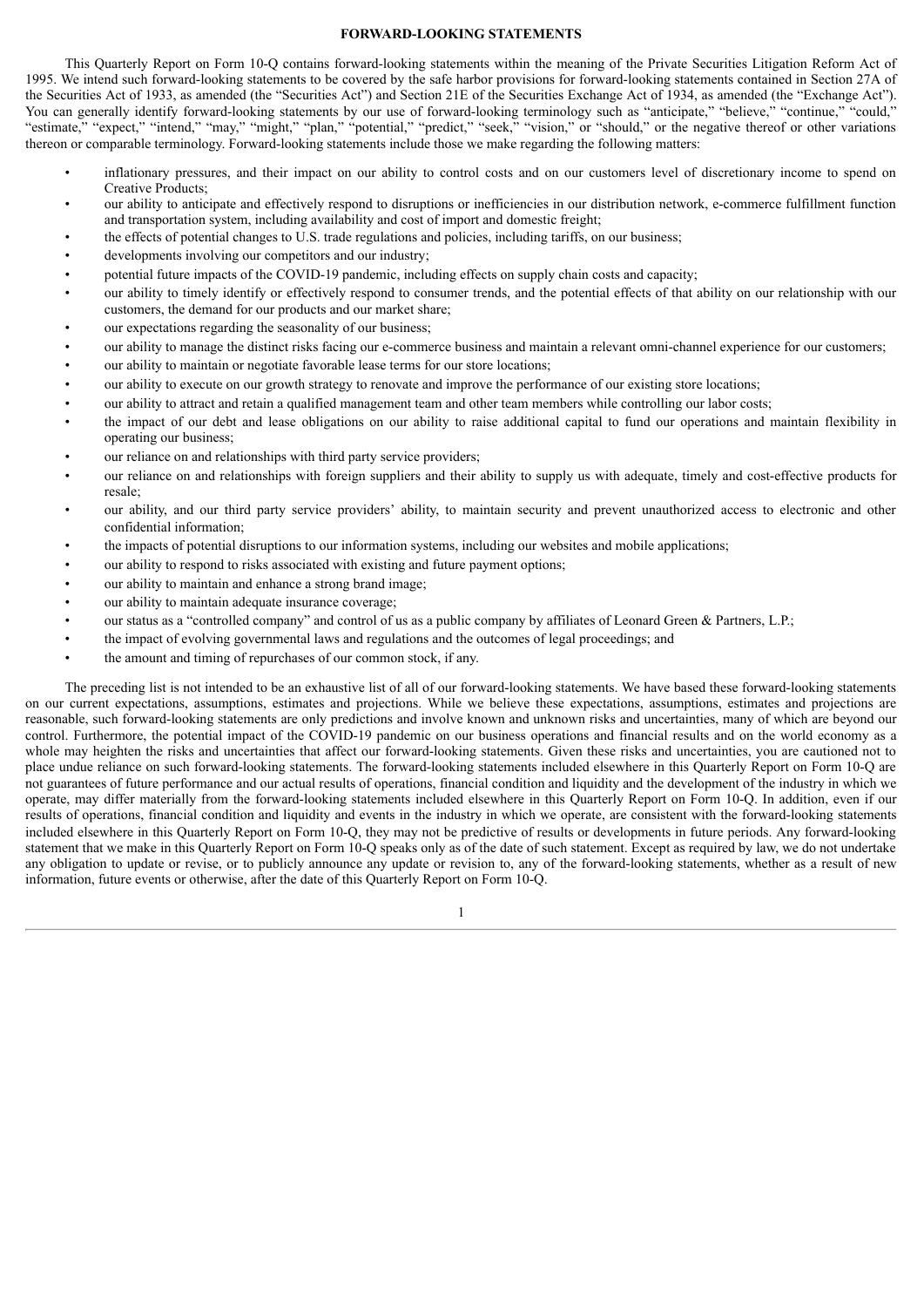### **PART I—FINANCIAL INFORMATION**

### **JOANN Inc. Consolidated Balance Sheets**

<span id="page-3-2"></span><span id="page-3-1"></span><span id="page-3-0"></span>

|                                                                                                                                                          | (Unaudited)               |         |               |               |                     |         |  |
|----------------------------------------------------------------------------------------------------------------------------------------------------------|---------------------------|---------|---------------|---------------|---------------------|---------|--|
|                                                                                                                                                          | April 30,<br>2022<br>2021 |         |               | May 1,        | January 29,<br>2022 |         |  |
|                                                                                                                                                          |                           |         |               | (In millions) |                     |         |  |
| Assets                                                                                                                                                   |                           |         |               |               |                     |         |  |
| Current assets:                                                                                                                                          |                           |         |               |               |                     |         |  |
| Cash and cash equivalents                                                                                                                                | \$                        | 22.3    | $\mathcal{S}$ | 22.7          | $\mathcal{S}$       | 22.5    |  |
| Inventories                                                                                                                                              |                           | 674.5   |               | 539.3         |                     | 658.6   |  |
| Prepaid expenses and other current assets                                                                                                                |                           | 58.2    |               | 66.6          |                     | 39.2    |  |
| Total current assets                                                                                                                                     |                           | 755.0   |               | 628.6         |                     | 720.3   |  |
| Property, equipment and leasehold improvements, net                                                                                                      |                           | 263.1   |               | 282.0         |                     | 256.8   |  |
| Operating lease assets                                                                                                                                   |                           | 803.2   |               | 828.2         |                     | 818.0   |  |
| Goodwill, net                                                                                                                                            |                           | 162.0   |               | 162.0         |                     | 162.0   |  |
| Intangible assets, net                                                                                                                                   |                           | 373.6   |               | 375.5         |                     | 370.3   |  |
| Other assets                                                                                                                                             |                           | 35.4    |               | 25.2          |                     | 34.8    |  |
| <b>Total assets</b>                                                                                                                                      | $\$$                      | 2,392.3 | \$            | 2,301.5       | $\$$                | 2,362.2 |  |
| Liabilities and Shareholders' Equity                                                                                                                     |                           |         |               |               |                     |         |  |
| Current liabilities:                                                                                                                                     |                           |         |               |               |                     |         |  |
| Accounts payable                                                                                                                                         | $\boldsymbol{\mathsf{S}}$ | 194.0   | $\mathbf S$   | 205.1         | $\mathbf S$         | 253.8   |  |
| Accrued expenses                                                                                                                                         |                           | 127.4   |               | 127.1         |                     | 142.4   |  |
| Current portion of operating lease liabilities                                                                                                           |                           | 169.5   |               | 180.4         |                     | 173.8   |  |
| Current portion of long-term debt                                                                                                                        |                           | 6.8     |               |               |                     | 6.8     |  |
| Total current liabilities                                                                                                                                |                           | 497.7   |               | 512.6         |                     | 576.8   |  |
| Long-term debt, net                                                                                                                                      |                           | 931.0   |               | 760.4         |                     | 778.6   |  |
| Long-term operating lease liabilities                                                                                                                    |                           | 725.5   |               | 755.2         |                     | 733.0   |  |
| Long-term deferred income taxes                                                                                                                          |                           | 88.8    |               | 86.9          |                     | 87.7    |  |
| Other long-term liabilities                                                                                                                              |                           | 34.3    |               | 51.2          |                     | 36.3    |  |
| Shareholders' equity:                                                                                                                                    |                           |         |               |               |                     |         |  |
| Common stock, stated value \$0.01 per share; 200.0 million authorized; issued 44.1 million<br>shares at April 30, 2022, May 1, 2021 and January 29, 2022 |                           | 0.4     |               | 0.4           |                     | 0.4     |  |
| Additional paid-in capital                                                                                                                               |                           | 203.7   |               | 202.2         |                     | 203.3   |  |
| Retained (deficit)                                                                                                                                       |                           | (64.5)  |               | (53.9)        |                     | (24.9)  |  |
| Accumulated other comprehensive income (loss)                                                                                                            |                           | 5.3     |               | (0.2)         |                     | 1.8     |  |
| Treasury stock at cost; 3.4 million shares at April 30, 2022, 1.9 million shares at May 1,<br>2021 and 3.5 million shares at January 29, 2022            |                           | (29.9)  |               | (13.3)        |                     | (30.8)  |  |
| Total shareholders' equity                                                                                                                               |                           | 115.0   |               | 135.2         |                     | 149.8   |  |
| Total liabilities and shareholders' equity                                                                                                               | \$                        | 2,392.3 | $\mathsf{\$}$ | 2,301.5       | $\mathsf{\$}$       | 2,362.2 |  |

*See notes to unaudited consolidated financial statements.*

2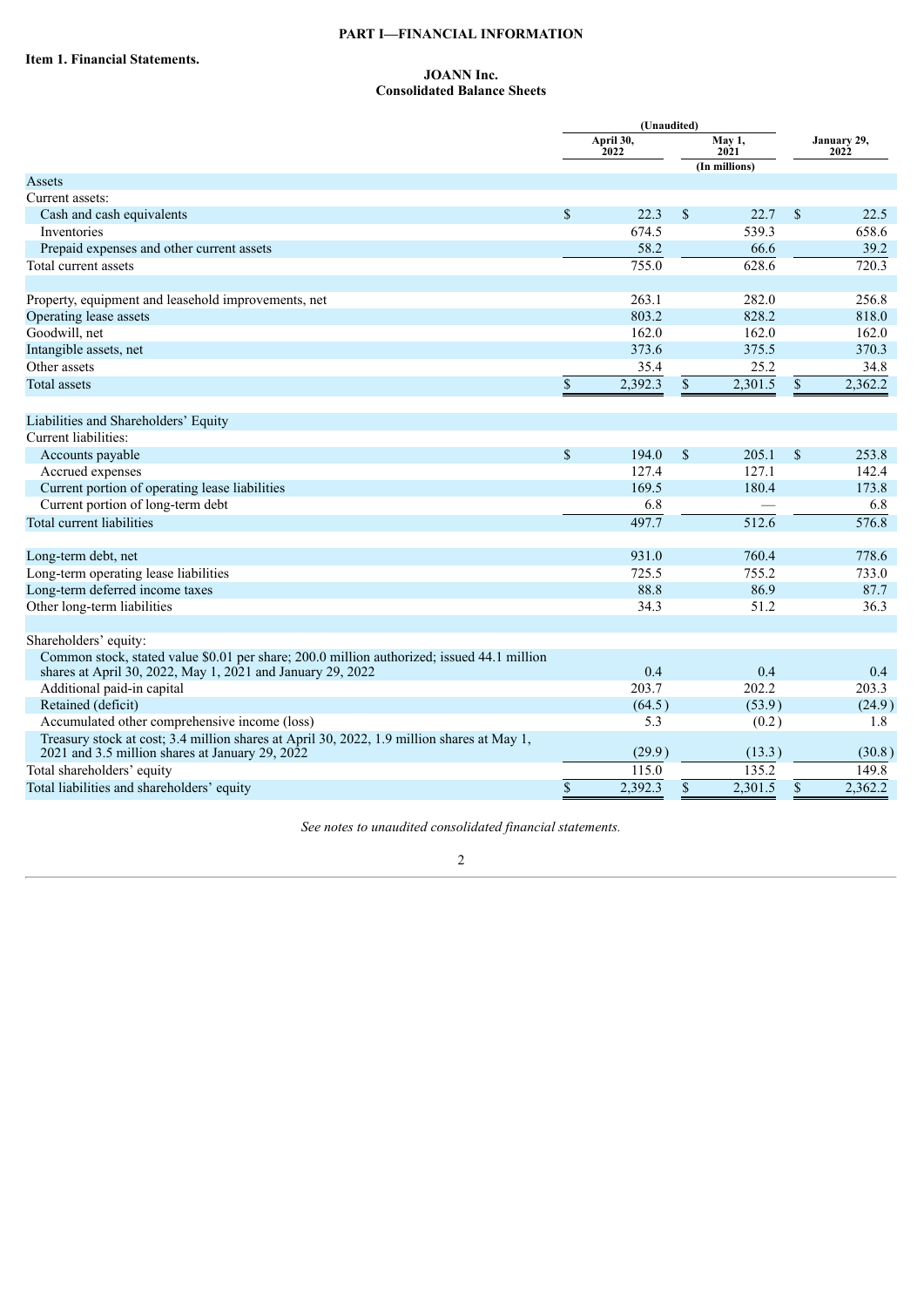#### **JOANN Inc. Consolidated Statements of Comprehensive Income (Loss) (Unaudited)**

<span id="page-4-0"></span>

|                                              |              | <b>Thirteen Weeks Ended</b>         |                |  |  |  |
|----------------------------------------------|--------------|-------------------------------------|----------------|--|--|--|
|                                              |              | April 30,<br>2022                   | May 1,<br>2021 |  |  |  |
|                                              |              | (In millions except per share data) |                |  |  |  |
| Net sales                                    | $\mathbb{S}$ | 498.0<br><sup>S</sup>               | 574.4          |  |  |  |
| Cost of sales                                |              | 257.3                               | 271.7          |  |  |  |
| Selling, general and administrative expenses |              | 259.1                               | 249.9          |  |  |  |
| Depreciation and amortization                |              | 20.1                                | 20.4           |  |  |  |
| Operating profit (loss)                      |              | (38.5)                              | 32.4           |  |  |  |
| Interest expense, net                        |              | 11.2                                | 13.2           |  |  |  |
| Debt related (gain)                          |              |                                     | (0.1)          |  |  |  |
| Step acquisition write-off                   |              | 1.0                                 |                |  |  |  |
| Income (loss) before income taxes            |              | (50.7)                              | 19.3           |  |  |  |
| Income tax provision (benefit)               |              | (15.6)                              | 4.2            |  |  |  |
| Net income (loss)                            | \$           | \$<br>(35.1)                        | 15.1           |  |  |  |
| Other comprehensive income:                  |              |                                     |                |  |  |  |
| Cash flow hedges                             |              | 4.7                                 | 0.2            |  |  |  |
| Income tax provision on cash flow hedges     |              | (1.2)                               | (0.1)          |  |  |  |
| Other comprehensive income                   |              | $\overline{3.5}$                    | 0.1            |  |  |  |
| Comprehensive income (loss)                  | \$           | \$<br>(31.6)                        | 15.2           |  |  |  |
| Earnings (loss) per common share:            |              |                                     |                |  |  |  |
| <b>Basic</b>                                 | \$           | (0.86)<br><sup>\$</sup>             | 0.39           |  |  |  |
| Diluted                                      | \$           | (0.86)<br>$\mathbb{S}$              | 0.38           |  |  |  |
| Weighted-average common shares outstanding:  |              |                                     |                |  |  |  |
| <b>Basic</b>                                 |              | 40.6                                | 38.4           |  |  |  |
| Diluted                                      |              | 40.6                                | 39.7           |  |  |  |

*See notes to unaudited consolidated financial statements.*

### 3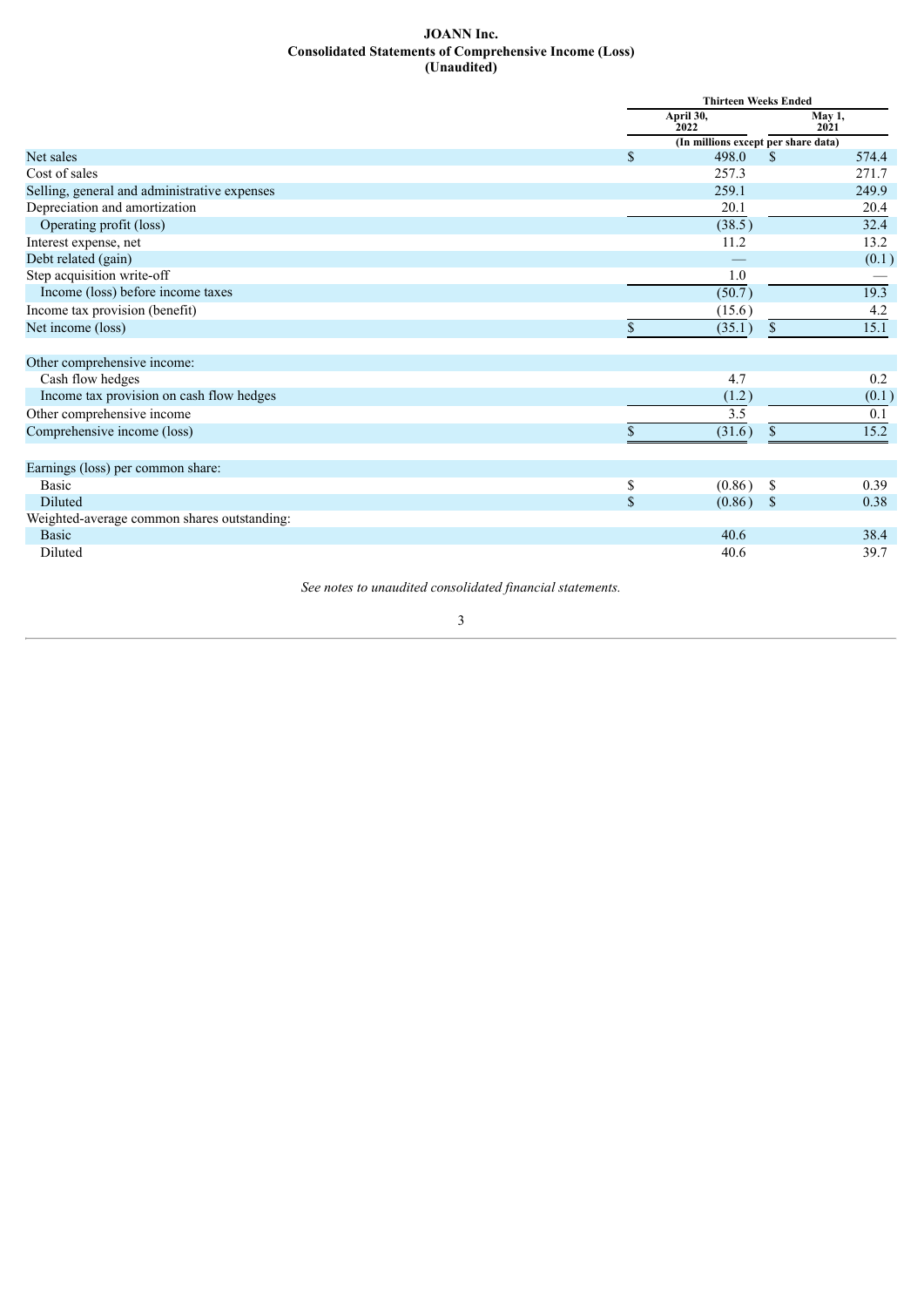### **JOANN Inc. Consolidated Statements of Cash Flows (Unaudited)**

<span id="page-5-0"></span>

|                                                                                            | <b>Thirteen Weeks Ended</b> |                 |                |  |  |
|--------------------------------------------------------------------------------------------|-----------------------------|-----------------|----------------|--|--|
|                                                                                            | April 30,<br>2022           |                 | May 1,<br>2021 |  |  |
|                                                                                            | (In millions)               |                 |                |  |  |
| Net cash provided by (used for) operating activities:                                      |                             |                 |                |  |  |
| Net income (loss)                                                                          | \$<br>(35.1)                | \$              | 15.1           |  |  |
| Adjustments to reconcile net income (loss) to net cash (used for)<br>operating activities: |                             |                 |                |  |  |
| Non-cash operating lease expense                                                           | 41.4                        |                 | 39.3           |  |  |
| Depreciation and amortization                                                              | 20.1                        |                 | 20.4           |  |  |
| Deferred income taxes                                                                      | (0.1)                       |                 | (0.4)          |  |  |
| Stock-based compensation expense                                                           | 1.0                         |                 | 0.6            |  |  |
| Amortization of deferred financing costs and original issue discount                       | 0.5                         |                 | 0.8            |  |  |
| Debt related (gain)                                                                        | $\equiv$                    |                 | (0.1)          |  |  |
| Step acquisition write-off                                                                 | 1.0                         |                 |                |  |  |
| Changes in operating assets and liabilities:                                               |                             |                 |                |  |  |
| Decrease (increase) in inventories                                                         | (15.9)                      |                 | 16.6           |  |  |
| Decrease (increase) in prepaid expenses and other current assets                           | (18.9)                      |                 | 6.1            |  |  |
| (Decrease) in accounts payable                                                             | (59.8)                      |                 | (45.0)         |  |  |
| (Decrease) in accrued expenses                                                             | (16.3)                      |                 | (47.5)         |  |  |
| (Decrease) in operating lease liabilities                                                  | (38.5)                      |                 | (48.5)         |  |  |
| (Decrease) in other long-term liabilities                                                  | (3.7)                       |                 | (1.5)          |  |  |
| Other, net                                                                                 | 2.1                         |                 | 0.6            |  |  |
| Net cash (used for) operating activities                                                   | (122.2)                     |                 | (43.5)         |  |  |
| Net cash (used for) investing activities:                                                  |                             |                 |                |  |  |
| Capital expenditures                                                                       | (19.3)                      |                 | (10.5)         |  |  |
| Acquisitions                                                                               | (4.3)                       |                 |                |  |  |
| Other investing activities                                                                 |                             |                 | (0.2)          |  |  |
| Net cash (used for) investing activities                                                   | (23.6)                      |                 | (10.7)         |  |  |
| Net cash provided by (used for) financing activities:                                      |                             |                 |                |  |  |
| Term loan payments                                                                         | (3.4)                       |                 | (70.9)         |  |  |
| Borrowings on revolving credit facility                                                    | 221.7                       |                 | 147.6          |  |  |
| Payments on revolving credit facility                                                      | (66.2)                      |                 | (102.1)        |  |  |
| Purchase and retirement of debt                                                            | $\equiv$                    |                 |                |  |  |
| Principal payments on finance lease obligations                                            |                             |                 | (0.9)          |  |  |
| Issuance of common stock, net of underwriting commissions and offering costs               | (2.3)                       |                 | (1.2)          |  |  |
|                                                                                            | 0.4                         |                 | 77.0           |  |  |
| Proceeds from exercise of stock options                                                    |                             |                 |                |  |  |
| Payments of taxes related to the net issuance of team member stock awards                  | (0.1)                       |                 |                |  |  |
| Dividends paid<br>Net cash provided by financing activities                                | (4.5)                       |                 | 49.5           |  |  |
|                                                                                            | 145.6                       |                 |                |  |  |
| Net (decrease) in cash and cash equivalents                                                | (0.2)                       |                 | (4.7)          |  |  |
| Cash and cash equivalents at beginning of period                                           | 22.5                        |                 | 27.4           |  |  |
| Cash and cash equivalents at end of period                                                 | \$<br>22.3                  | $\overline{\$}$ | 22.7           |  |  |
| Cash paid during the period for:                                                           |                             |                 |                |  |  |
| Interest                                                                                   | \$<br>10.4                  | \$              | 12.8           |  |  |
| Income taxes, net of refunds                                                               | (0.4)                       |                 | (0.3)          |  |  |

*See notes to unaudited consolidated financial statements.*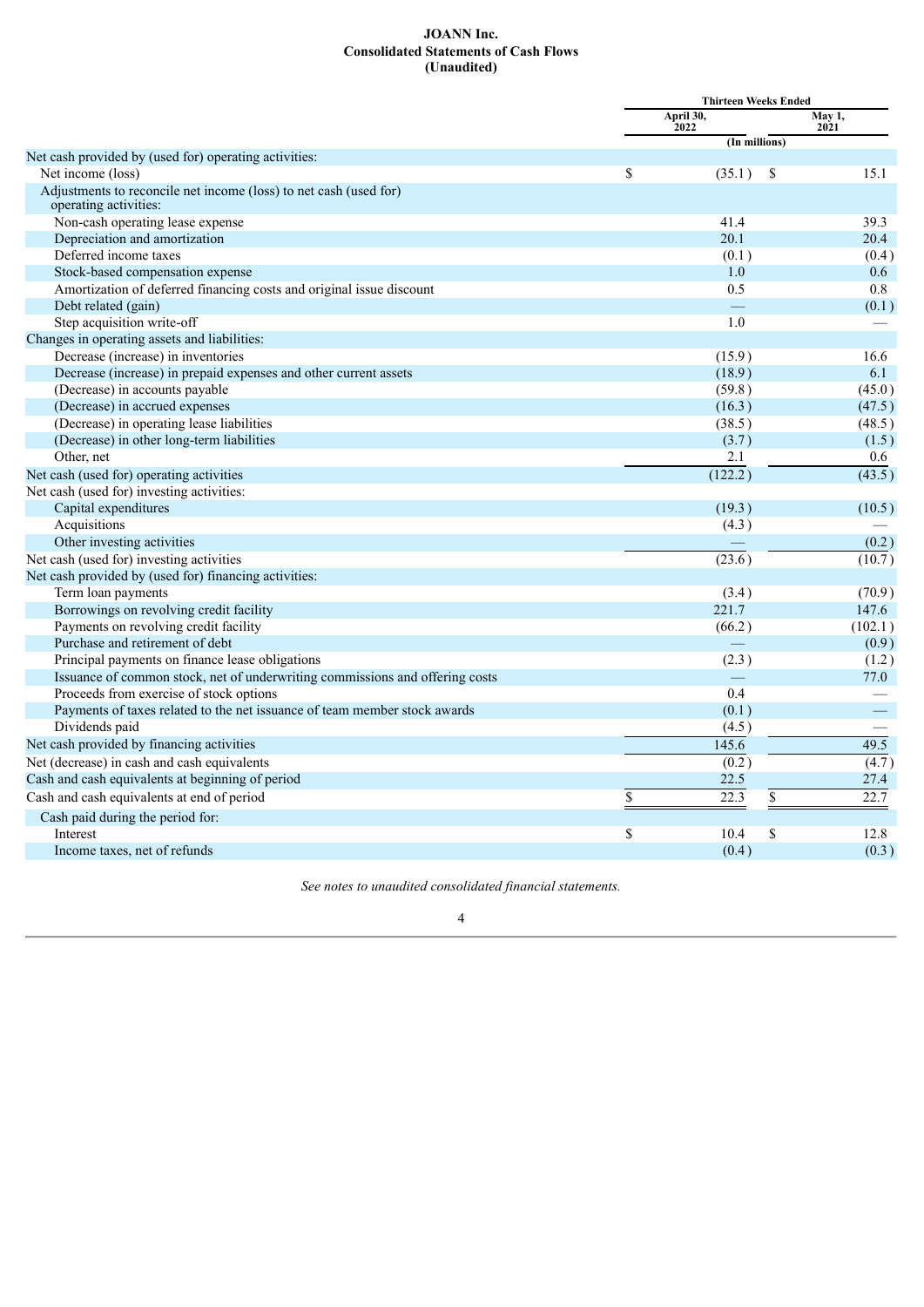### **JOANN Inc. Consolidated Statements of Shareholders' Equity (Unaudited)**

<span id="page-6-0"></span>

|                                   |                                       |                                  |              |                                        |              |                                         |     | <b>Thirteen Weeks Ended</b>               |                       |              |                                                               |          |                                                |
|-----------------------------------|---------------------------------------|----------------------------------|--------------|----------------------------------------|--------------|-----------------------------------------|-----|-------------------------------------------|-----------------------|--------------|---------------------------------------------------------------|----------|------------------------------------------------|
|                                   | <b>Net</b><br>Common<br><b>Shares</b> | <b>Treasury</b><br><b>Shares</b> |              | Common<br><b>Stock</b><br>Par<br>Value |              | <b>Additional</b><br>Paid-In<br>Capital |     | Treasury<br><b>Stock</b><br>(In millions) | Retained<br>(Deficit) |              | <b>Accumulated</b><br>Other<br>Comprehensive<br>Income (Loss) |          | <b>Total</b><br>Shareholders'<br><b>Equity</b> |
| Balance, January 30, 2021         | 34.9                                  | 1.9                              | $\mathbb{S}$ | 0.3                                    | \$.          | 124.7                                   | S   | $(13.3)$ \$                               | $(69.0)$ \$           |              | $(0.3)$ \$                                                    |          | 42.4                                           |
| Net income                        |                                       |                                  |              |                                        |              |                                         |     |                                           | 15.1                  |              |                                                               |          | 15.1                                           |
| Other comprehensive income        |                                       |                                  |              |                                        |              |                                         |     |                                           |                       |              | 0.1                                                           |          | 0.1                                            |
| Issuance of common stock, net     | 7.1                                   |                                  |              | 0.1                                    |              | 76.9                                    |     |                                           |                       |              |                                                               |          | 77.0                                           |
| Stock-based compensation          |                                       |                                  |              |                                        |              | 0.6                                     |     |                                           |                       |              |                                                               |          | 0.6                                            |
| Exercise of stock options         | 0.2                                   |                                  |              |                                        |              |                                         |     |                                           |                       |              |                                                               |          |                                                |
| Balance, May 1, 2021              | 42.2                                  | 1.9                              |              | 0.4                                    |              | 202.2                                   |     | (13.3)                                    | (53.9)                | <sup>S</sup> | (0.2)                                                         |          | 135.2                                          |
| Balance, January 29, 2022         | 40.6                                  | 3.5                              | $\mathbb{S}$ | 0.4                                    | $\mathbf{s}$ | 203.3                                   | \$. | $(30.8)$ \$                               | $(24.9)$ \$           |              | 1.8                                                           | <b>S</b> | 149.8                                          |
| Net (loss)                        |                                       |                                  |              |                                        |              |                                         |     |                                           | (35.1)                |              |                                                               |          | (35.1)                                         |
| Other comprehensive income        |                                       |                                  |              |                                        |              |                                         |     |                                           |                       |              | 3.5                                                           |          | 3.5                                            |
| Dividends $-$ \$0.11 per share    |                                       |                                  |              |                                        |              |                                         |     |                                           | (4.5)                 |              |                                                               |          | (4.5)                                          |
| Stock-based compensation          |                                       |                                  |              |                                        |              | 1.0                                     |     |                                           |                       |              |                                                               |          | 1.0                                            |
| Exercise of stock options         |                                       |                                  |              |                                        |              | 0.1                                     |     | 0.3                                       |                       |              |                                                               |          | 0.4                                            |
| Vesting of restricted stock units | 0.1                                   | (0.1)                            |              |                                        |              | (0.7)                                   |     | 0.6                                       |                       |              |                                                               |          | (0.1)                                          |
| Balance, April 30, 2022           | 40.7                                  | 3.4                              |              | 0.4                                    |              | 203.7                                   |     | (29.9)                                    | (64.5)                |              | 5.3                                                           |          | 115.0                                          |

*See notes to unaudited consolidated financial statements.*

5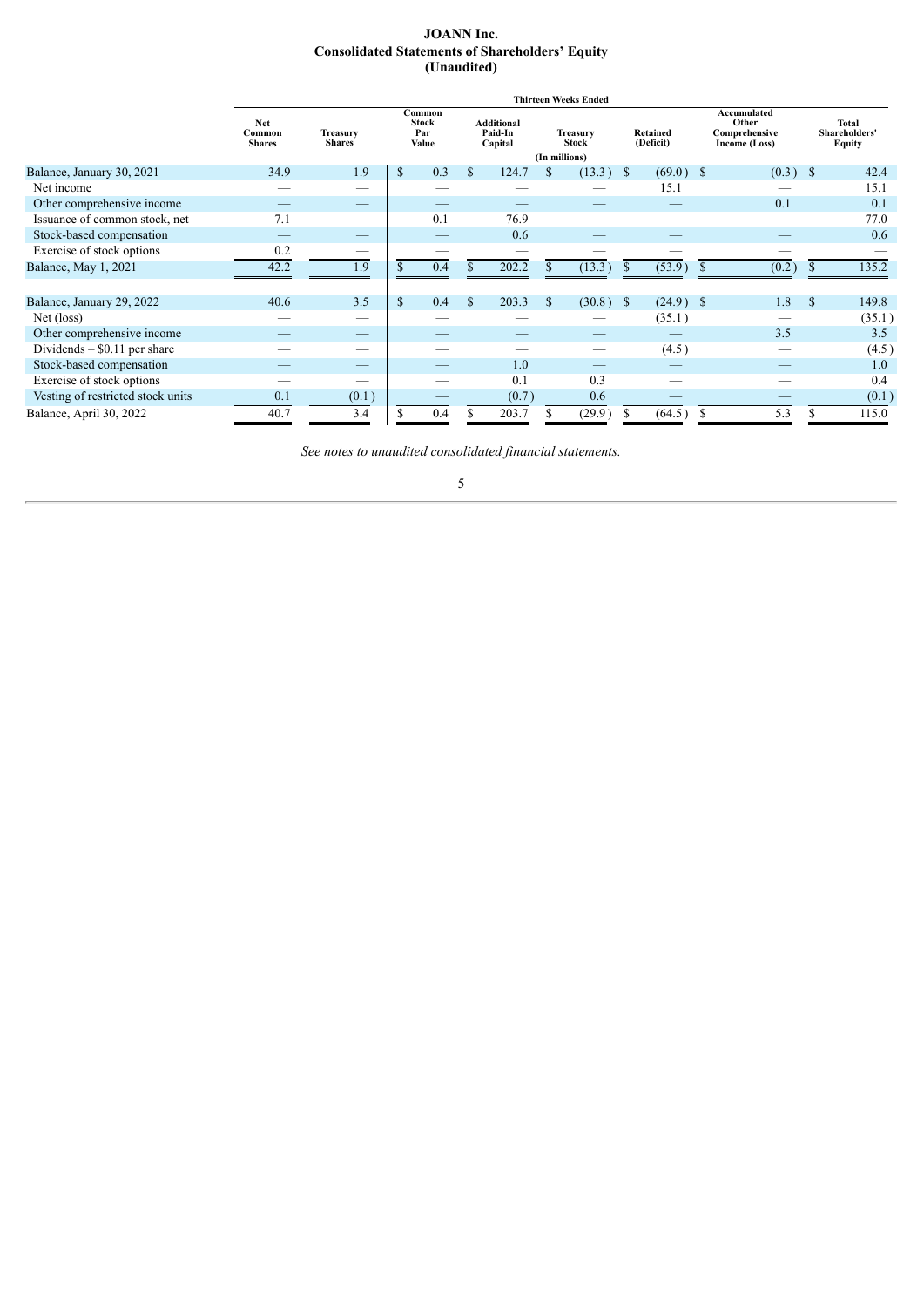#### **JOANN Inc. Notes to Consolidated Financial Statements (Unaudited)**

#### <span id="page-7-0"></span>**Note 1—Significant Accounting Policies**

#### *Nature of Operations*

JOANN (as defined below) is the nation's category leader in sewing and fabrics (collectively, "Sewing") and one of the fastest growing competitors in the arts and crafts category. The Company is well-positioned in the marketplace and has multiple competitive advantages, including a broad assortment, established omni-channel platform, multi-faceted digital interface with customers and skilled and knowledgeable team members. As a well-established and trusted brand for over 75 years, the Company believes it has a deep understanding of its customers, what inspires their creativity and what fuels their incredibly diverse projects. Since 2016, the Company has embarked on a strategy to transform JOANN, which has helped it pivot from a traditional retailer to a fully-integrated, digitally-connected provider of Creative Products. As of April 30, 2022, the Company operated 846 store locations in 49 states.

#### *Basis of Presentation*

The accompanying Consolidated Financial Statements and these notes are unaudited and have been prepared in accordance with the rules and regulations of the Securities and Exchange Commission ("SEC") for interim financial information. The Consolidated Financial Statements reflect all normal, recurring adjustments which management believes are necessary to present fairly the Company's financial condition, results of operations and cash flows for all periods presented. The Consolidated Financial Statements, however, do not include all information necessary for a complete presentation of financial condition, results of operations and cash flows in conformity with accounting principles generally accepted in the United States of America ("GAAP"). The accompanying Consolidated Financial Statements and these notes should be read in conjunction with the Company's Annual Report on Form 10-K for the fiscal year ended January 29, 2022.

### *Consolidation*

The Consolidated Financial Statements include the accounts of JOANN Inc. (the "Holding Company"), Needle Holdings LLC ("Needle Holdings") and Jo-Ann Stores, LLC and its wholly-owned subsidiaries (collectively, "JOANN"). All of the entities referenced in the prior sentence hereinafter will be referred to collectively as the "Company" and are all controlled by affiliates of Leonard Green & Partners, L.P. ("LGP"). All intercompany accounts and transactions have been eliminated upon consolidation.

The Holding Company has no operating activities and is limited to the issuance of shares of common stock and stock-based awards, the repurchase of common shares, the issuance and repurchase of debt, the receipt and payment of dividends or distributions and the payment of interest expense. The authorized, issued and outstanding common shares and treasury shares shown on the Consolidated Balance Sheets are of the Holding Company. Likewise, Needle Holdings has no operating activities and is limited to the issuance of initial shares of common stock and stock-based awards and the payment of dividends or distributions.

#### *Fiscal Periods*

The Company's fiscal year ends on the Saturday closest to January 31 and refers to the year in which the period ends (e.g., fiscal 2023 refers to the fiscal year ending January 28, 2023). Fiscal years consist of 52 weeks, unless noted otherwise. The fiscal quarters ended April 30, 2022 and May 1, 2021 were both comprised of 13 weeks.

#### *Seasonality*

Typical of most retail companies, the Company's business is seasonal, with the majority of revenues and operating profits generated in the second half of the fiscal year. Accordingly, earnings or losses for a particular interim period are not necessarily indicative of full-year results.

#### *Initial Public Of ering*

On March 11, 2021, the Company's registration statement on Form S-1 (File No. 333-253121) relating to its initial public offering was declared effective by the SEC. The Company's shares of common stock began trading on the Nasdaq Global Market on March 12, 2021. The public offering price of the shares sold in the initial public offering was \$12.00 per share. The initial public offering closed on March 11, 2021 and included 5,468,750 shares of common stock. As part of the Company's initial public offering, the underwriters were provided with an option to purchase 1,640,625 additional shares at the initial public offering price. This option was exercised on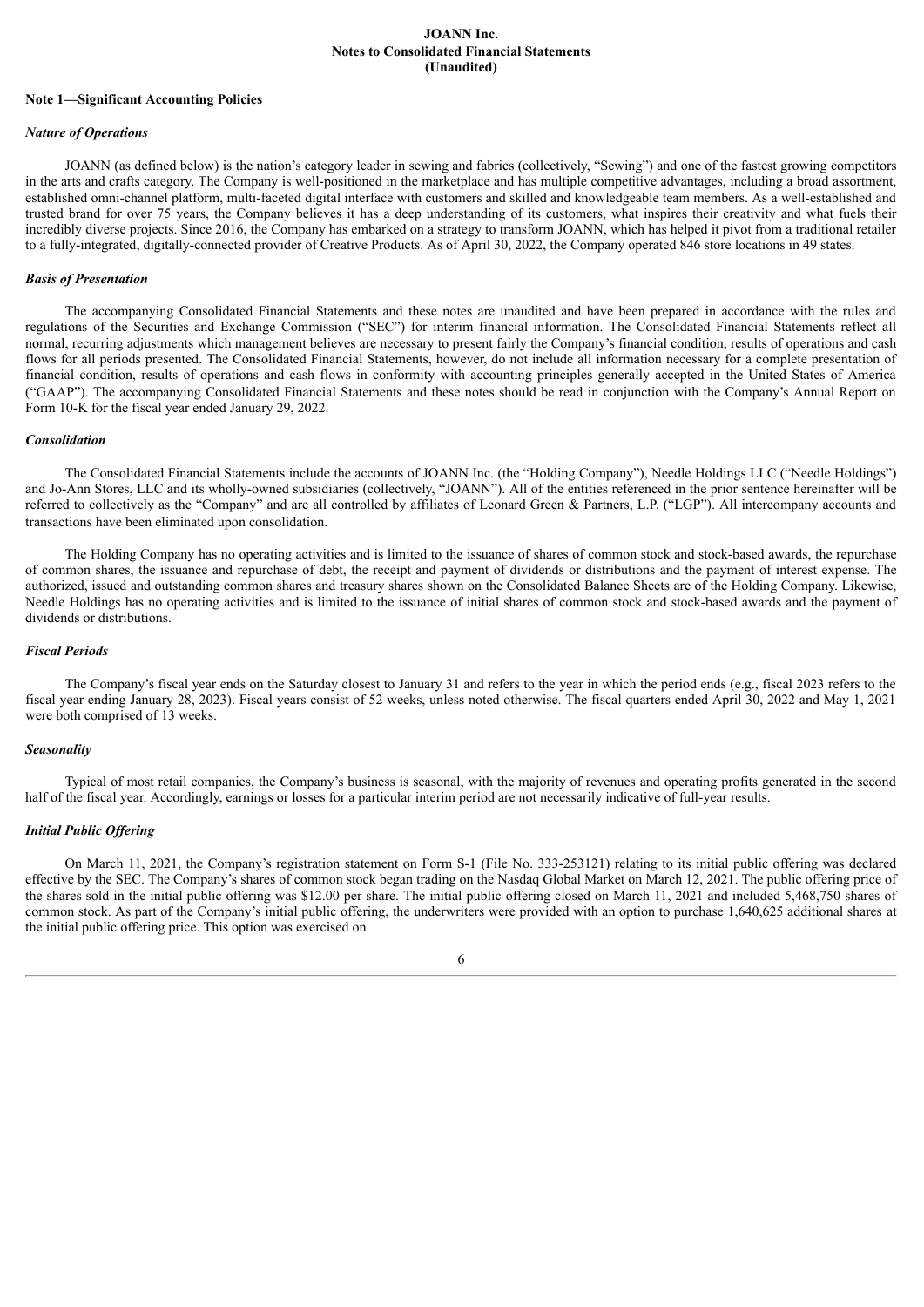April 13, 2021. In aggregate, the shares issued in the offering, including the exercise of the underwriters' option, generated \$76.9 million in net proceeds, which amount is net of \$5.7 million in underwriters' discount and commissions and \$2.7 million in offering costs incurred.

On March 19, 2021, in connection with the closing of the initial public offering, the Company used all net proceeds received from the initial public offering and borrowings from the Revolving Credit Facility (as defined below) to repay all of the outstanding borrowings and accrued interest under the Term Loan due 2024 (as defined below) totaling \$72.7 million. Following such repayment, all obligations under the Term Loan due 2024 have been terminated.

#### *Use of Estimates*

The preparation of financial statements in conformity with GAAP requires management to make estimates and assumptions that affect reported amounts of assets and liabilities at the date of the financial statements and the reported amounts of revenues and expenses during the reporting period. Since actual results may differ from those estimates, the Company revises its estimates and assumptions as new information becomes available.

#### *Recently Issued Accounting Guidance*

There are no recently issued accounting pronouncements that the Company has not yet adopted which would have a material impact on the Consolidated Financial Statements.

#### *Related Party Transactions*

Prior to the completion of the Company's initial public offering, the Company paid a monthly management fee to LGP, which is included in selling, general and administrative ("SG&A") expenses on the accompanying Consolidated Statements of Comprehensive Income (Loss). Payment of the monthly management fee was discontinued upon the completion of the Company's initial public offering in March 2021, as LGP no longer provides managerial services to the Company in any form.

The Company paid a management fee of \$0.4 million for the thirteen weeks ended May 1, 2021, but paid no such fee for the thirteen weeks ended April 30, 2022.

During the thirteen weeks ended April 30, 2022, the Company paid dividends of \$3.1 million to LGP as part of the Company's quarterly dividend payments.

#### **Note 2—Financing**

Long-term debt consisted of the following:

|                                          | April 30,<br>2022 |       | May 1.<br>2021 |               |   | January 29,<br>2022 |
|------------------------------------------|-------------------|-------|----------------|---------------|---|---------------------|
|                                          |                   |       |                | (In millions) |   |                     |
| Second Amended Revolving Credit Facility | S                 | 276.5 |                | 131.0         | Ж | 121.0               |
| Term Loan due 2023                       |                   |       |                | 635.3         |   |                     |
| Term Loan due 2024                       |                   |       |                |               |   |                     |
| Term Loan due 2028                       |                   | 669.9 |                |               |   | 673.3               |
| Total debt                               |                   | 946.4 |                | 766.3         |   | 794.3               |
| Less unamortized discount and debt costs |                   | (8.6) |                | (5.9)         |   | (8.9)               |
| Total debt, net                          |                   | 937.8 |                | 760.4         |   | 785.4               |
| Less current portion of debt             |                   | (6.8) |                |               |   | (6.8)               |
| Long-term debt, net                      |                   | 931.0 |                | 760.4         |   | 778.6               |

### *Revolving Credit Facility*

On October 21, 2016, the Company entered into an asset-based revolving credit facility agreement (the "Revolving Credit Facility"), which originally provided for senior secured financing of up to \$400.0 million, subject to a borrowing base, maturing on October 20, 2021. On November 25, 2020, the Company entered into an agreement to amend various terms of the Revolving Credit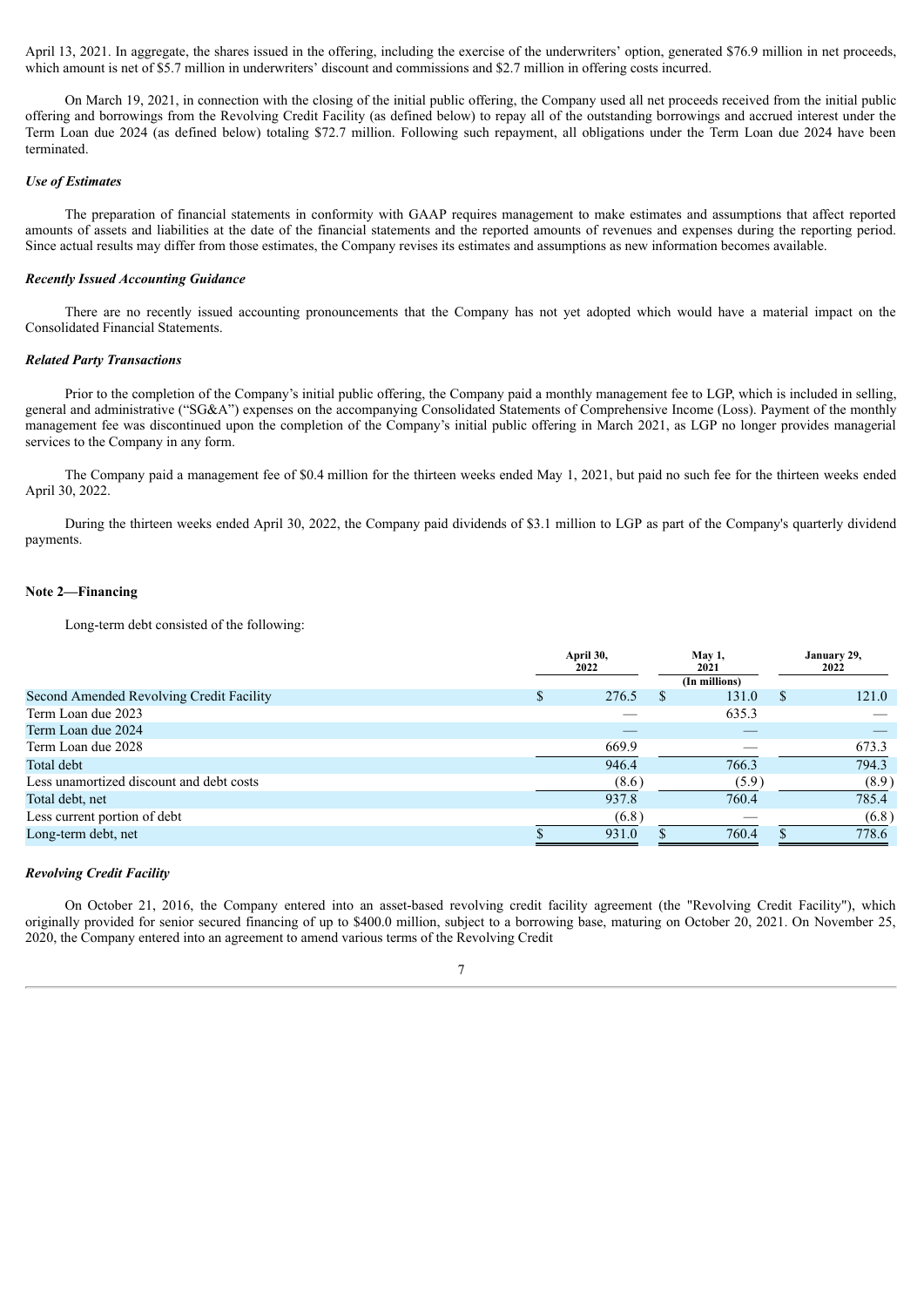Facility (as amended, the "First Amended Revolving Credit Facility"), which provides for senior secured financing of up to \$500.0 million, subject to a borrowing base, maturing on November 25, 2025.

On December 22, 2021, the Company entered into an agreement to amend various terms of the First Amended Revolving Credit Facility (as amended, the "Second Amended Revolving Credit Facility"), which provides for senior secured financing of up to \$500.0 million, subject to a borrowing base, maturing on December 22, 2026. No changes were made to the borrowing base formula. The Second Amended Revolving Credit Facility is secured by a first priority security interest in JOANN's inventory, accounts receivable and related assets with a second priority interest in all other assets, excluding real estate. It also continues to be guaranteed by existing and future wholly-owned subsidiaries of JOANN, subject to certain exceptions.

Under the Second Amended Revolving Credit Facility, base rate loans bear an additional margin of 0.50% when average historical excess capacity is less than 40.00% of the maximum credit and 0.25% when average historical excess capacity is greater than or equal to 40.00% of the maximum credit. Eurodollar rate loans bear an additional margin of 1.50% when average historical excess capacity is less than 40.00% of the maximum credit and 1.25% when average historical excess capacity is greater than or equal to 40.00% of the maximum credit. Unused commitment fees on the Second Amended Revolving Credit Facility are calculated based on a rate of 0.20% per annum. In the event LIBOR ceases to be available during the term of the facility, the facility provides procedures to determine a "LIBOR Successor Rate." The Company has the option to request an increase in the size of the Second Amended Revolving Credit Facility up to \$150.0 million (for a total facility of \$650.0 million) in increments of \$20.0 million, provided that no default exists or would arise from the increase. However, the lenders under the Second Amended Revolving Credit Facility are under no obligation to provide any such additional amounts.

As of April 30, 2022, there were \$276.5 million of borrowings on the Second Amended Revolving Credit Facility and the Company's outstanding letters of credit obligation was \$18.1 million. As of April 30, 2022, the Company's excess availability on the Second Amended Revolving Credit Facility was \$122.7 million. During the first quarter of fiscal 2023, the weighted average interest rate for borrowings under the Second Amended Revolving Credit Facility was 1.63%, compared to 2.84% for the first quarter of fiscal 2022. As of May 1, 2021, the Company had \$131.0 million of borrowings on the Second Amended Revolving Credit Facility and the Company's outstanding letters of credit obligation was \$24.8 million. As of May 1, 2021, the Company's excess availability on the Second Amended Revolving Credit Facility was \$215.5 million.

#### *Term Loan Due 2023*

On October 21, 2016, the Company entered into a \$725.0 million senior secured term loan facility (the "Term Loan due 2023") which was issued at 98.0% of face value. The Term Loan due 2023 facility was with a syndicate of lenders and was secured by substantially all the assets of JOANN, excluding the Revolving Credit Facility collateral, and had a second priority security interest in the Revolving Credit Facility collateral. It was guaranteed by existing and future wholly-owned subsidiaries of JOANN, subject to certain exceptions. The weighted average interest rate for borrowings under the Term Loan due 2023 was 6.08% for the first quarter of fiscal 2022.

The Term Loan due 2023 was refinanced on July 7, 2021 with the Amendment No. 2 to the Company's Credit Agreement (see Term Loan Due 2028 below). A write-off of the deferred charges and original issue discount, totaling \$3.1 million, associated with the original debt issuance was recognized in debt related (gain) within the accompanying Consolidated Statements of Comprehensive Income (Loss) in the second quarter of fiscal 2022 as a result of the refinancing.

#### *Term Loan Due 2024*

On May 21, 2018, the Company entered into a \$225.0 million term loan facility (the "Term Loan due 2024"), which was issued at 98.5% of face value. The Term Loan due 2024 was with a syndicate of lenders. The Term Loan due 2024 was secured by a second priority security interest in all the assets of JOANN, excluding the Revolving Credit Facility collateral, and had a third priority security interest in the Revolving Credit Facility collateral. It was guaranteed by existing and future wholly-owned subsidiaries of JOANN, subject to certain exceptions. During the first quarter of fiscal 2022, the weighted average interest rate for borrowings under the Term Loan due 2024 was 10.39%.

On March 19, 2021, in connection with the closing of the initial public offering, the Company used all net proceeds received from the initial public offering and borrowings from the Revolving Credit Facility to repay all of the outstanding borrowings and accrued interest under the Term Loan due 2024 totaling \$72.7 million. Following such repayment, all obligations under the Term Loan due 2024 were terminated in the first quarter of fiscal 2022. A writeoff of the deferred charges and original issue discount, totaling \$0.9 million, associated with the original debt issuance was recognized in debt related (gain) within the accompanying Consolidated Statements of Comprehensive Income (Loss) in the first quarter of fiscal 2021 as a result of the repayment.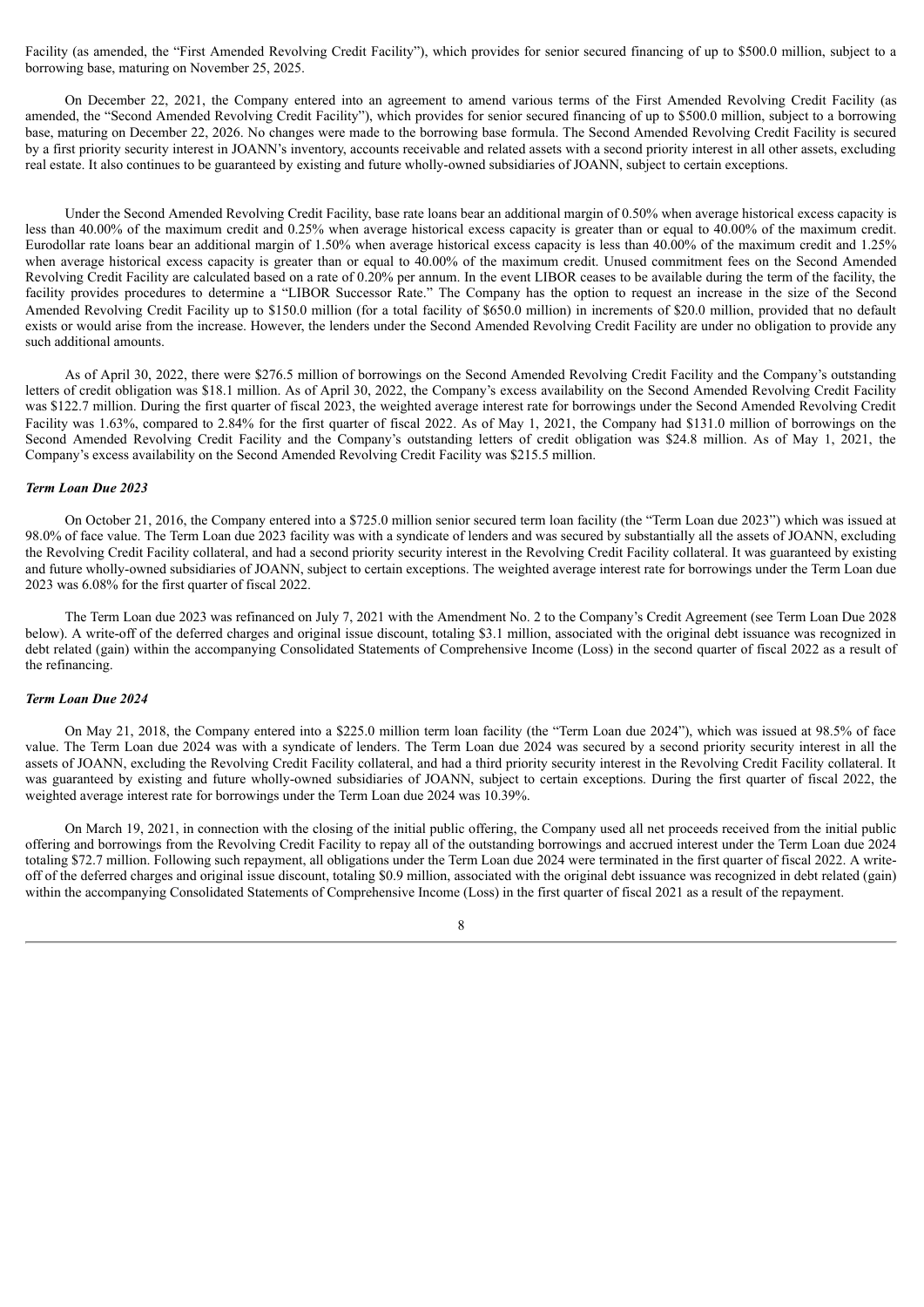#### *Term Loan Due 2028*

On July 7, 2021, the Company entered into the Amendment No. 2 ("Amendment No. 2") to the Credit Agreement, dated as of October 21, 2016. Amendment No. 2, among other things, provided for a new \$675 million incremental first-lien term loan credit facility with a maturity date of July 7, 2028 (the "Term Loan due 2028" and, together with the Term Loan due 2023 and Term Loan due 2024, the "Term Loans"). The Term Loan due 2028 was issued at 99.5% of face value and was used to refinance the Company's outstanding Term Loan due 2023, as well as to reduce amounts borrowed under the Revolving Credit Facility, and pay related fees and expenses. The Amendment No. 2 reduced the applicable interest rates for Eurodollar rate loans and base rate loans from 5.00% and 4.00% to 4.75% and 3.75%, respectively, and reduced the LIBOR floor from 1.00% to 0.75%. Other than the changes described above, all other material provisions of the Credit Agreement remain unchanged. During the first quarter of fiscal 2023, the weighted average interest rate for borrowings under the Term Loan due 2028 was 5.60%.

The Term Loan due 2028 was issued at a \$3.4 million discount. A portion of the discount in the amount of \$3.1 million was recorded as a reduction of debt and set up to amortize over the life of the Term Loan due 2028 and \$0.3 million of the discount was charged to earnings. The total fees and expenses associated with the Term Loan due 2028 were \$6.8 million, which fees represent banking, legal and other professional services. The Company capitalized \$3.8 million of these fees as a reduction of debt and the remaining fees were charged to earnings.

#### *Covenants*

The covenants contained in the credit agreements restrict JOANN's ability to pay dividends or make other distributions; accordingly, any dividends may only be made in accordance with such covenants. Among other restrictions, the credit agreements permit the public parent company to pay dividends on its common stock in amounts not to exceed the greater of 6% per annum of the net proceeds received by, or contributed to Jo-Ann Stores, LLC from any such public offering of common stock of Jo-Ann Stores, LLC or its direct or indirect parent company, or 7% of Market Capitalization (as defined in the credit agreements). So long as there is no event of default, the credit agreements also allow dividends in amounts up to \$100 million, which amount can increase if certain other conditions are satisfied, including if JOANN's leverage does not exceed certain thresholds. Additionally, the Second Amended Revolving Credit Facility allows for unlimited dividends, so long as there is no event of default and the Company's excess availability after giving pro forma effect for the thirty-day period immediately preceding such payment shall be greater than (a) the greater of 12.5% of the maximum credit and \$40 million and the consolidated fixed charge coverage ratio shall be greater than or equal to 1.0 to 1.0 or (b) 17.5% of the maximum credit calculated. At April 30, 2022, the Company was in compliance with all covenants under its credit agreements.

For further details on the Company's debt, see Note 2 to the Consolidated Financial Statements in the Company's Annual Report on Form 10-K for the year ended January 29, 2022.

#### **Note 3—Derivative Instruments**

The Company is exposed to certain market risks during the normal course of its business arising from adverse changes in interest rates. The Company's exposure to interest rate risk results primarily from its variable-rate borrowings. The Company may selectively use derivative financial instruments to manage the risks from fluctuations in interest rates. The Company does not purchase or hold derivatives for trading or speculative purposes. Fluctuations in interest rates can be volatile, and the Company's risk management activities do not totally eliminate these risks. Consequently, these fluctuations could have a significant effect on the Company's financial results.

#### *Interest Rate Swap*

In August 2021, the Company entered into an interest rate swap agreement with U.S. Bank N.A., which has a \$200 million notional value with an effective date of October 26, 2023 and a maturity date of October 26, 2025. Beginning in January 2024, the Company receives 1-month, 3-month or 6 month LIBOR, at the Company's election, subject to a 0.75% floor, and pays a fixed rate of interest of 1.43% per annum on a quarterly basis. In connection with the execution of the interest rate swap agreement, no cash was exchanged between the Company and the counterparty. The fair value of the interest rate swap as of April 30, 2022 was \$7.1 million and is presented within other assets in the accompanying Consolidated Balance Sheet.

The Company designated its interest rate swap as a cash flow hedge and structured it to be highly effective. Unrealized gains and losses related to the fair value of the interest rate swap are recorded to accumulated other comprehensive income (loss), net of tax. In the event of early termination of the interest rate swap, the Company will receive from or pay to the counterparty the fair value of the interest rate swap agreement, and the unrealized gain or loss outstanding will be recognized in earnings.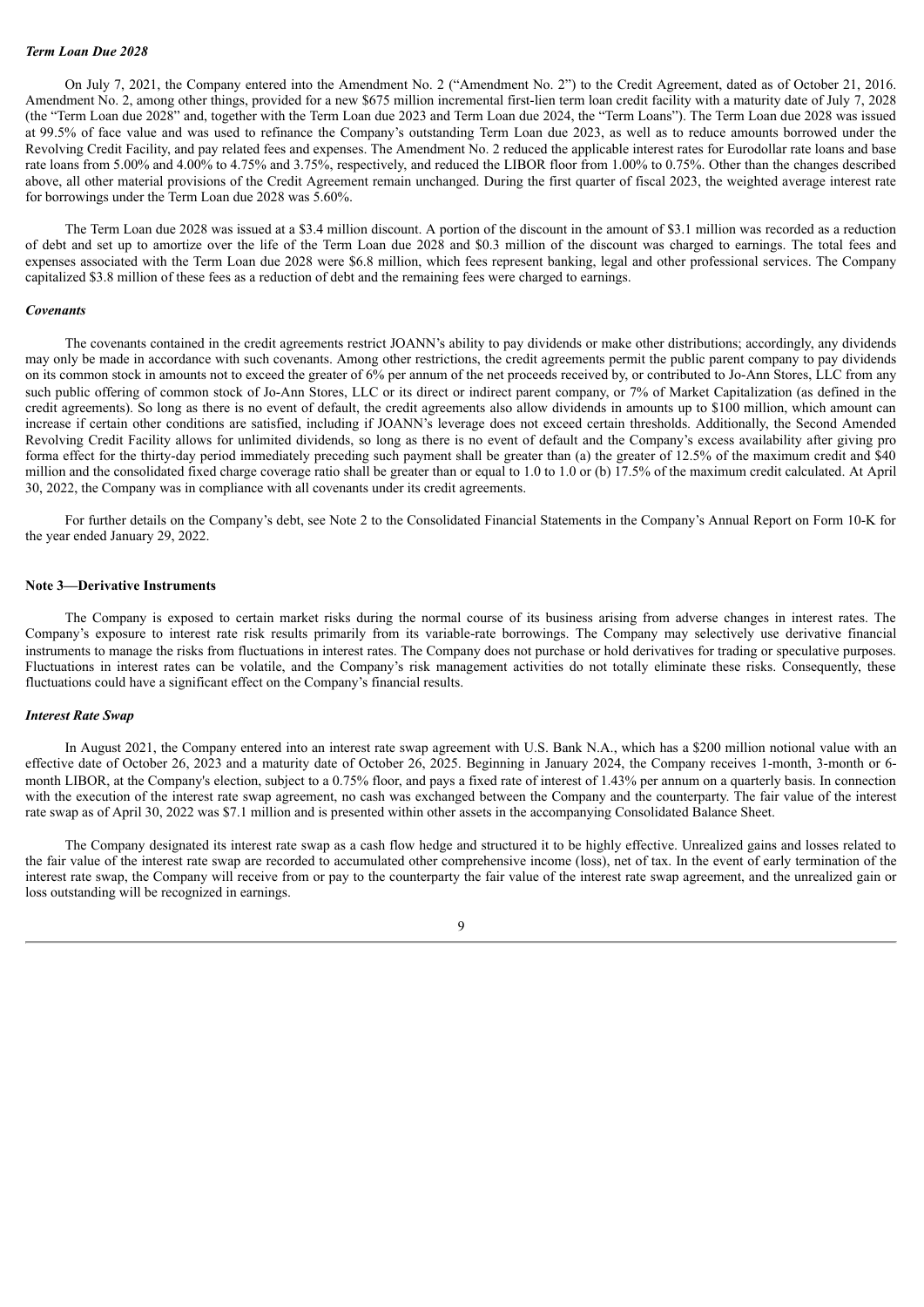The impacts of the Company's derivative instruments on the accompanying Consolidated Statements of Comprehensive Income (Loss) for the thirteen weeks ended April 30, 2022 and May 1, 2021 are presented in the table below:

|                                                                      |                   | <b>Thirteen Weeks Ended</b> |  |                       |  |  |
|----------------------------------------------------------------------|-------------------|-----------------------------|--|-----------------------|--|--|
|                                                                      | April 30,<br>2022 |                             |  | May 1.<br><b>2021</b> |  |  |
|                                                                      |                   | (In millions)               |  |                       |  |  |
| Gain recognized in other comprehensive income, gross of income taxes |                   |                             |  |                       |  |  |

#### **Note 4—Fair Value Measurements**

Fair value is defined as an exit price, representing the amount that would be received to sell an asset or paid to transfer a liability in an orderly transaction between market participants. As such, fair value is a market-based measurement that should be determined based on assumptions that market participants would use in pricing an asset or liability. As a basis for considering such assumptions, a fair value hierarchy has been established that prioritizes the inputs used to measure fair value. The hierarchy gives the highest priority to unadjusted quoted prices in active markets for identical assets or liabilities (Level 1 measurement) and the lowest priority to unobservable inputs (Level 3 measurement).

The three levels of the fair value hierarchy are as follows:

Level 1 – Quoted prices in active markets for identical assets or liabilities;

Level 2 – Quoted prices for similar instruments in active markets; quoted prices for identical or similar instruments in markets that are not active; and model-derived valuations whose significant inputs are observable; and

Level 3 – Unobservable inputs in which there is little or no market data which require the reporting entity to develop its own assumptions.

The valuations of the Company's interest rate derivatives are measured as the present value of all expected future cash flows based on LIBOR-based yield curves. The present value calculation uses discount rates that have been adjusted to reflect the credit quality of the Company and its counterparty which is a Level 2 fair value measurement. The carrying and fair value of the Company's interest rate derivatives were as follows:

| Instrument         | <b>Balance Sheet Location</b> | April 30,<br>2022 |               | May 1<br>2021 |
|--------------------|-------------------------------|-------------------|---------------|---------------|
|                    |                               |                   | (In millions) |               |
| Interest rate swap | Other assets                  | $\cdots$          |               | $-$           |

The fair values of cash and cash equivalents, accounts payable and borrowings on the Company's Second Amended Revolving Credit Facility approximated their carrying values because of the short-term nature of these instruments. If these instruments were measured at fair value in the financial statements, they would be classified as Level 1 in the fair value hierarchy.

Long-term debt is presented at carrying value in the Company's Consolidated Balance Sheets. The fair value of the Company's Term Loans was determined based on quoted market prices or recent trades of these debt instruments in less active markets. If the Company's long-term debt was recorded at fair value, it would be classified as Level 2 in the fair value hierarchy. The following provides the carrying and fair values of the Company's Term Loans as of April 30, 2022 and May 1, 2021:

|                          |                          | April 30, 2022                  |  | <b>May 1, 2021</b>       |                   |  |                               |
|--------------------------|--------------------------|---------------------------------|--|--------------------------|-------------------|--|-------------------------------|
|                          | Carrying<br><b>Value</b> |                                 |  | Fair<br>Value            | Carrving<br>Value |  | Fair<br>Value                 |
|                          |                          |                                 |  | (In millions)            |                   |  |                               |
| Term Loan due $2023$ (a) |                          | $\hspace{0.1mm}-\hspace{0.1mm}$ |  | $\qquad \qquad - \qquad$ | 629.4             |  | 626.4                         |
| Term Loan due 2024 (a)   |                          |                                 |  | $\overline{\phantom{a}}$ | __                |  | $\overbrace{\phantom{12333}}$ |
| Term Loan due 2028 (a)   |                          | 661.2                           |  | 554.7                    |                   |  |                               |

(a) Net of deferred financing costs and original issue discount.

Certain assets and liabilities are measured at fair value on a nonrecurring basis; that is, the assets and liabilities are not measured at fair value on an ongoing basis but are subject to fair value adjustments in certain circumstances  $(e.g.,$  when there is evidence of

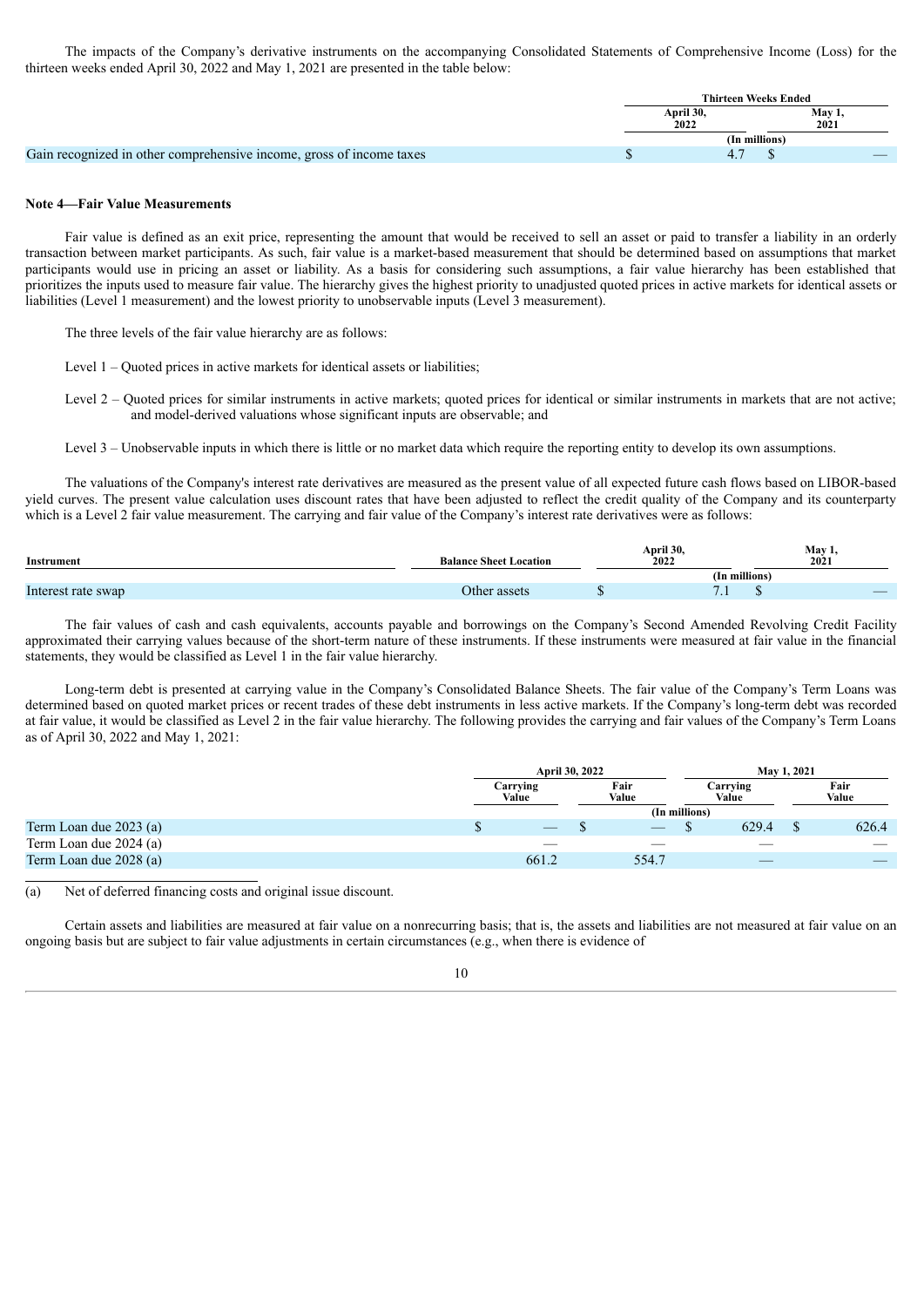impairment). The fair values are determined based on either a market approach, an income approach, in which the Company utilizes internal cash flow projections over the life of the underlying assets discounted using a discount rate that is considered to be commensurate with the risk inherent in the Company's current business model, or a combination of both. These measures of fair value and related inputs are considered a Level 3 approach under the fair value hierarchy.

The Company uses the end of the period when determining the timing of transfers between levels. There were no transfers between levels during the periods presented.

#### **Note 5—Goodwill and Other Intangible Assets**

The carrying amount of goodwill at April 30, 2022 and May 1, 2021, was as follows:

|                        | April 30,<br>2022 | May 1,<br>2021 |         |
|------------------------|-------------------|----------------|---------|
|                        |                   | (In millions)  |         |
| Goodwill, gross        | 643.8             |                | 643.8   |
| Accumulated impairment | (481.8)           |                | (481.8) |
| Goodwill, net          | 162.0             |                | 162.0   |

The carrying amount and accumulated amortization of identifiable intangible assets at April 30, 2022 and May 1, 2021 was as follows:

|                                            |                                      | April 30, 2022 |                                    |     | May 1, 2021                                         |  |                                    |    |                             |
|--------------------------------------------|--------------------------------------|----------------|------------------------------------|-----|-----------------------------------------------------|--|------------------------------------|----|-----------------------------|
|                                            | <b>Estimated</b><br>Life<br>in Years |                | <b>Gross</b><br>Carrying<br>Amount |     | Accumulated<br><b>Amortization</b><br>(In millions) |  | <b>Gross</b><br>Carrying<br>Amount |    | Accumulated<br>Amortization |
| Indefinite-lived intangible assets:        |                                      |                |                                    |     |                                                     |  |                                    |    |                             |
| JOANN trade name                           |                                      | \$             | 325.0                              | \$. |                                                     |  | 325.0                              | -S |                             |
| Joann.com domain name                      |                                      |                | 10.0                               |     |                                                     |  | 10.0                               |    |                             |
| Intangible assets subject to amortization: |                                      |                |                                    |     |                                                     |  |                                    |    |                             |
| Creativebug trade name                     | 10                                   |                | 0.1                                |     | (0.1)                                               |  | 0.1                                |    |                             |
| Technology                                 |                                      |                | 5.3                                |     | (0.3)                                               |  |                                    |    |                             |
| Customer relationships                     | 16                                   |                | 110.0                              |     | (76.4)                                              |  | 110.0                              |    | (69.6)                      |
| Total intangible assets                    |                                      |                | 450.4                              |     | (76.8)                                              |  | 445.1                              |    | (69.6)                      |

The Company recognized intangible asset amortization of \$2.0 million and \$1.7 million for the thirteen weeks ended April 30, 2022 and May 1, 2021, respectively. The weighted average amortization period of amortizable intangible assets as of April 30, 2022 approximated 4.6 years.

On March 4, 2022, the Company purchased the remaining equity interest in WeaveUp, Inc. ("WeaveUp") for \$4.3 million. Acquisition-related costs of \$0.1 million were recognized in SG&A expenses within the accompanying Consolidated Statements of Comprehensive Income (Loss). Prior to the closing of the acquisition, the Company recorded its 12.3% equity investment in WeaveUp at cost and adjusted for observable transactions for same or similar investments in WeaveUp, as applicable (referred to as the measurement alternative). Using step acquisition accounting, the Company decreased the value of its previously held equity investment to its fair value of \$1.0 million which resulted in a loss of \$1.0 million. The fair value of the previously held equity investment was determined using Level 3 valuation techniques. The loss was recorded as step acquisition write-off within the Consolidated Statements of Comprehensive Income (Loss).

An intangible asset for WeaveUp's developed technology with a preliminary value of \$5.3 million was recorded as a result of the acquisition. The intangible asset will be amortized over its estimated useful life of 3 years. The other assets and liabilities acquired in the purchase of WeaveUp were not material.

11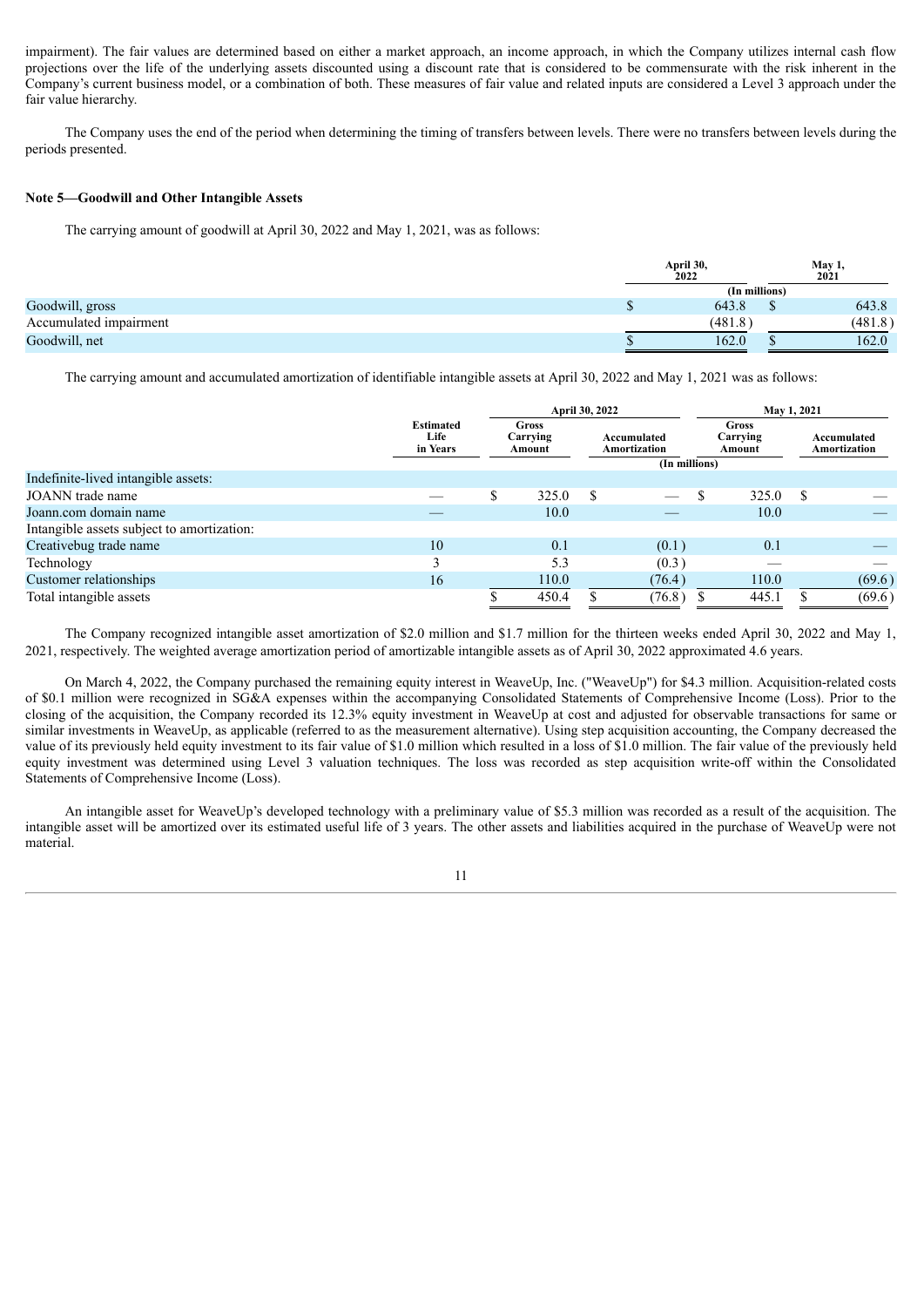#### **Note 6—Income Taxes**

#### *Ef ective Tax Rate*

The effective income tax rate for the first quarter of fiscal 2023 was 30.8%, which was an income tax benefit on a pre-tax book loss, compared to 21.8% for the first quarter of fiscal 2022, which was an income tax provision on pre-tax book income. The change in the effective tax rate was caused by the fact that the rate fluctuated between benefit and provision status. Specifically, favorable permanent book-tax differences and tax credits increased the benefit rate for the first quarter of fiscal 2023 and decreased the provision rate for the first quarter of fiscal 2022 relative to the statutory rate. In addition, there was a revaluation of the deferred tax liability due to favorable state tax law changes, which reduced the effective tax rate for the first quarter of fiscal 2022.

The effective tax rate is subject to change based on the mix of income from different state jurisdictions, which tax at different rates, as well as the change in status or outcome of uncertain tax positions. The Company evaluates its effective tax rate on a quarterly basis and updates its estimate of the fullyear effective rate as necessary.

#### *Reserves for Uncertain Tax Positions*

At the end of the first quarter of fiscal 2023, unrecognized tax benefits were \$1.2 million, of which \$0.9 million would affect the effective tax rate, if recognized. The Company records interest and penalties on uncertain tax positions as a component of the income tax provision. The total amount of interest and penalties accrued at the end of the first quarter of fiscal 2023 was \$0.1 million compared to \$0.2 million of interest and penalties accrued as of the end of the first quarter of fiscal 2022. Within the next 12 months, it is reasonably possible that uncertain tax positions could be reduced by approximately \$0.4 million resulting from resolution or closure of tax examinations. Any increase in the amount of uncertain tax positions within the next 12 months is expected to be insignificant.

#### **Note 7—Earnings (Loss) Per Share**

Basic earnings (loss) per share is computed based upon the weighted-average number of common shares outstanding. Diluted earnings (loss) per share is computed based upon the weighted-average number of common shares outstanding plus the dilutive effect of common share equivalents calculated using the treasury stock method. Treasury stock is excluded from the denominator in calculating both basic and diluted earnings (loss) per share.

The following table sets forth the reconciliation of the numerator and the denominator of basic and diluted earnings (loss) per share and the stockbased awards excluded from the calculation of diluted earnings (loss) per share because their effect would have been antidilutive for the thirteen weeks ended April 30, 2022 and May 1, 2021:

|                                                                   |          | <b>Thirteen Weeks Ended</b>         |              |        |
|-------------------------------------------------------------------|----------|-------------------------------------|--------------|--------|
|                                                                   |          | April 30,<br>2022<br>2021           |              | May 1, |
|                                                                   |          | (In millions except per share data) |              |        |
| Net income (loss)                                                 | Φ        | $(35.1)$ \$                         |              | 15.1   |
|                                                                   |          |                                     |              |        |
| Weighted-average common shares outstanding - Basic                |          | 40.6                                |              | 38.4   |
| Effect of dilutive stock-based awards                             |          |                                     |              | 1.3    |
| Weighted-average common shares outstanding - Diluted              |          | 40.6                                |              | 39.7   |
|                                                                   |          |                                     |              |        |
| Basic earnings (loss) per common share                            | .Ъ       | (0.86)                              | S            | 0.39   |
| Diluted earnings (loss) per common share                          | ¢<br>.ъ. | (0.86)                              | <sup>8</sup> | 0.38   |
|                                                                   |          |                                     |              |        |
| Antidilutive stock-based awards excluded from diluted calculation |          | 4.2                                 |              | 1.4    |

12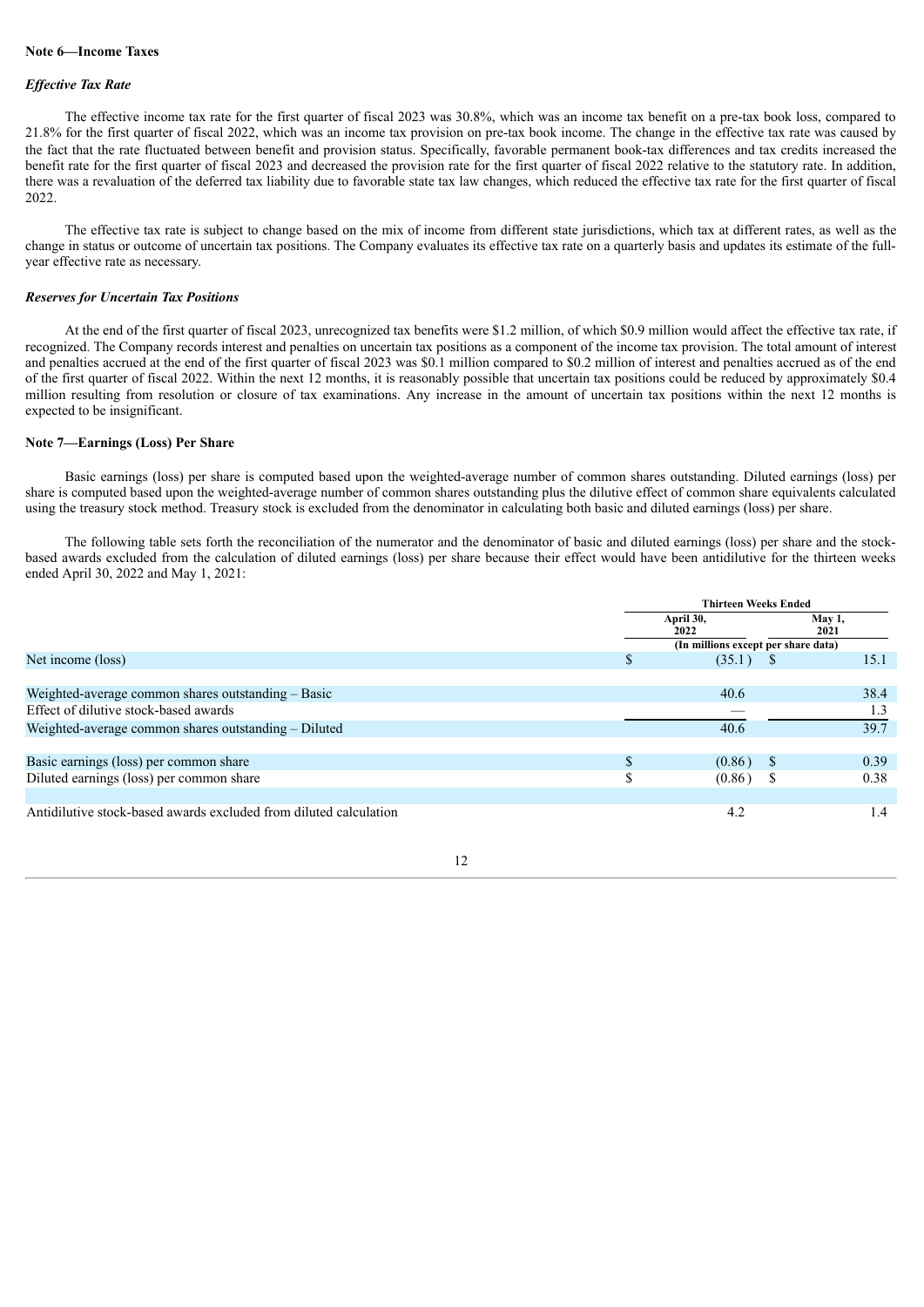### **Note 8—Segments and Disaggregated Revenue**

The Company conducts its business activities and reports financial results as one operating segment and one reportable segment, which includes the Company's store locations and integrated omni-channel operations. Due to its integrated omni-channel strategy, the Company views omni-channel sales as an extension of its physical store locations. The presentation of financial results as one reportable segment is consistent with the way the Company operates its business and is consistent with the manner in which the Chief Operating Decision Maker ("CODM") makes decisions about allocating resources and assessing performance. Furthermore, the Company notes that monitoring financial results as one reportable segment helps the CODM manage costs on a consolidated basis, consistent with the integrated nature of its operations.

The following table shows revenue by product category:

|                                | <b>Thirteen Weeks Ended</b> |       |  |                |  |
|--------------------------------|-----------------------------|-------|--|----------------|--|
|                                | April 30,<br>2022           |       |  | May 1.<br>2021 |  |
|                                | (In millions)               |       |  |                |  |
| Sewing                         |                             | 225.4 |  | 258.3          |  |
| Arts and Crafts and Home Décor |                             | 263.7 |  | 304.8          |  |
| Other                          |                             | 8.9   |  | 11.3           |  |
| Total                          |                             | 498.0 |  | 574.4          |  |

#### **Note 9—Commitments and Contingencies**

The Company is involved in various litigation matters in the ordinary course of its business. The Company is not currently involved in any litigation that it expects, either individually or in the aggregate, will have a material adverse effect on its financial condition or results of operations.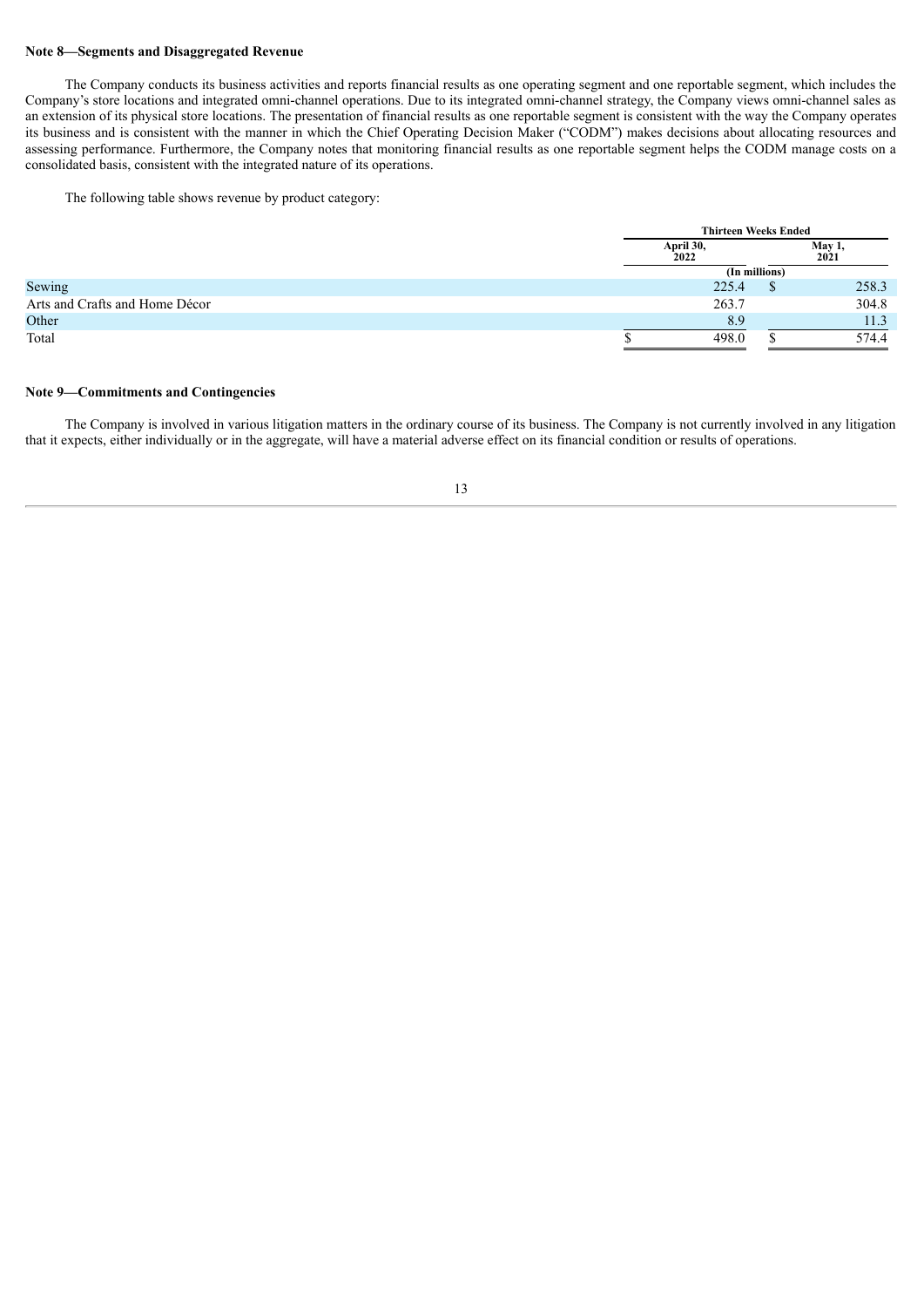#### <span id="page-15-0"></span>**Item 2. Management's Discussion and Analysis of Financial Condition and Results of Operations.**

This discussion and analysis should be read in conjunction with the unaudited Consolidated Financial Statements and the related notes thereto included elsewhere in this Quarterly Report on Form 10-Q and the audited Consolidated Financial Statements and the related notes thereto and the Management's Discussion and Analysis of Financial Condition and Results of Operations in our Annual Report on Form 10-K for the fiscal year ended January 29, 2022. Some of the information included in this discussion and analysis or set forth elsewhere in this Quarterly Report on Form 10-Q, including information with respect to our plans and strategy for our business, includes forward-looking statements that involve risks and uncertainties. You should review the "Cautionary Note Regarding Forward-Looking Statements" section in this Quarterly Report on Form 10-Q and the "Summary Risk Factors" and "Risk Factors" sections of our Annual Report on Form 10-K for the fiscal year ended January 29, 2022 for a discussion of important factors that could cause actual results to differ materially from the results described in or implied by the forward-looking statements contained in the following discussion and analysis.

Our fiscal year ends on the Saturday closest to January 31 and refers to the year in which the period ends (e.g., fiscal 2023 refers to the year ending January 28, 2023). Fiscal years consist of 52 weeks, unless noted otherwise. The fiscal quarters ended April 30, 2022 and May 1, 2021 were both comprised of 13 weeks.

### **JOANN Overview**

JOANN is the nation's category leader in Sewing and one of the fastest growing competitors in the arts and crafts category. We are well-positioned in the marketplace and have multiple competitive advantages, including a broad assortment, established omni-channel platform, multi-faceted digital interface with customers and skilled and knowledgeable team members. As a well-established and trusted brand for over 75 years, we believe we have a deep understanding of our customers, what inspires their creativity and what fuels their incredibly diverse projects. Since 2016, we have embarked on a strategy to transform JOANN, which has helped us pivot from a traditional retailer to a fully-integrated, digitally-connected provider of Creative Products.

#### **Highlights for the Thirteen Weeks Ended April 30, 2022**

- Net sales decreased 13.3% compared to the first quarter of fiscal 2022, to \$498.0 million, with total comparable sales decreasing 12.9% compared with a total comparable sales increase of 15.0% in the same period in fiscal 2022.
- Gross profit decreased 20.5% compared to the same period in the prior fiscal year, to \$240.7 million, at a rate to net sales of 48.3%, which was a 440 basis point decrease compared to the same period in the prior fiscal year.
- Net loss was \$35.1 million in the first quarter of fiscal 2023, compared to net income of \$15.1 million in the same period in the prior fiscal year.
- We declared and paid a quarterly cash dividend of \$4.5 million.
- We acquired the remaining outstanding shares of WeaveUp during the first quarter of fiscal 2023 for \$4.3 million.

#### **Effects of COVID-19 on Our Business**

The COVID-19 pandemic continues to evolve and disrupt normal activities in many segments of the global economy. We continue to follow recommended actions of government authorities and health officials in order to protect the health and well-being of our team members, customers and their families worldwide. As of April 30, 2022, we operated 846 store locations in 49 states and all store locations were open and fully operational. The extent of the impact of the COVID-19 pandemic on our operations will depend upon ongoing developments, such as the recent increases in cases in China and the shutdown measures being taken by the Chinese government in response, changes in consumer confidence and spending habits, the extent of any recession resulting from the pandemic and the cost and efficiency of our global supply chain, particularly availability of and rates paid for ocean freight and incremental costs incurred due to congested U.S. ports and availability of domestic trucking. See Part 1, Item 1A. "Risk Factors" in our Annual Report on Form 10-K for the fiscal year ended January 29, 2022 for further information regarding the risks associated with the impact of the COVID-19 pandemic on our business.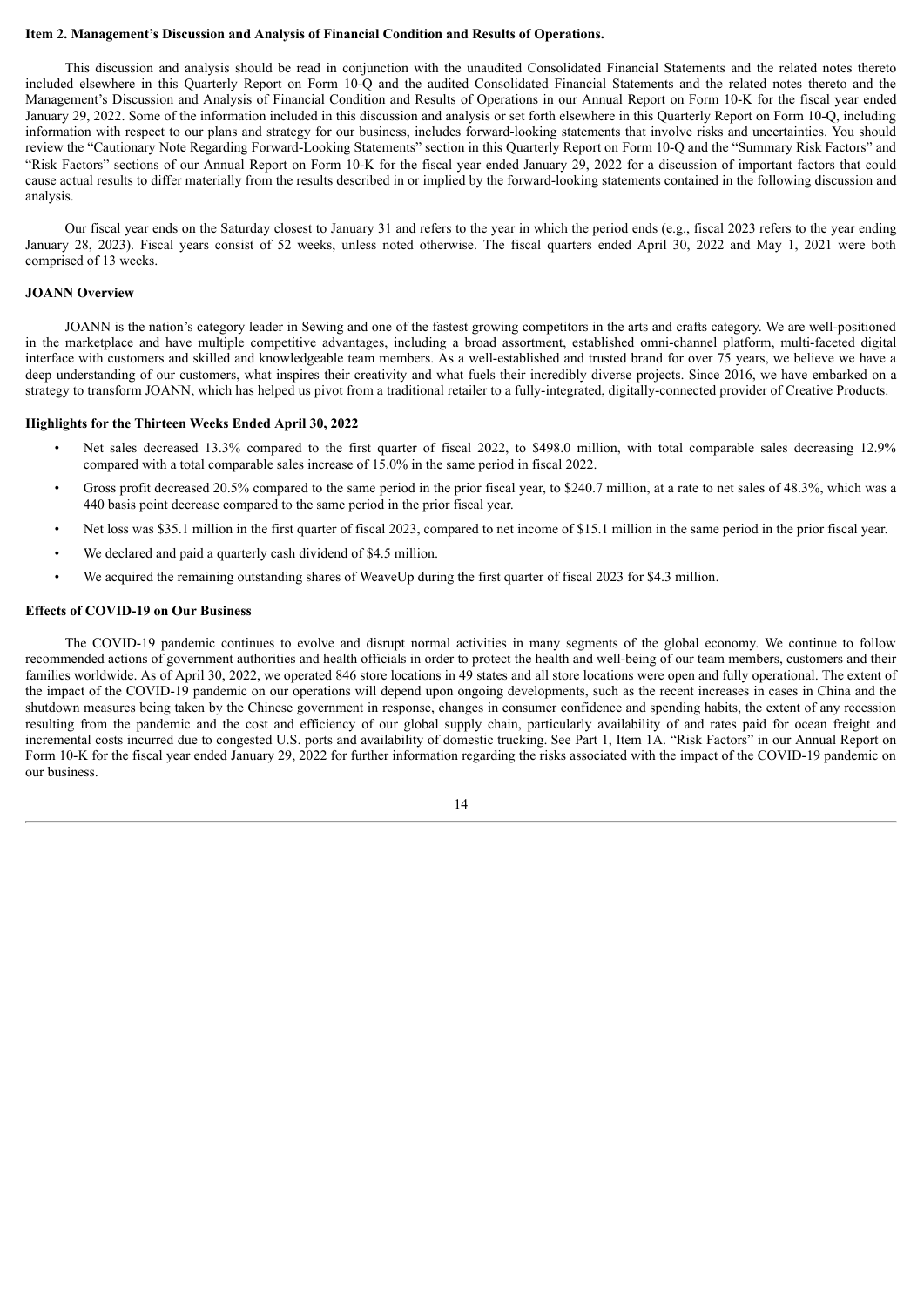#### **Total Comparable Sales**

Total comparable sales are an important measure throughout the retail industry. This measure allows us to evaluate how our store location base and e-commerce business are performing by measuring the change in period-over-period net sales in store locations that have been open for the applicable period. We define total comparable sales as net sales for store locations that have been open for at least 13 months and have not been relocated, expanded or downsized in the last 13 months. In addition, total comparable sales include our e-commerce sales generated via joann.com (online sales for all products) and creativebug.com (online sales of digital videos for crafting projects). There may be variations in the way in which some of our competitors and other retailers calculate comparable sales. As a result, data in this Quarterly Report on Form 10-Q regarding our total comparable sales may not be comparable to similar data made available by other retailers.

#### **Non-GAAP Financial Measures**

#### *Adjusted EBITDA*

We present Adjusted EBITDA, which is not a recognized financial measure under GAAP, because we believe it assists investors and analysts in comparing our operating performance across reporting periods on a consistent basis by excluding items that we do not believe are indicative of our core operating performance. Management believes Adjusted EBITDA is helpful in highlighting trends in our core operating performance compared to other measures, which can differ significantly depending on long-term strategic decisions regarding capital structure, the tax jurisdictions in which companies operate and capital investments. We also use Adjusted EBITDA in connection with establishing discretionary annual incentive compensation; supplementing GAAP measures of performance in the evaluation of the effectiveness of our business strategies; making budgeting decisions; comparing our performance against that of other peer companies using similar measures; and because our credit facilities use measures similar to Adjusted EBITDA to measure our compliance with certain covenants.

We define Adjusted EBITDA as net income (loss) plus income tax provision (benefit), interest expense, net and depreciation and amortization, as further adjusted to eliminate the impact of certain non-cash items and other items that we do not consider indicative of our ongoing operating performance, including debt related gains and losses, step acquisition write-offs, costs related to strategic initiatives, COVID-19 costs, technology development expenses, stock-based compensation expense, sponsor management fees and other one-time costs. Our adjustments for COVID-19 related costs include, as a separate line item, excess import freight costs. The excess import freight costs are directly attributable to surging market demand for shipping capacity as economies begin to recover from the COVID-19 pandemic, as well as actions taken by government and industry leaders designed to protect against further spread of the virus, which have disrupted the efficient operation of domestic and international supply chains. These COVID-19 related conditions have produced an imbalance of ocean freight capacity and related demand, as well as port congestion and other supply chain disruptions that are adding significant cost to the Company's procurement of imported merchandise. These excess import freight costs include significantly higher rates paid per container to ocean carriers, as well as fees paid due to congested ports that we do not normally incur. In a normative operating environment, the Company would procure 70% to 80% of its needs for ocean freight under negotiated contract rates, with the balance procured in a brokered market, typically at no more than a 10% - 15% premium to our contract rates. Accordingly, we established a standard cost ("standard cost") assuming those contract capacities, established rates and typical premium in the brokered market for peak volume needs not covered under our contracts. Negotiation of our current contact rates were finalized in May 2021, and we are currently in annual negotiations with numerous ocean carriers on updated rates. In the current COVID-19 impacted operating environment, our contracted capacity has consistently not been met by our carriers, and rates paid on the open market have escalated to up to an average of nearly 200% above our contract rates and in some cases over 300% greater. The amount of excess import freight costs included as an adjustment to arrive at Adjusted EBITDA is calculated by subtracting, from our actual import freight costs, our standard cost for the applicable period. We are identifying these COVID-19 related excess import freight costs as a separate line item in the table below due to their magnitude and to distinguish them from other COVID-19 related costs we have previously excluded in calculating Adjusted EBITDA.

Adjusted EBITDA has its limitations as an analytical tool, and you should not consider it in isolation or as a substitute for analysis of our results as reported under GAAP. Some of these limitations include:

- Adjusted EBITDA does not reflect our cash expenditures or future requirements for capital expenditures or contractual commitments;
- Adjusted EBITDA does not reflect changes in our cash requirements for our working capital needs;
- Adjusted EBITDA does not reflect the interest expense and the cash requirements necessary to service interest or principal payments on our debt;
- Adjusted EBITDA does not reflect cash requirements for replacement of assets that are being depreciated and amortized;
- Adjusted EBITDA does not reflect non-cash compensation, which is a key element of our overall long-term compensation;

15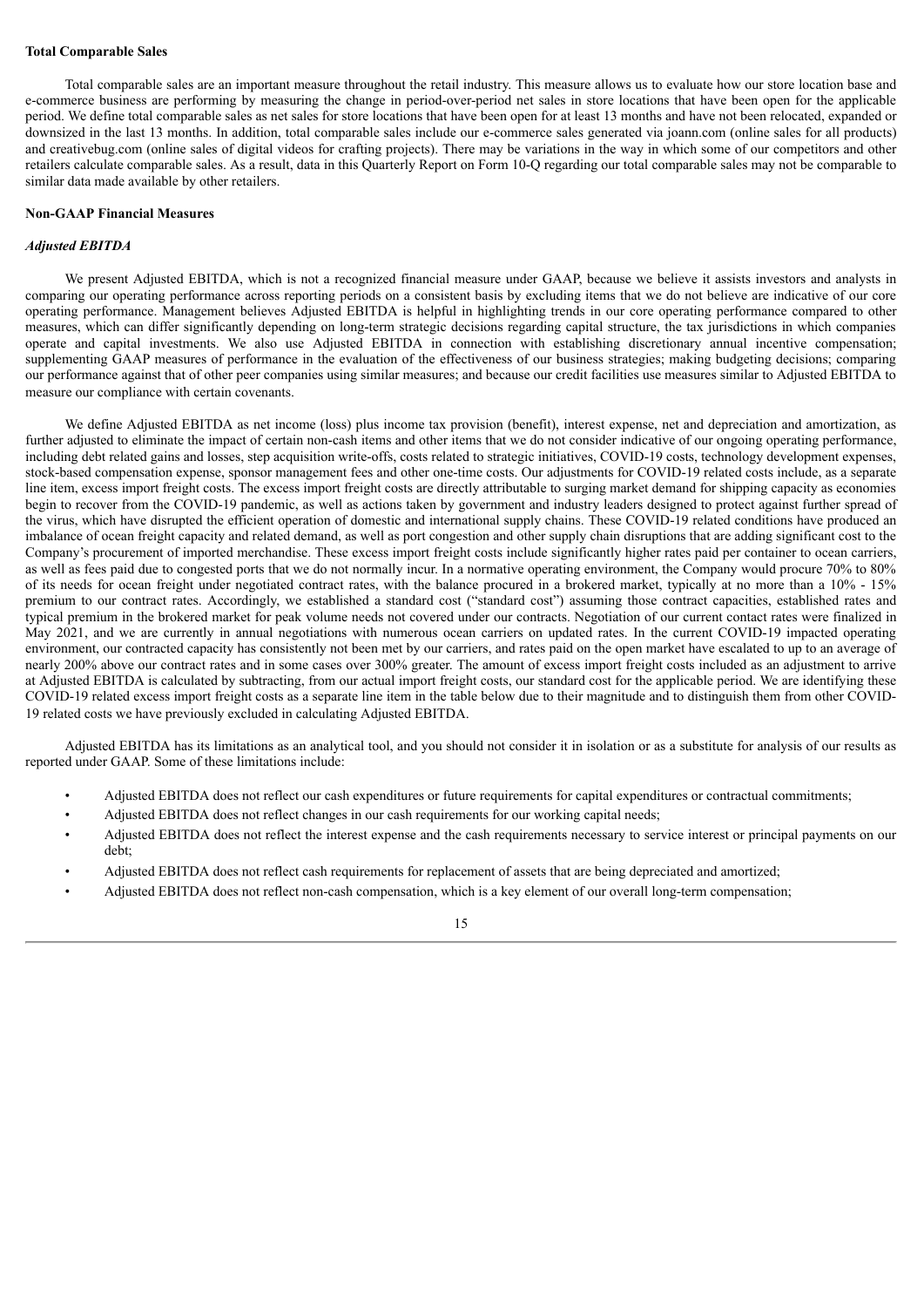- Adjusted EBITDA does not reflect the impact of certain cash charges or cash receipts resulting from matters we do not find indicative of our ongoing operations; and
- other companies in our industry may calculate Adjusted EBITDA differently than we do, limiting its usefulness as a comparative measure.

We compensate for these limitations by relying primarily on our GAAP results and using Adjusted EBITDA only as supplemental information.

The following is a reconciliation of our net income (loss) to Adjusted EBITDA for the periods presented:

|                                    |                   | <b>Thirteen Weeks Ended</b> |                |  |  |  |
|------------------------------------|-------------------|-----------------------------|----------------|--|--|--|
| (In millions)                      | April 30,<br>2022 |                             | May 1,<br>2021 |  |  |  |
| Net income (loss)                  |                   | (35.1)<br>S                 | 15.1           |  |  |  |
| Income tax provision (benefit)     |                   | (15.6)                      | 4.2            |  |  |  |
| Interest expense, net              |                   | 11.2                        | 13.2           |  |  |  |
| Depreciation and amortization (1)  |                   | 20.6                        | 20.6           |  |  |  |
| Debt related (gain) (2)            |                   |                             | (0.1)          |  |  |  |
| Step acquisition write-off (3)     |                   | 1.0                         |                |  |  |  |
| Strategic initiatives (4)          |                   | 2.1                         | 0.3            |  |  |  |
| Excess import freight costs (5)    |                   | 28.9                        |                |  |  |  |
| Other COVID-19 costs (6)           |                   |                             | 1.3            |  |  |  |
| Technology development expense (7) |                   | 2.1                         | 1.8            |  |  |  |
| Stock-based compensation expense   |                   | 1.0                         | 0.6            |  |  |  |
| Sponsor management fee (8)         |                   |                             | 0.4            |  |  |  |
| Other $(9)$                        |                   | 2.4                         | 0.1            |  |  |  |
| Adjusted EBITDA                    |                   | 18.6                        | 57.5           |  |  |  |

(1) "Depreciation and amortization" represents depreciation, amortization of intangible assets and amortization of content costs.

- (2) "Debt related (gain)" represents losses and gains associated with debt repurchases below par and the write off of unamortized fees and original issue discount associated with debt refinancings.
- (3) "Step acquisition write-off" represents a loss of \$1.0 million as a result of a decrease in the value of our previously held equity investment in WeaveUp to its fair value using step acquisition accounting.
- (4) "Strategic initiatives" represents non-recurring costs, such as third-party consulting costs and one-time start-up costs, that are not part of our ongoing operations and are incurred to execute differentiated, project-based strategic initiatives.
- (5) As discussed in greater detail above, "Excess import freight costs" represents excess inbound freight costs (compared to our standard costs based on recently negotiated carrier rates) due to increasing freight rates, in particular the significant transitory impact of constrained ocean freight capacity and incremental domestic transportation costs incurred due to unprecedented congestion in U.S. ports arising from surging market demand for shipping capacity as economies begin to recover from the COVID-19 pandemic.
- (6) "Other COVID-19 costs" represents costs incurred for store location cleaning supplies and deep clean services.
- (7) "Technology development expense" represents one-time IT project management and implementation expenses, such as temporary labor costs, thirdparty consulting fees and user fees incurred during the development period of a new software application, that are not part of our ongoing operations and are typically redundant during the initial implementation of software applications or other technology systems across different functional operations of our business before they are in productive use.
- (8) "Sponsor management fee" represents management fees paid to our sponsor, LGP (or advisory affiliates thereof), in accordance with our management services agreement. The management fee was discontinued upon the completion of our initial public offering in March 2021, as LGP no longer provides managerial services to us in any form.
- (9) "Other" represents the one-time impact of severance, certain legal matters, executive leadership transition and business transition activities.

16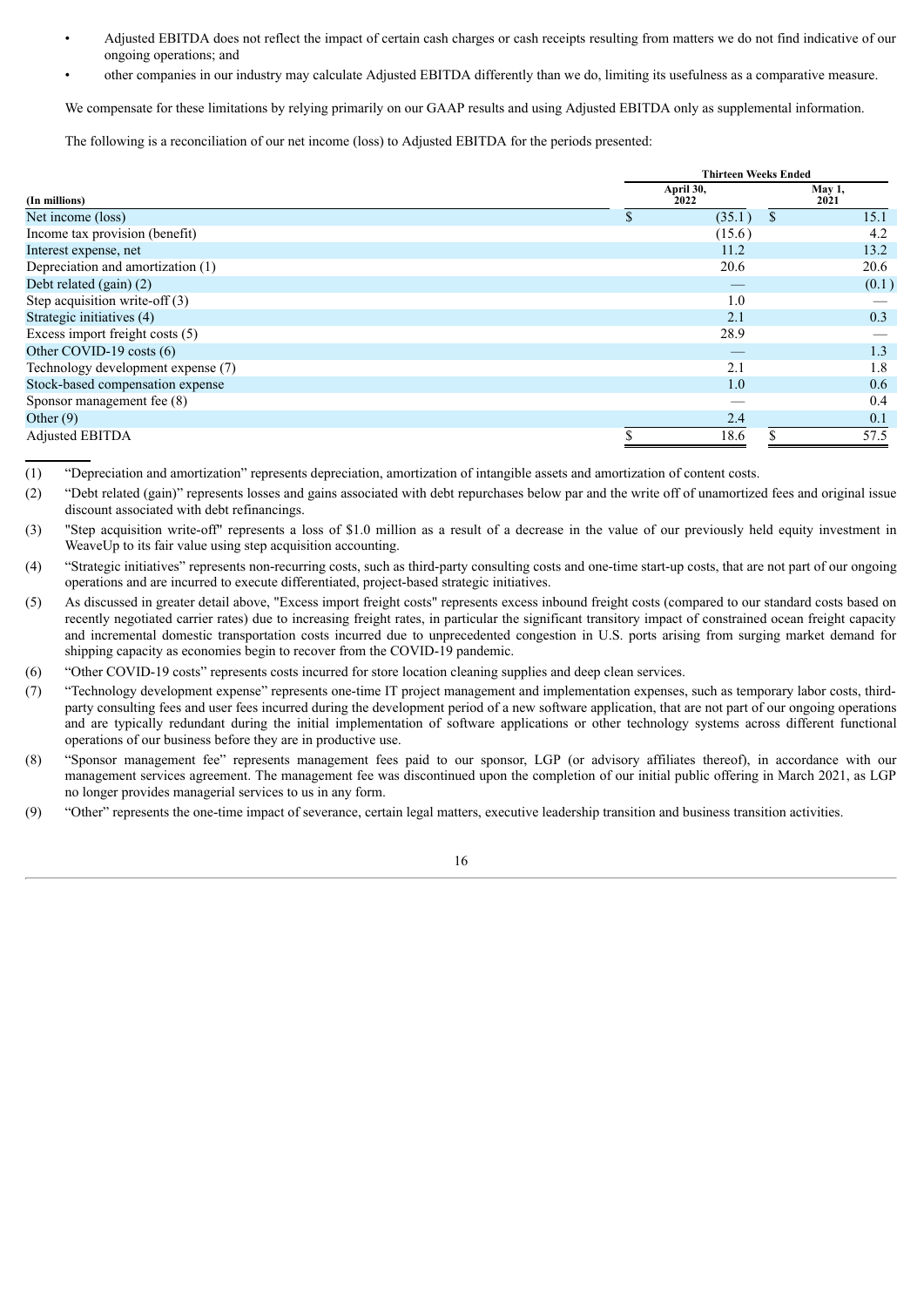#### **Results of Operations**

The following tables summarize key components of our results of operations for the periods indicated. The following discussion should be read in conjunction with our Consolidated Financial Statements and related notes.

#### **Consolidated Income Data:**

|                         | <b>Thirteen Weeks Ended</b> |                   |  |                |  |
|-------------------------|-----------------------------|-------------------|--|----------------|--|
| (In millions)           |                             | April 30,<br>2022 |  | May 1,<br>2021 |  |
| Net sales               |                             | 498.0             |  | 574.4          |  |
| Gross profit            |                             | 240.7             |  | 302.7          |  |
| SG&A expenses           |                             | 259.1             |  | 249.9          |  |
| Operating profit (loss) |                             | (38.5)            |  | 32.4           |  |
| Net income (loss)       |                             | (35.1)            |  | 15.1           |  |

#### **Other Operational Data:**

|                                                                          | <b>Thirteen Weeks Ended</b> |                |  |
|--------------------------------------------------------------------------|-----------------------------|----------------|--|
| (In millions)                                                            | April 30,<br>2022           | May 1,<br>2021 |  |
| Total increase (decrease) in comparable sales vs. prior year             | $(12.9)\%$                  | $15.0\%$       |  |
| Gross margin                                                             | 48.3%                       | 52.7%          |  |
| $SG&A$ expenses as a % of net sales                                      | 52.0%                       | $43.5\%$       |  |
| Operating profit (loss) as a $\%$ of net sales                           | (7.7)%                      | $5.6\%$        |  |
| Adjusted EBITDA (1)                                                      | 18.6                        | 57.5           |  |
| Pre-opening and closing costs excluding loss on disposal of fixed assets | 3.7                         | 1.8            |  |
| Adjusted EBITDA as a % of net sales                                      | $3.7\%$                     | $10.0\%$       |  |
| Total store location count at end of period                              | 846                         | 855            |  |

(1) See "Non-GAAP Financial Measures" for a definition of Adjusted EBITDA and a reconciliation of Adjusted EBITDA to net income (loss).

### **Comparison of the Thirteen Weeks ended April 30, 2022 and May 1, 2021**

#### *Net Sales*

Net sales were \$498.0 million for the thirteen weeks ended April 30, 2022, a decrease of \$76.4 million or 13.3% compared to the same period in fiscal 2022. Total comparable sales for the thirteen weeks ended April 30, 2022 decreased 12.9% compared with a total comparable sales increase of 15.0% in the same period in fiscal 2022. The total comparable sales decrease resulted primarily from a decrease in transaction volume. On a category basis, declines in sales were more pronounced in our Craft Technology business, which was unusually strong in the first quarter last year driven by new product launches. In addition, higher customer discretionary spending driven by government stimulus payments had a favorable impact on net sales in the first quarter of fiscal 2022.

#### *Gross Profit*

Gross profit was \$240.7 million for the thirteen weeks ended April 30, 2022, a decrease of \$62.0 million or 20.5% compared to the same period in fiscal 2022. Gross margin was 48.3% for the thirteen weeks ended April 30, 2022, a decrease of 440 basis points compared to the thirteen weeks ended May 1, 2021. The decrease in gross profit was primarily driven by our decline in total comparable sales along with higher supply chain costs, driven primarily by excess import freight. We believe that the increase in ocean freight and related port congestion costs were transitory and had an impact of approximately 580 basis points on gross margin. These negative factors were partially offset by improved pricing efficiency and lower levels of overall clearance markdowns due to improved inventory quality.

#### *Selling, General and Administrative Expenses*

SG&A expenses were \$259.1 million for the thirteen weeks ended April 30, 2022, an increase of \$9.2 million or 3.7% compared to the same period in fiscal 2022. The increase was primarily driven by incremental distribution costs associated with handling of later arriving spring merchandise as well as incremental operating costs for our new multi-purpose distribution center located in West

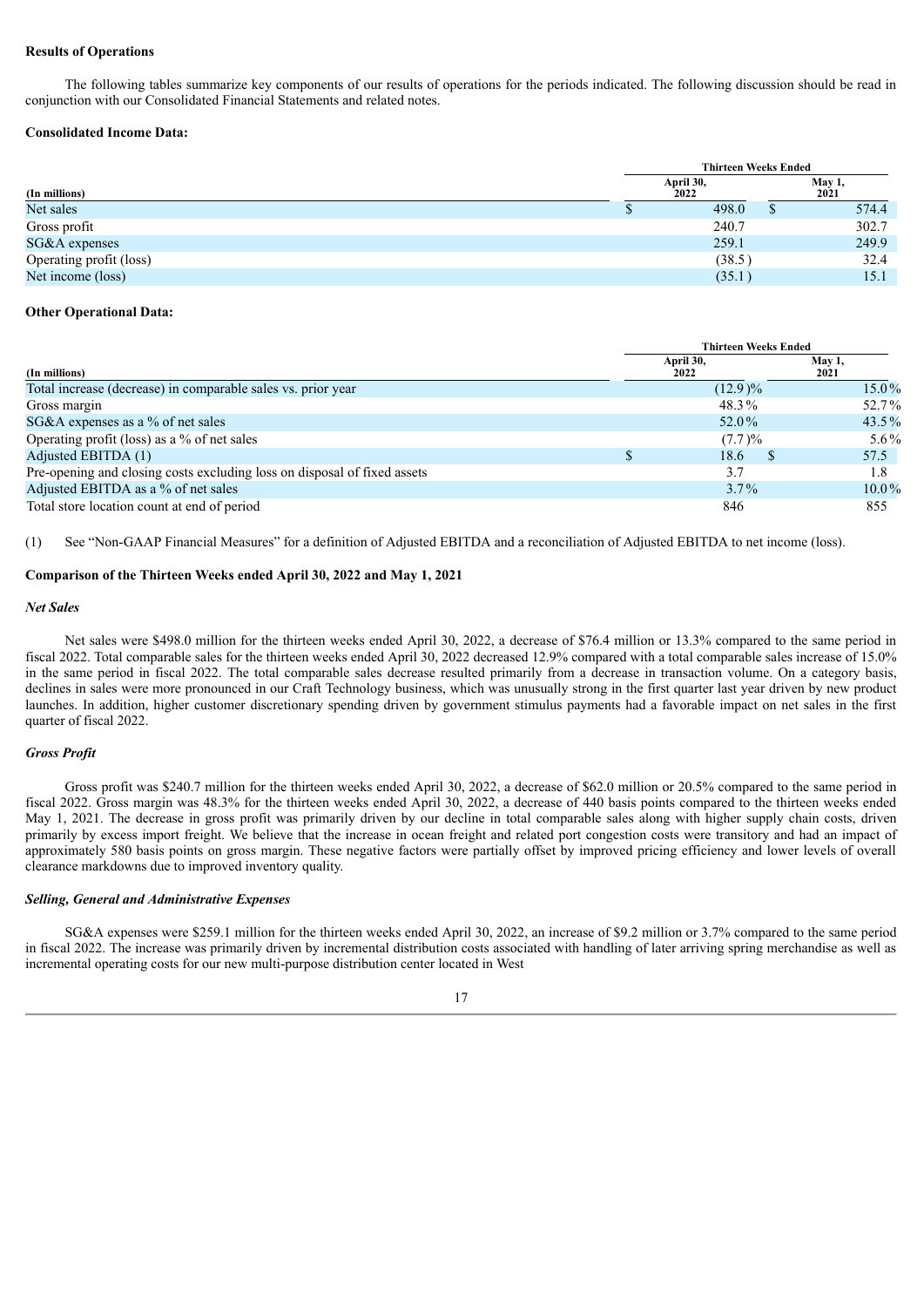Jefferson, Ohio. We also had increases in spending on strategic initiatives including pre-opening costs associated with our new and remodeled store locations as well as investments in several emerging businesses, which we are referring to as our "Blue Ocean" initiatives. We have also experienced inflationary pressures in energy, commodity and labor costs that have been partially offset by improved operating efficiencies and lower incentive compensation costs. As a percentage of net sales, SG&A expenses for the thirteen weeks ended April 30, 2022 were 52.0%, an increase of 850 basis points compared to the same period in fiscal 2022. The increase as a percentage of sales was primarily driven by the factors listed above as well as the 13.3% decrease in net sales in the first quarter of fiscal 2023 compared to the first quarter of fiscal 2022.

#### *Depreciation and Amortization*

Depreciation and amortization expense was \$20.1 million in the thirteen weeks ended April 30, 2022, a decrease of \$0.3 million compared to the same period in fiscal 2022. This decrease was driven by lower depreciation after the sale and leaseback of our distribution center in Opelika, Alabama in the second quarter of fiscal 2022, partially offset by investments in our multi-purpose distribution center as well as store location refresh and technology projects in fiscal 2022.

#### *Interest Expense*

Interest expense for the thirteen weeks ended April 30, 2022 was \$11.2 million, a decrease of \$2.0 million compared to the same period in fiscal 2022. The decrease in interest expense was primarily due to lower interest rates as a result of the repayment of the Term Loan due 2024 during the first quarter of fiscal 2022 and our Term Loan Due 2023 refinancing in the second quarter of fiscal 2022. The average debt level in the thirteen weeks ended April 30, 2022 was \$892.9 million compared to \$820.6 million in the thirteen weeks ended May 1, 2021. The weighted average interest rate was 4.62% and 5.70% for the thirteen weeks ended April 30, 2022 and May 1, 2021, respectively.

We had \$946.4 million of debt outstanding (face value) as of April 30, 2022 versus \$766.3 million as of May 1, 2021.

#### *Debt Related (Gain)*

During the first quarter of fiscal 2022, we repurchased \$1.9 million in face value of the Term Loan due 2024 at an average of 53% of par, resulting in a \$1.0 million gain, which is included in debt related (gain) within the accompanying Consolidated Statements of Comprehensive Income (Loss). A write-off of the deferred charges and original issue discount, totaling less than \$0.1 million, associated with the original debt issuance was recognized as an offset to debt related (gain). Also offsetting the gain was a \$0.9 million write-off of the original issue discount and deferred issuance costs related to the paydown of the Term Loan due 2024. The Term Loan due 2024 was retired at face value.

#### *Income Taxes*

The effective income tax rate for the first quarter of fiscal 2023 was 30.8%, which was an income tax benefit on a pre-tax book loss, compared to 21.8% for the first quarter of fiscal 2022, which was an income tax provision on pre-tax book income. The change in the effective tax rate was caused by the fact that the rate fluctuated between benefit and provision status. Specifically, favorable permanent book-tax differences and tax credits increased the benefit rate for the first quarter of fiscal 2023 and decreased the provision rate for the first quarter of fiscal 2022 relative to the statutory rate. In addition, there was a revaluation of the deferred tax liability due to favorable state tax law changes, which reduced the effective tax rate for the first quarter of fiscal 2022.

#### *Net Income (Loss)*

Net loss was \$35.1 million for the thirteen weeks ended April 30, 2022, a decrease of \$50.2 million compared to the net income in the same period in fiscal 2022. The decrease was driven by the factors described above.

#### *Adjusted EBITDA*

Adjusted EBITDA (as defined above) decreased 67.7% to \$18.6 million or 3.7% of net sales for the thirteen weeks ended April 30, 2022 compared to \$57.5 million or 10.0% of net sales for the same period in fiscal 2022. Our decrease in Adjusted EBITDA of \$38.9 million and lower Adjusted EBITDA as a percentage of net sales of 630 basis points was driven primarily by the decline in total comparable sales.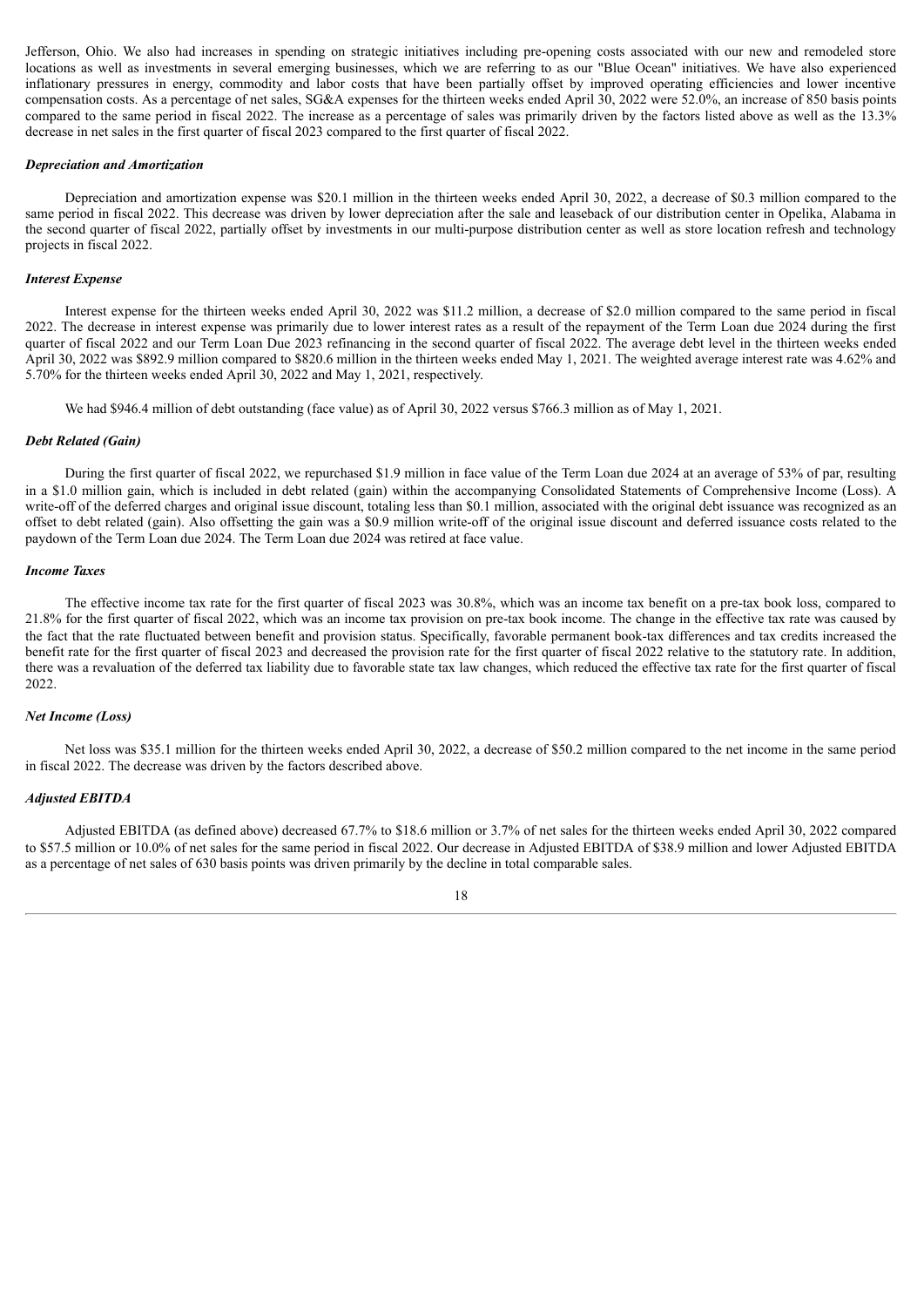#### **Liquidity and Capital Resources**

We have three principal sources of liquidity: cash and cash equivalents on hand, cash from operations and available borrowings under our Second Amended Revolving Credit Facility. We believe that our cash and cash equivalents on hand, cash from operations and availability under our Second Amended Revolving Credit Facility will be sufficient to cover our working capital, capital expenditure and debt service requirement needs as well as dividend payments and share repurchases for the foreseeable future. Subject to market conditions, we may from time to time repurchase our outstanding debt. As of April 30, 2022, we were in compliance with all covenants under our debt facilities and notes. For the four quarters ended April 30, 2022, our net cash used for operating activities was \$102.3 million and our Credit Facility Adjusted EBITDA was \$214.3 million.

We define "Credit Facility Adjusted EBITDA" as Adjusted EBITDA (as defined above) plus pre-opening and closing costs excluding loss on disposal of fixed assets, which is calculated consistently with our calculation of Adjusted EBITDA under our Second Amended Revolving Credit Facility and Term Loan due 2028 (collectively, the "Credit Facilities"). We reference Credit Facility Adjusted EBITDA because it is a measure that is calculated in accordance with our Credit Facilities and used to determine our compliance with certain ratios in our Credit Facilities, tested each quarter on the basis of the preceding four quarters. For example, we are permitted to prepay debt and make distributions on account of equity up to a certain amount under our Term Loan due 2028 if our ratio of consolidated net debt to Credit Facility Adjusted EBITDA for the prior four quarters as of the quarterly test is not greater than 4.90 to 1.0 and our ratio of consolidated senior secured net debt to Credit Facility Adjusted EBITDA for such period is not greater than 3.60 to 1.0. As of April 30, 2022, our ratio of consolidated net debt to Credit Facility Adjusted EBITDA was 4.4 to 1.0, and of consolidated senior secured net debt to Credit Facility Adjusted EBITDA was 4.4 to 1.0. Other provisions in our Credit Facilities utilize ratios including Credit Facility Adjusted EBITDA for calculating permitted limits for us to incur additional debt and make certain investments. Additionally, our ratio of consolidated senior secured net debt to Credit Facility Adjusted EBITDA is measured once per year following the completion of our annual Consolidated Financial Statements and determines what percentage of our excess cash flow (as defined in our Term Loan due 2028) we are required to apply for the repayment of principal on our Term Loan due 2028, ranging from 50% of excess cash flow for ratios in excess of 2.50x to 0% of excess cash flow for ratios of less than 2.00x. Accordingly, we believe that Credit Facility Adjusted EBITDA is material to an investor's understanding of our financial condition and liquidity.

| (In millions)                                                            | <b>Four Ouarters Ended</b><br>April 30, 2022 |         |
|--------------------------------------------------------------------------|----------------------------------------------|---------|
| Net cash used for operating activities                                   | \$                                           | (102.3) |
| Non-cash operating lease expense                                         |                                              | (164.7) |
| Depreciation and amortization excluding content cost amortization        |                                              | (79.8)  |
| Deferred income taxes                                                    |                                              | 0.1     |
| Stock-based compensation expense                                         |                                              | (2.9)   |
| Amortization of deferred financing costs and original issue discount     |                                              | (2.2)   |
| Debt related loss                                                        |                                              | (3.4)   |
| Gain on sale leaseback                                                   |                                              | 24.5    |
| Step acquisition write-off                                               |                                              | (1.0)   |
| Loss on disposal and impairment of other fixed assets                    |                                              | (0.9)   |
| Change in operating assets and liabilities                               |                                              | 339.1   |
| Net income                                                               | \$                                           | 6.5     |
| Income tax benefit                                                       |                                              | (6.8)   |
| Interest expense, net                                                    |                                              | 49.2    |
| Depreciation and amortization                                            |                                              | 80.8    |
| Debt related loss                                                        |                                              | 3.4     |
| Gain on sale leaseback                                                   |                                              | (24.5)  |
| Step acquisition write-off                                               |                                              | 1.0     |
| Strategic initiatives                                                    |                                              | 5.5     |
| Excess import freight costs                                              |                                              | 75.5    |
| Other COVID-19 costs                                                     |                                              | 0.2     |
| Technology development expense                                           |                                              | 9.3     |
| Stock-based compensation expense                                         |                                              | 2.9     |
| Loss on disposal and impairment of fixed and operating lease assets      |                                              | 1.1     |
| Other                                                                    |                                              | (0.5)   |
| <b>Adjusted EBITDA</b>                                                   |                                              | 203.6   |
| Pre-opening and closing costs excluding loss on disposal of fixed assets |                                              | 10.7    |
| Credit Facility Adjusted EBITDA                                          | \$                                           | 214.3   |

19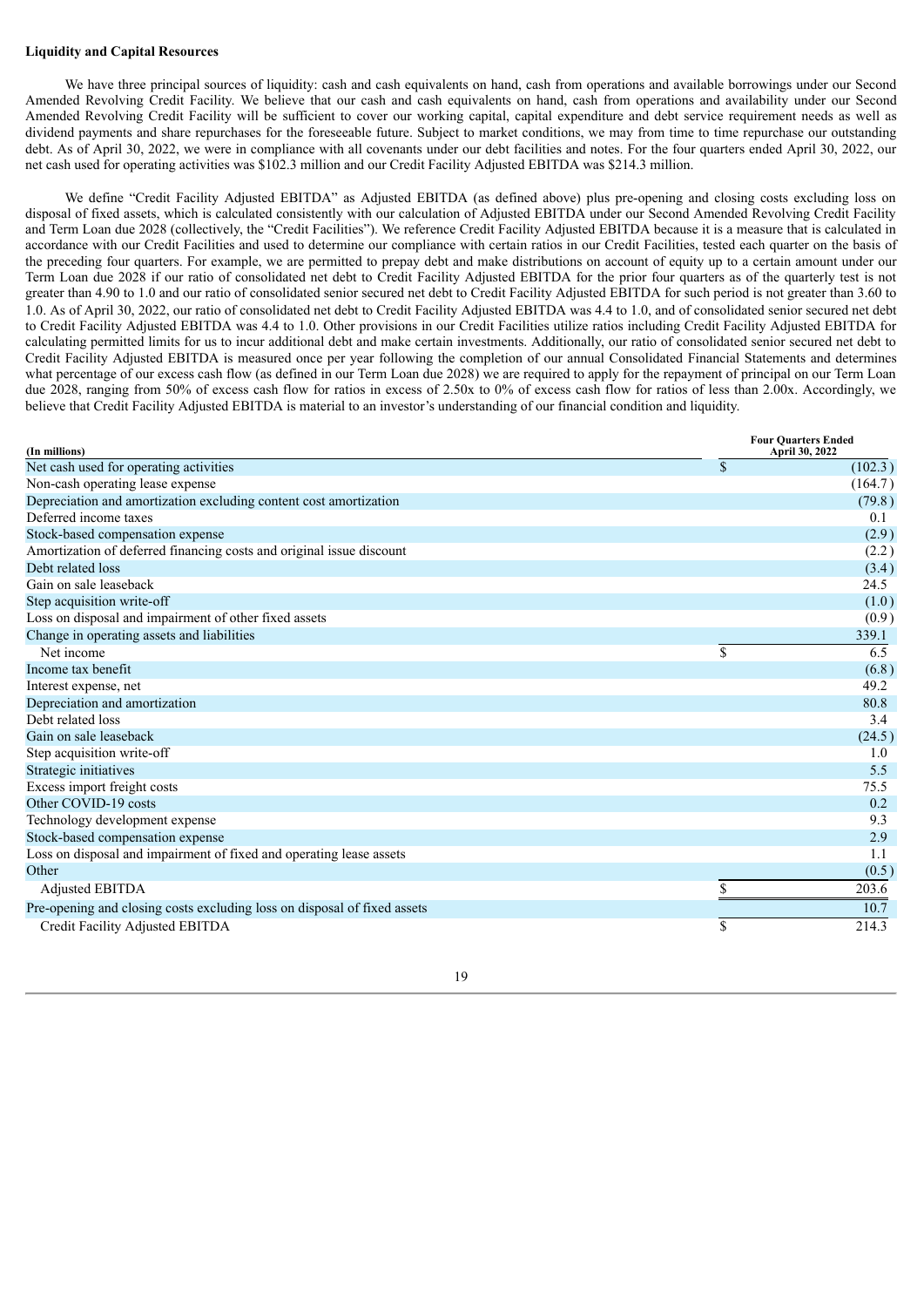Our capital requirements are primarily for capital expenditures in connection with new store location openings, store location remodels, investments in information technology, investments in distribution centers and working capital requirements for seasonal inventory build. These requirements fluctuate during the year and reach their highest levels during the second and third fiscal quarters as we increase our inventory in preparation for our peak selling season during the months of September through December and complete most of our capital spending projects.

The following table provides a summary of our cash provided by (used for) operating, investing and financing activities for the thirteen weeks ended April 30, 2022 and May 1, 2021:

|                                             | <b>Thirteen Weeks Ended</b> |                   |  |                |  |
|---------------------------------------------|-----------------------------|-------------------|--|----------------|--|
| (In millions)                               |                             | April 30,<br>2022 |  | May 1,<br>2021 |  |
| Net cash (used for) operating activities    |                             | (122.2)           |  | (43.5)         |  |
| Net cash (used for) investing activities    |                             | (23.6)            |  | (10.7)         |  |
| Net cash provided by financing activities   |                             | 145.6             |  | 49.5           |  |
| Net (decrease) in cash and cash equivalents |                             | (0.2)             |  | (4.7)          |  |

#### *Net Cash (Used for) Operating Activities*

Net cash used for operating activities was \$122.2 million in the thirteen weeks ended April 30, 2022, compared with \$43.5 million of net cash used for operating activities in the thirteen weeks ended May 1, 2021. The increase in net cash used for operating activities was primarily due to our total comparable sales decline, changes in inventory due to lower balances in fiscal 2022 and higher per unit product costs, most notably, increased import freight costs in fiscal 2023, as well as the timing of vendor payments. These items were partially offset by the repayment of deferred cash payments negotiated with our landlords as a result of the COVID-19 pandemic and payment of fiscal 2021 incentive compensation to salaried store support center and distribution center team members as well as store and district managers in fiscal 2022.

#### *Net Cash (Used for) Investing Activities*

Cash used for investing activities in fiscal 2023 and 2022 consisted primarily of capital expenditures, the majority of which were focused on strategic initiatives including: new store location openings, store location remodels and refreshes and information technology investments, particularly those supporting our omni-channel platforms and other customer facing systems. We also incurred capital outlays for equipment and facility management in our distribution centers, store locations and corporate offices.

Specifically, investment for each refresh project is tailored to each store location's needs and unit economics. We have four general levels of investment and project scope tailored to what would benefit each store location, with future investment expected to range from \$150,000 for the lightesttouch refreshes to \$3 million for the relatively few but most-extensive refreshes. Over 80% of our existing store locations are refresh project targets over the next seven to ten years and we expect investments in relation to these future refresh projects to remain consistent with our capital expenditures in connection with completed refresh projects.

Historical capital expenditures for the thirteen weeks ended April 30, 2022 and May 1, 2021 are summarized as follows:

|                                                           | <b>Thirteen Weeks Ended</b> |                   |  |                |  |
|-----------------------------------------------------------|-----------------------------|-------------------|--|----------------|--|
| (In millions)                                             |                             | April 30,<br>2022 |  | May 1.<br>2021 |  |
| Store locations                                           |                             | 15.2              |  | 5.4            |  |
| Distribution centers                                      |                             |                   |  | 3.3            |  |
| Information technology                                    |                             | 2.5               |  | 1.6            |  |
| Other                                                     |                             | 0.1               |  | 0.2            |  |
| Total capital expenditures                                |                             | 19.3              |  | 10.5           |  |
| Landlord contributions                                    |                             | (5.0)             |  | (0.3)          |  |
| Total capital expenditures, net of landlord contributions |                             | 14.3              |  | 10.2           |  |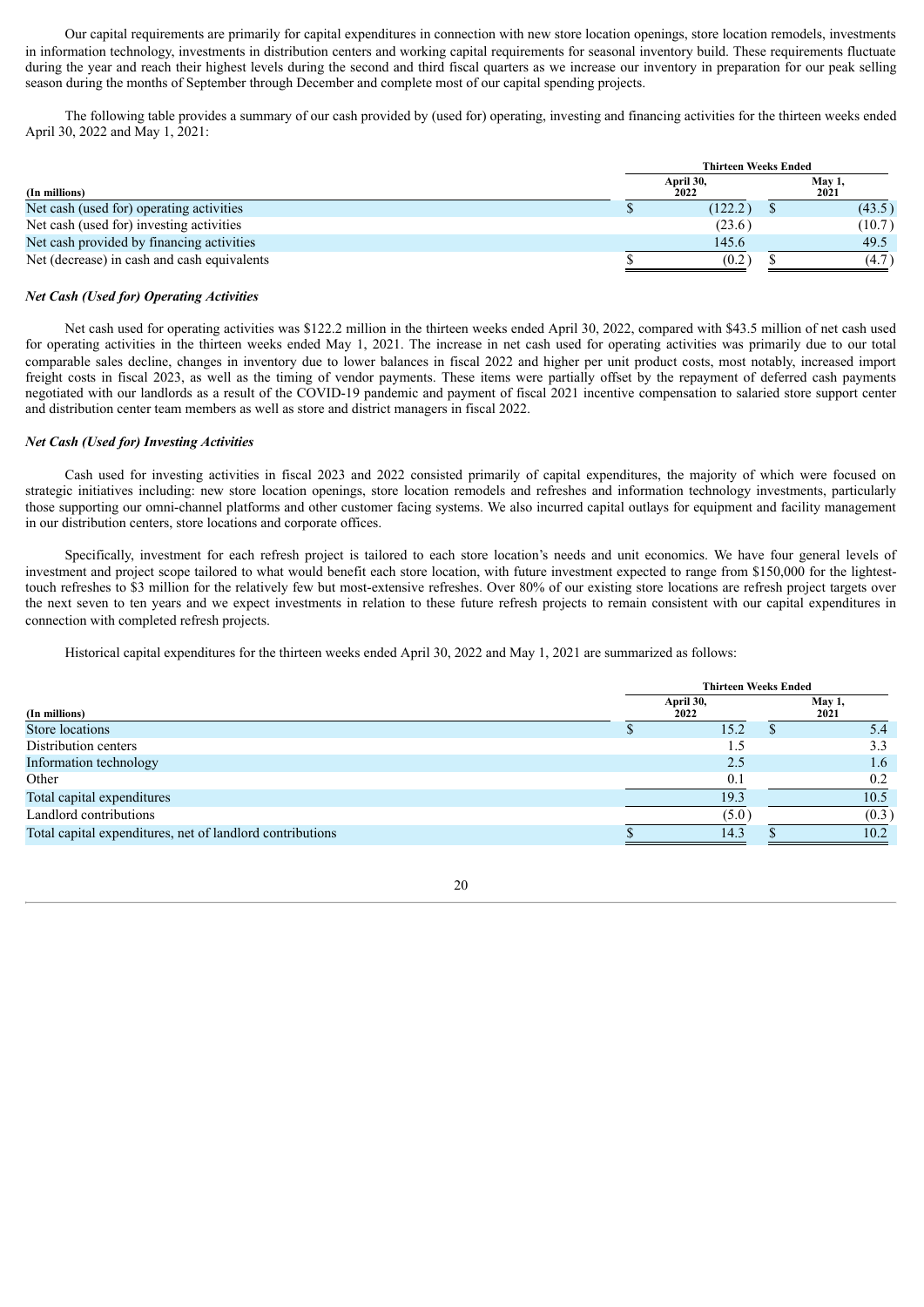The increase in capital expenditures for store locations was primarily driven by an increase in new store location and refresh projects planned for fiscal 2023.

Additionally, we purchased the remaining outstanding stock of WeaveUp for \$4.3 million in the first quarter of fiscal 2023.

#### *Net Cash Provided by Financing Activities*

Net cash provided by financing activities was \$145.6 million during the thirteen weeks ended April 30, 2022 compared with \$49.5 million of net cash provided by financing activities during the thirteen weeks ended May 1, 2021. Net cash provided by financing activities for the first thirteen weeks of fiscal 2023 was the result of net borrowings from the Second Amended Revolving Credit Facility. This inflow of cash was partially offset by cash used to make payments on our Term Loan Due 2028 and finance lease obligations, as well as to pay dividends totaling \$4.5 million during the thirteen weeks ended April 30, 2022. As of April 30, 2022, we had the ability to borrow an additional \$122.7 million under the Second Amended Revolving Credit Facility subject to the facility's borrowing base calculation.

Net cash provided by financing activities for the first quarter of fiscal 2022 was the result of net proceeds received from the initial public offering and borrowings from the Second Amended Revolving Credit Facility to repay all of the outstanding borrowings and accrued interest under the Term Loan due 2024 totaling \$72.7 million.

#### **Off-Balance Sheet Transactions**

Our liquidity is currently not dependent on the use of off-balance sheet transactions other than letters of credit, which are typical in a retail environment.

#### **Seasonality**

Our business exhibits seasonality, which is typical for most retail companies. Our net sales are stronger in the second half of the year than the first half of the year. Net income is highest during the months of September through December when sales volumes provide significant operating leverage. Working capital needed to finance our operations fluctuates during the year and reaches its highest levels during the second and third fiscal quarters as we increase our inventory in preparation for our peak selling season.

#### **Critical Accounting Policies and Estimates**

Accounting policies and estimates are considered critical when they require management to make subjective and complex judgments, estimates and assumptions about matters that have a material impact on the presentation of our financial statements and accompanying notes. For a description of our critical accounting policies and estimates, see Part II, Item 7 "Management's Discussion and Analysis of Financial Condition and Results of Operations— Critical Accounting Policies and Estimates" in our Annual Report on Form 10-K for the fiscal year ended January 29, 2022.

21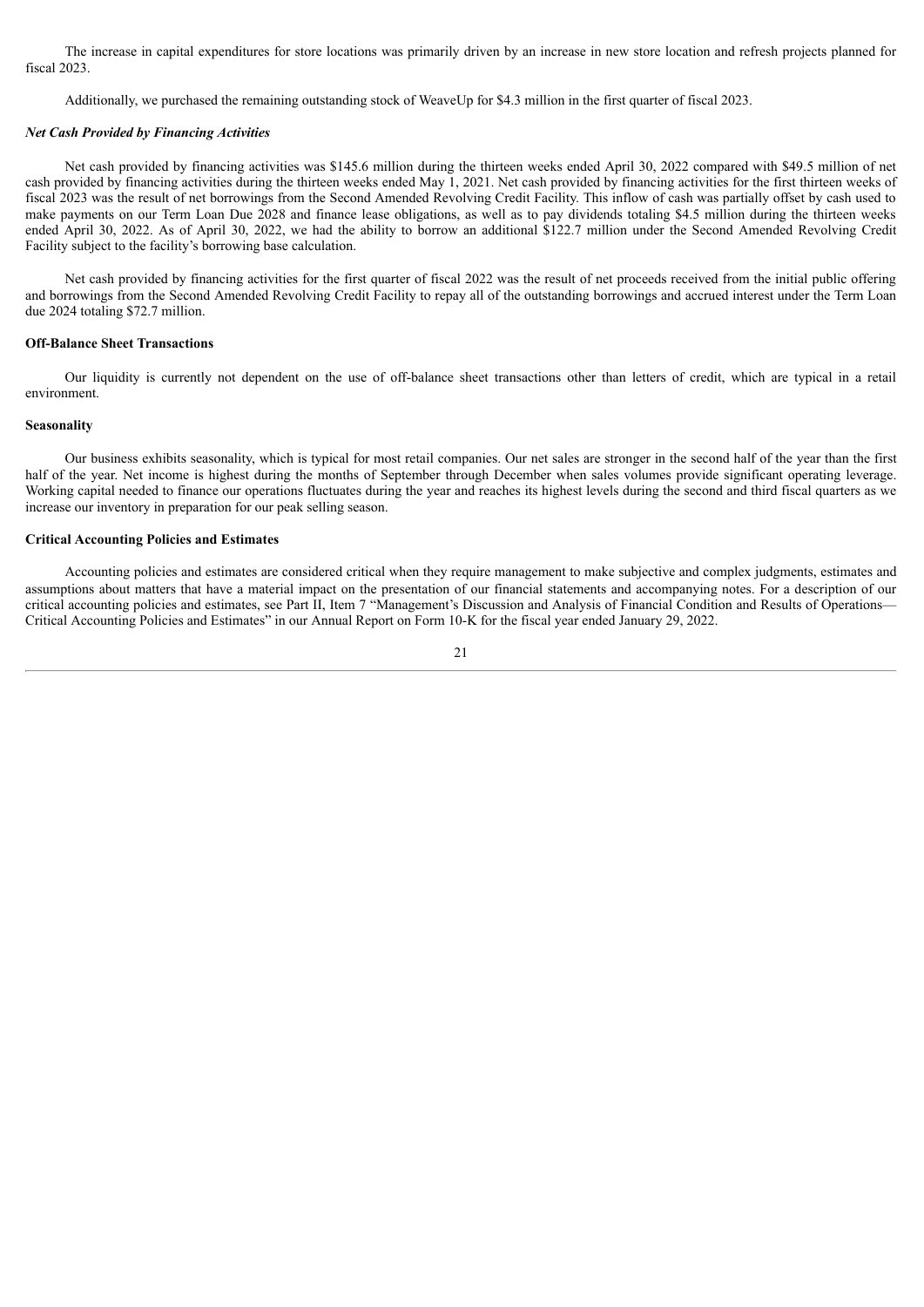#### <span id="page-23-0"></span>**Item 3. Quantitative and Qualitative Disclosures About Market Risk.**

See Part II, Item 7A "Quantitative and Qualitative Disclosures About Market Risk" in our Annual Report on Form 10-K for the fiscal year ended January 29, 2022. During the thirteen weeks ended April 30, 2022, there have been no material changes in our exposure to market risk.

#### <span id="page-23-1"></span>**Item 4. Controls and Procedures.**

#### *Evaluation of Disclosure Controls and Procedures*

Disclosure controls and procedures (as defined in Rules 13a-15(e) and 15d-15(e) under the Exchange Act) are designed to ensure that information required to be disclosed in reports filed or submitted under the Exchange Act is recorded, processed, summarized and reported within the time periods specified in the SEC rules and forms, and that such information is accumulated and communicated to management, including our Chief Executive Officer and Chief Financial Officer, to allow timely decisions regarding required disclosures.

In connection with the preparation of this report, management, under the supervision and with the participation of the Chief Executive Officer and Chief Financial Officer, conducted an evaluation of the effectiveness of the design and operation of our disclosure controls and procedures as of April 30, 2022. Based on that evaluation, our Chief Executive Officer and Chief Financial Officer have concluded that, as of April 30, 2022, our disclosure controls and procedures were effective.

#### *Changes in Internal Control over Financial Reporting*

There were no material changes in our internal control over financial reporting that occurred during the thirteen weeks ended April 30, 2022 that have materially affected, or are reasonably likely to materially affect, our internal control over financial reporting.

#### *Limitations on Ef ectiveness of Controls and Procedures*

In designing and evaluating our disclosure controls and procedures, management recognizes that any controls and procedures, no matter how well designed and operated, can provide only reasonable assurance of achieving the desired control objectives. In addition, the design of disclosure controls and procedures must reflect the fact that there are resource constraints and that management is required to apply judgment in evaluating the benefits of possible controls and procedures relative to their costs.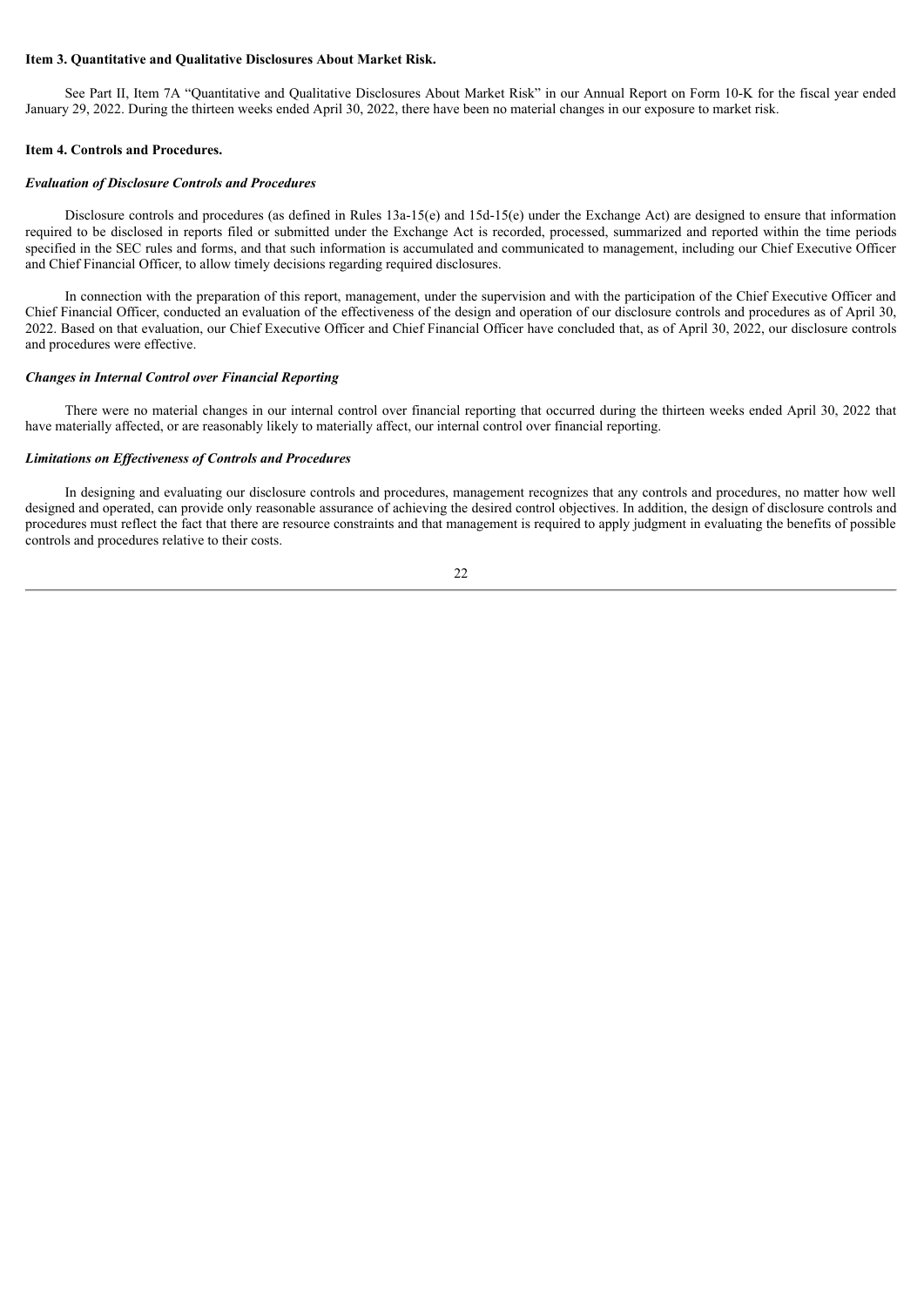### **PART II—OTHER INFORMATION**

### <span id="page-24-1"></span><span id="page-24-0"></span>**Item 1. Legal Proceedings.**

The information required to be set forth under this heading is incorporated by reference from Note 9, Commitments and Contingencies, to the Consolidated Financial Statements included in Part I, Item 1.

### <span id="page-24-2"></span>**Item 1A. Risk Factors.**

There have been no material changes from the risk factors disclosed in Part I, Item 1A "Risk Factors" in our Annual Report on Form 10-K for the year ended January 29, 2022.

### <span id="page-24-3"></span>**Item 2. Unregistered Sales of Equity Securities and Use of Proceeds.**

None.

### <span id="page-24-4"></span>**Item 3. Defaults Upon Senior Securities.**

None.

### <span id="page-24-5"></span>**Item 4. Mine Safety Disclosures.**

Not applicable.

#### <span id="page-24-6"></span>**Item 5. Other Information.**

None.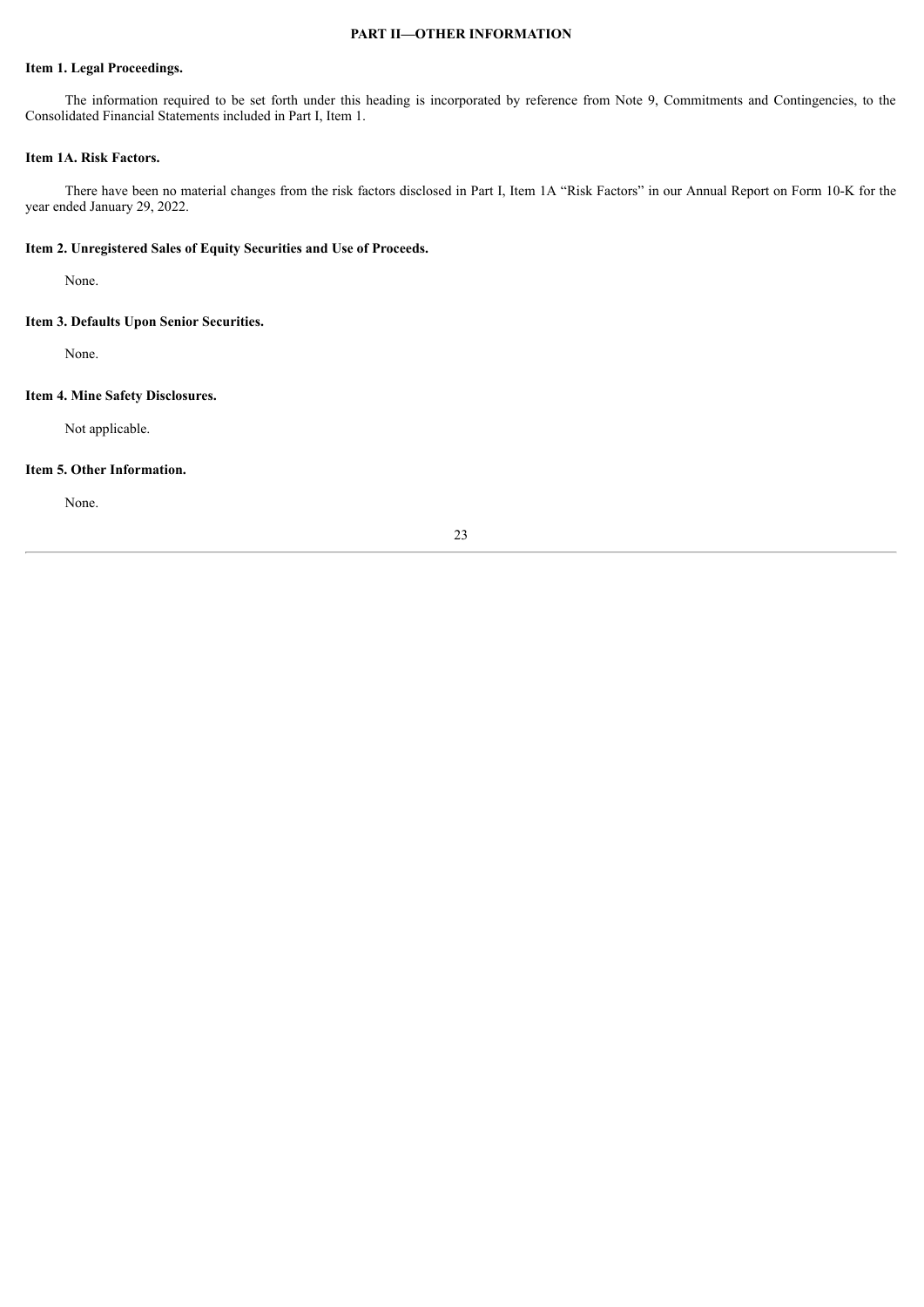## <span id="page-25-0"></span>**Item 6. Exhibits.**

| Exhibit<br>Number | <b>Description</b>                                                                                                                        |
|-------------------|-------------------------------------------------------------------------------------------------------------------------------------------|
| $10.1*$ #         | Form of RSU Award Agreement to certain employees under the 2021 Equity Incentive Plan (effective February 2022)                           |
| $10.2*$ #         | Form of RSU Award Agreement to non-employee directors under the 2021 Equity Incentive Plan (effective February 2022)                      |
| $31.1*$           | Certification of Principal Executive Officer Pursuant to Rules 13a-14(a) and 15d-14(a) under the Securities Exchange Act of 1934, as      |
|                   | Adopted Pursuant to Section 302 of the Sarbanes-Oxley Act of 2002.                                                                        |
| $31.2*$           | Certification of Principal Financial Officer Pursuant to Rules 13a-14(a) and 15d-14(a) under the Securities Exchange Act of 1934, as      |
|                   | Adopted Pursuant to Section 302 of the Sarbanes-Oxley Act of 2002.                                                                        |
| $32.1**$          | Certification of Principal Executive Officer Pursuant to 18 U.S.C. Section 1350, as Adopted Pursuant to Section 906 of the Sarbanes-Oxley |
|                   | Act of 2002.                                                                                                                              |
| $32.2**$          | Certification of Principal Financial Officer Pursuant to 18 U.S.C. Section 1350, as Adopted Pursuant to Section 906 of the Sarbanes-Oxley |
|                   | Act of 2002.                                                                                                                              |
| 101.INS           | Inline XBRL Instance Document – the instance document does not appear in the Interactive Data File because XBRL tags are embedded         |
|                   | within the Inline XBRL document.                                                                                                          |
| 101.SCH           | Inline XBRL Taxonomy Extension Schema Document                                                                                            |
| 101.CAL           | Inline XBRL Taxonomy Extension Calculation Linkbase Document                                                                              |
| 101.DEF           | Inline XBRL Taxonomy Extension Definition Linkbase Document                                                                               |
| 101.LAB           | Inline XBRL Taxonomy Extension Label Linkbase Document                                                                                    |
| 101.PRE           | Inline XBRL Taxonomy Extension Presentation Linkbase Document                                                                             |
| 104               | Cover Page Interactive Data File (embedded within the Inline XBRL document)                                                               |

\* Filed herewith.

\*\* Furnished herewith.

# Management contract or compensatory plan or arrangement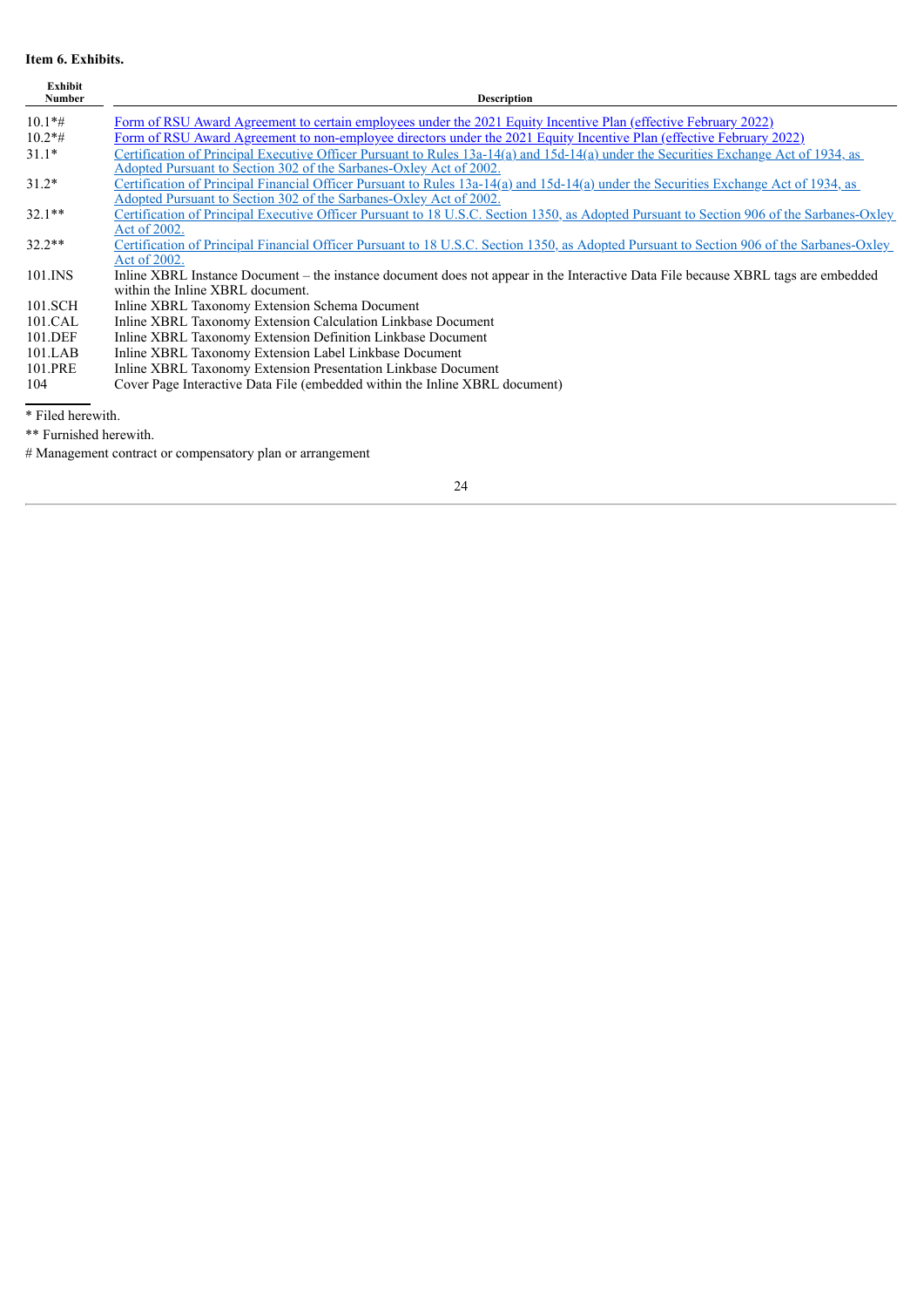### **SIGNATURES**

<span id="page-26-0"></span>Pursuant to the requirements of the Securities Exchange Act of 1934, the registrant has duly caused this report to be signed on its behalf by the undersigned thereunto duly authorized.

Date: June 3, 2022 By: /s/ Matt Susz

JOANN Inc. Registrant

Matt Susz Executive Vice President, Chief Financial Officer (*principal financial of icer)*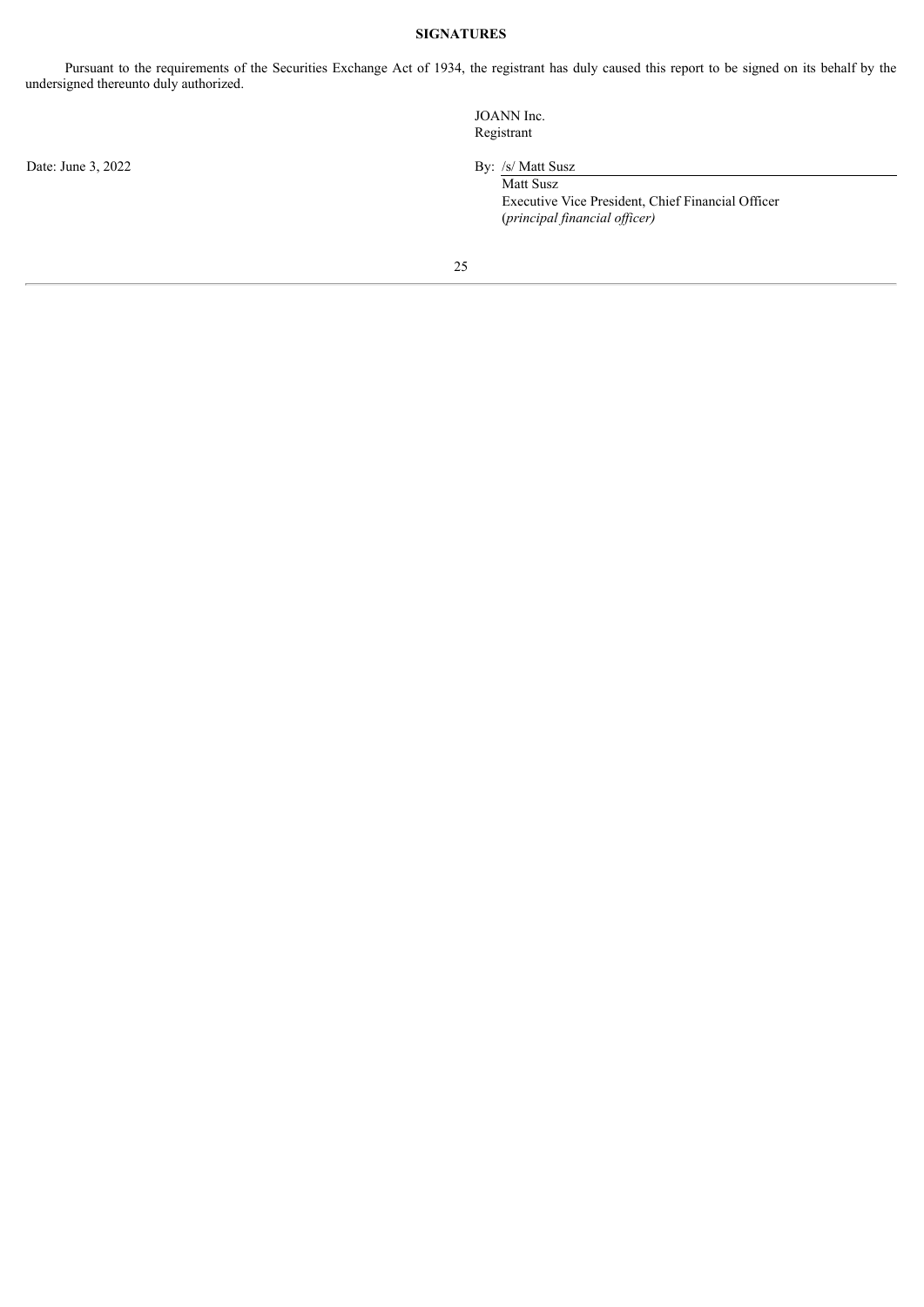### **JOANN INC. 2021 EQUITY INCENTIVE PLAN**

#### **RESTRICTED STOCK UNIT GRANT NOTICE**

<span id="page-27-0"></span>Capitalized terms not specifically defined in this Restricted Stock Unit Grant Notice (the "Grant Notice") have the meanings given to them in the JOANN Inc. 2021 Equity Incentive Plan (the "Plan") of JOANN Inc. (the "Company"). The Company hereby grants to the participant listed below ("Participant") the Restricted Stock Units described in this Grant Notice (the "RSUs"), subject to the terms and conditions of the Plan and the Restricted Stock Unit Agreement attached hereto as Exhibit A (the "Agreement"), both of which are incorporated into this Grant Notice by reference.

| Participant:                             | [NAME]                                                                                                                                                                                                                                                                                                                                                                                                                                                |
|------------------------------------------|-------------------------------------------------------------------------------------------------------------------------------------------------------------------------------------------------------------------------------------------------------------------------------------------------------------------------------------------------------------------------------------------------------------------------------------------------------|
| <b>Grant Date:</b>                       | [DATE]                                                                                                                                                                                                                                                                                                                                                                                                                                                |
| <b>Number of Restricted Stock Units:</b> | [NUMBER]                                                                                                                                                                                                                                                                                                                                                                                                                                              |
| <b>Vesting Commencement Date:</b>        | [DATE]                                                                                                                                                                                                                                                                                                                                                                                                                                                |
| <b>Vesting Schedule:</b>                 | Subject to the Participant's continued status as an Employee, Consultant or Non-<br>Employee Director, the RSUs shall vest and become exercisable with respect to<br>33% of the Shares subject thereto (rounded down to the next whole number of<br>Shares) on each of the first three (3) anniversaries of the Vesting Commencement<br>Date, so that all of the Shares shall be vested on the third anniversary of the Vesting<br>Commencement Date. |

**Withholding Tax Provisions:** By accepting this Award electronically through the Plan service provider's online grant acceptance policy, the Participant understands and agrees that as a condition of the grant of the RSUs hereunder, but subject to the last sentence of this paragraph, the Participant is required to accept the Company's determination from time to time of the method(s) by which all applicable withholding obligations with respect to any taxable events arising in connection with the RSUs will be satisfied (the "Withholding Methods"). Such Withholding Methods may include, at the determination of the Company, some or all of the following: (1) cash, wire transfer of immediately available funds or check; (2) Shares or cash otherwise deliverable pursuant to the settlement of the RSUs or Shares held for such minimum period of time as may be established by the Administrator, in each case, having a fair market value on the date of delivery equal to the aggregate payments required; (3) payment from a broker-assisted market sale (as reasonably acceptable to the Company) with respect to Shares otherwise deliverable pursuant to the settlement of the RSUs; or (4) any other form of legal consideration acceptable to the Administrator in its sole discretion. The Withholding Methods will otherwise be conducted in accordance with Section 10.2 of the Plan (except that, for purposes of clarification, such determination of the Withholding Methods shall not be made by the Participant or subject to affirmative election on the part of the Participant). **Notwithstanding anything in this paragraph to the contrary, if the** Participant is subject to Section 16 of the Securities Exchange Act of 1934, as amended (the "Exchange Act"), the Withholding Methods applicable to these RSUs shall consist solely of the mandatory withholding of Shares or cash otherwise deliverable pursuant to the settlement of the RSUs having a fair market value on the date of delivery equal to the aggregate payments required.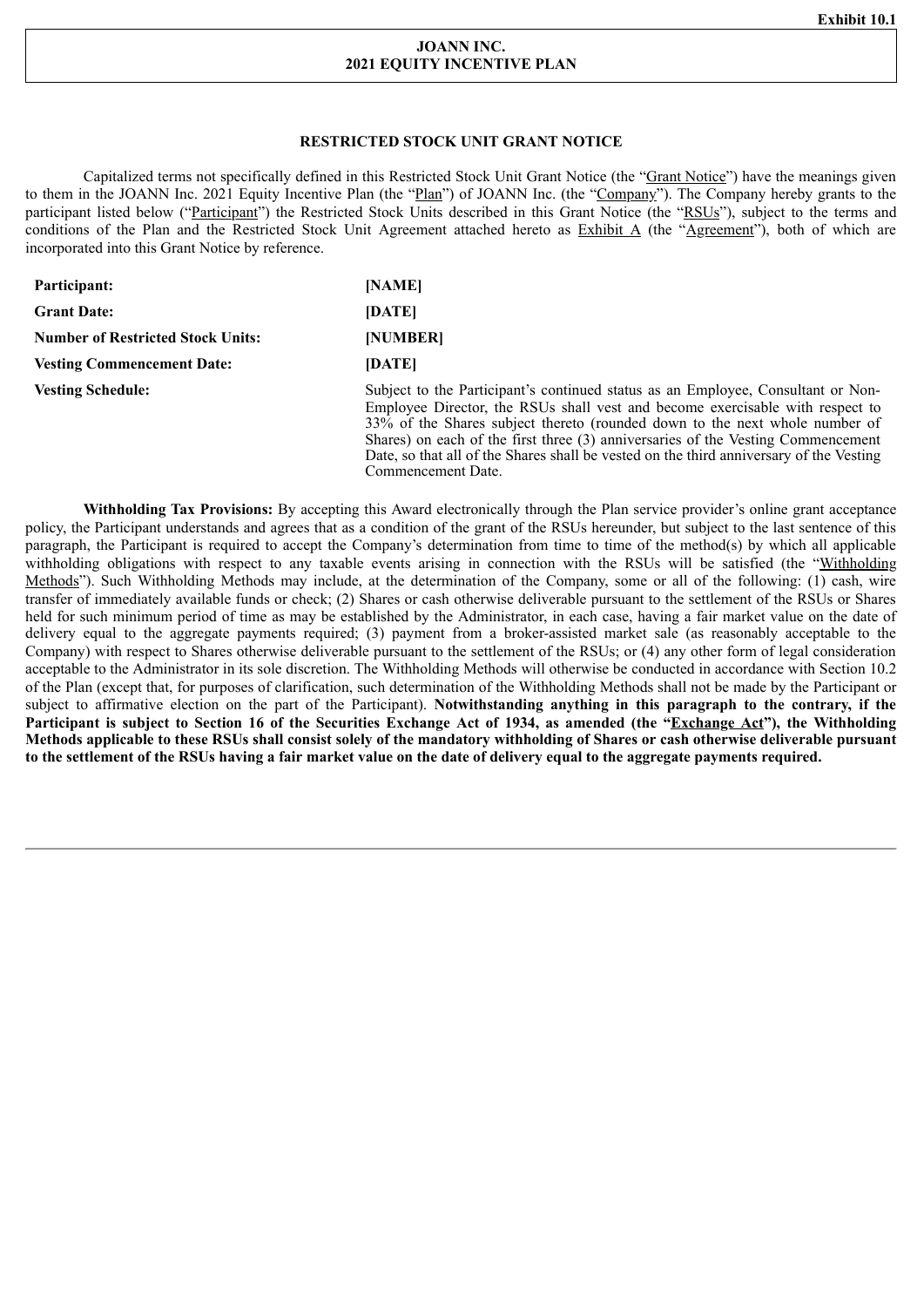By accepting this Award electronically through the Plan service provider's online grant acceptance policy, Participant agrees to be bound by the terms and conditions of the Plan, the Agreement and the Grant Notice. Participant has reviewed the Agreement, the Plan and the Grant Notice in their entirety, has had an opportunity to obtain the advice of counsel prior to executing the Grant Notice and fully understands all provisions of the Grant Notice, the Agreement and the Plan. Participant hereby agrees to accept as binding, conclusive and final all decisions or interpretations of the Administrator upon any questions arising under the Plan, the Grant Notice or the Agreement.

### **JOANN INC. PARTICIPANT**

By: By:

Print Name: Ann Aber Print Name: **[NAME]** Title: SVP, General Counsel & Secretary

2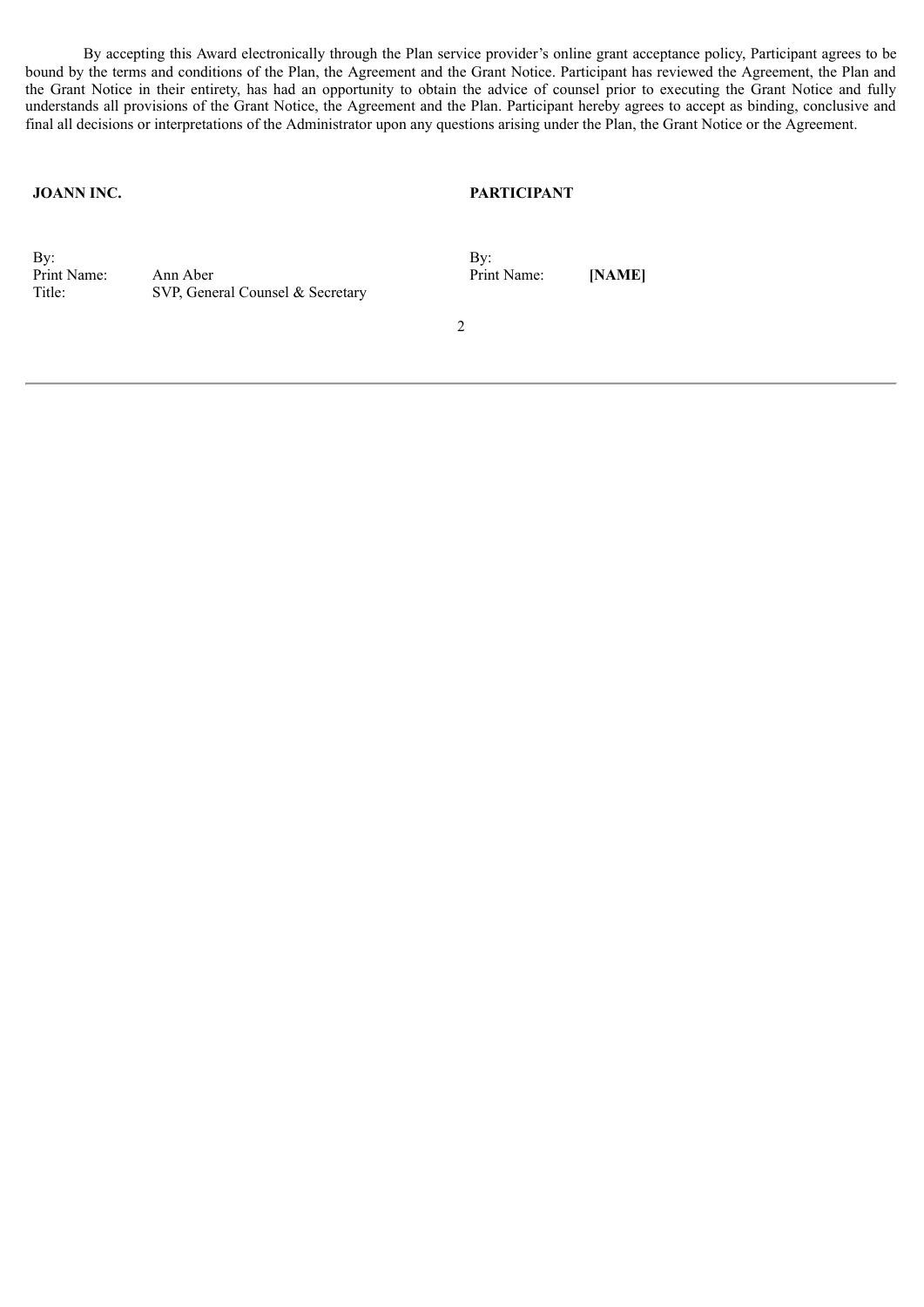### **EXHIBIT A TO RESTRICTED STOCK UNIT GRANT NOTICE**

### **RESTRICTED STOCK UNIT AGREEMENT**

Pursuant to the Grant Notice to which this Agreement is attached, the Company has granted to Participant the number of RSUs set forth in the Grant Notice.

### **ARTICLE I.**

#### **GENERAL**

Section I.1Defined Terms. Capitalized terms not specifically defined herein shall have the meanings specified in the Plan or the Grant Notice.

(a) "Cause" shall mean a Participating Company having "Cause" to terminate the Participant's employment as defined in any employment or severance agreement between the Participant and a Participating Company; *provided* that, in the absence of an agreement containing such a definition, a Participating Company shall have "Cause" to terminate the Participant's employment upon: (i) the willful and continued failure by the Participant to substantially perform his or her normal duties (other than any such failure resulting from the Participant's illness or injury), after a written demand for substantial performance is delivered to the Participant that specifically identifies the manner in which the Administrator believes that the Participant has not substantially performed his or her duties, and the Participant has failed to remedy the situation within thirty (30) business days of receiving such notice; (ii) the Participant's conviction for committing an act of fraud, embezzlement, theft, or other criminal act constituting a felony; or (iii) the willful engaging by the Participant in gross negligence materially and demonstrably injurious to the Participating Companies; (iv) the Participant's material failure to abide by a Participating Company's code of conduct or other policies (including, without limitation, policies relating to harassment, discrimination and reasonable workplace conduct); or (v) any material breach by the Participant of any employment or service agreement between the Participant and a Participating Company, which breach is not cured pursuant to the terms of such agreement. However, no act, or failure to act on the Participant's part shall be considered "willful" unless done, or omitted to be done, by the Participant not in good faith and without reasonable belief that his or her action or omission was not in or not opposed to the best interest of the Company.

(b) "Cessation Date" shall mean the date of Participant's Termination of Service (regardless of the reason for such termination).

(c) "CIC Qualifying Termination" shall mean Termination of Service of Participant by any Participating Company without Cause or by Participant for Good Reason during the twelve (12) month period immediately following a Change in Control.

(d) "Good Reason" shall mean a Participant having "Good Reason" to terminate the Participant's employment as defined in any employment or severance agreement between the Participant and a Participating Company; *provided* that, in the absence of an agreement containing such a definition, a Participant shall have "Good Reason" to terminate the Participant's employment upon, on or after a Change in Control, (i) any material adverse change by the Participating Companies in Participant's job title, duties, responsibility or authority; (ii) failure by the Participating Companies to pay Participant any amount of Participant's annual base salary or bonus when due; (iii) any material diminution of Participant's annual base salary (other than such a material diminution that is applied on a substantially comparable basis to similarly-situated employees of the Participating Companies); (iv) any material reduction in Participant's short-term incentive compensation opportunities; (v) the termination or denial of Participant's right to participate in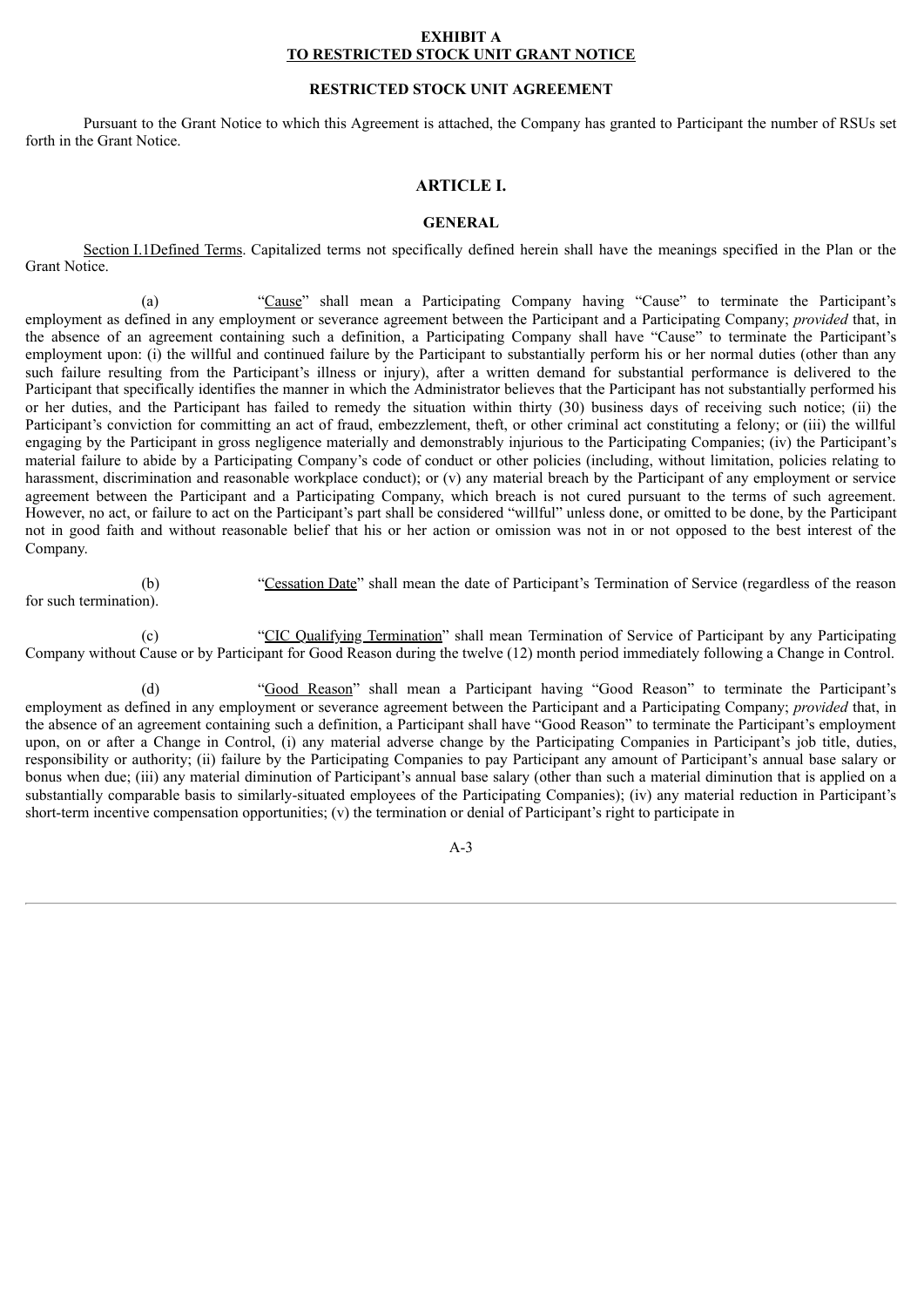material employment related benefits that are offered to similarly-situated employees of the Participating Companies; (vi) the movement of Participant's principal location of work to a new location that is in excess of 50 miles from Participant's principal location of work as of the date hereof without Participant's consent; or (vii) failure by the Company to require any successor to assume and agree to perform the Company's obligations under this any employment or severance agreement with the Participant; provided that none of the events described in this definition of Good Reason shall constitute Good Reason unless Participant notifies the Company in writing of the event that is purported to constitute Good Reason (which notice is provided not later than the 30<sup>th</sup> day following the occurrence of the event purported to constitute Good Reason) and then only if the Company fails to cure such event within 30 days after the Company's receipt of such written notice.

(e) "Participating Company" shall mean the Company or any of its parents or Subsidiaries.

Section I.2Incorporation of Terms of Plan. The RSUs and the shares of Common Stock ("Stock") to be issued to Participant hereunder ("Shares") are subject to the terms and conditions set forth in this Agreement and the Plan, which is incorporated herein by reference. In the event of any inconsistency between the Plan and this Agreement, the terms of the Plan shall control.

Section I.3Consideration to the Company. In consideration of the grant of the RSUs by the Company, Participant agrees to render faithful and efficient services to any Participating Company.

### **ARTICLE II.**

### **AWARD OF RESTRICTED STOCK UNITS AND DIVIDEND EQUIVALENTS**

### Section II.1Award of RSUs and Dividend Equivalents.

(a) In consideration of Participant's past and/or continued employment with or service to any Participating Company and for other good and valuable consideration, effective as of the grant date set forth in the Grant Notice (the "Grant Date"), the Company has granted to Participant the number of RSUs set forth in the Grant Notice, upon the terms and conditions set forth in the Grant Notice, the Plan and this Agreement, subject to adjustments as provided in Article 12 of the Plan. Each RSU represents the right to receive one Share at the times and subject to the conditions set forth herein. However, unless and until the RSUs have vested, Participant will have no right to the payment of any Shares subject thereto. Prior to the actual delivery of any Shares, the RSUs will represent an unsecured obligation of the Company, payable only from the general assets of the Company.

(b) The Company hereby grants to Participant an Award of Dividend Equivalents with respect to each RSU granted pursuant to the Grant Notice for all ordinary cash dividends which are paid to all or substantially all holders of the outstanding shares of Stock between the Grant Date and the date when the applicable RSU is distributed or paid to Participant or is forfeited or expires. The Dividend Equivalents for each RSU shall be equal to the amount of cash that is paid for an applicable quarter as a dividend on one share of Stock. All such Dividend Equivalents shall be credited to Participant as of the date of payment of any such dividend. The Dividend Equivalents granted hereunder shall be paid in cash and subject to the same vesting, distribution/payment timing, adjustment and other provisions (other than payment in Shares) which apply to the underlying RSUs to which such Dividend Equivalents relate.

### Section II.2Vesting of RSUs and Dividend Equivalents.

(c) Subject to Participant's continued employment with or service to the Participating Companies on each applicable vesting date and subject to the terms of this Agreement, the RSUs shall vest in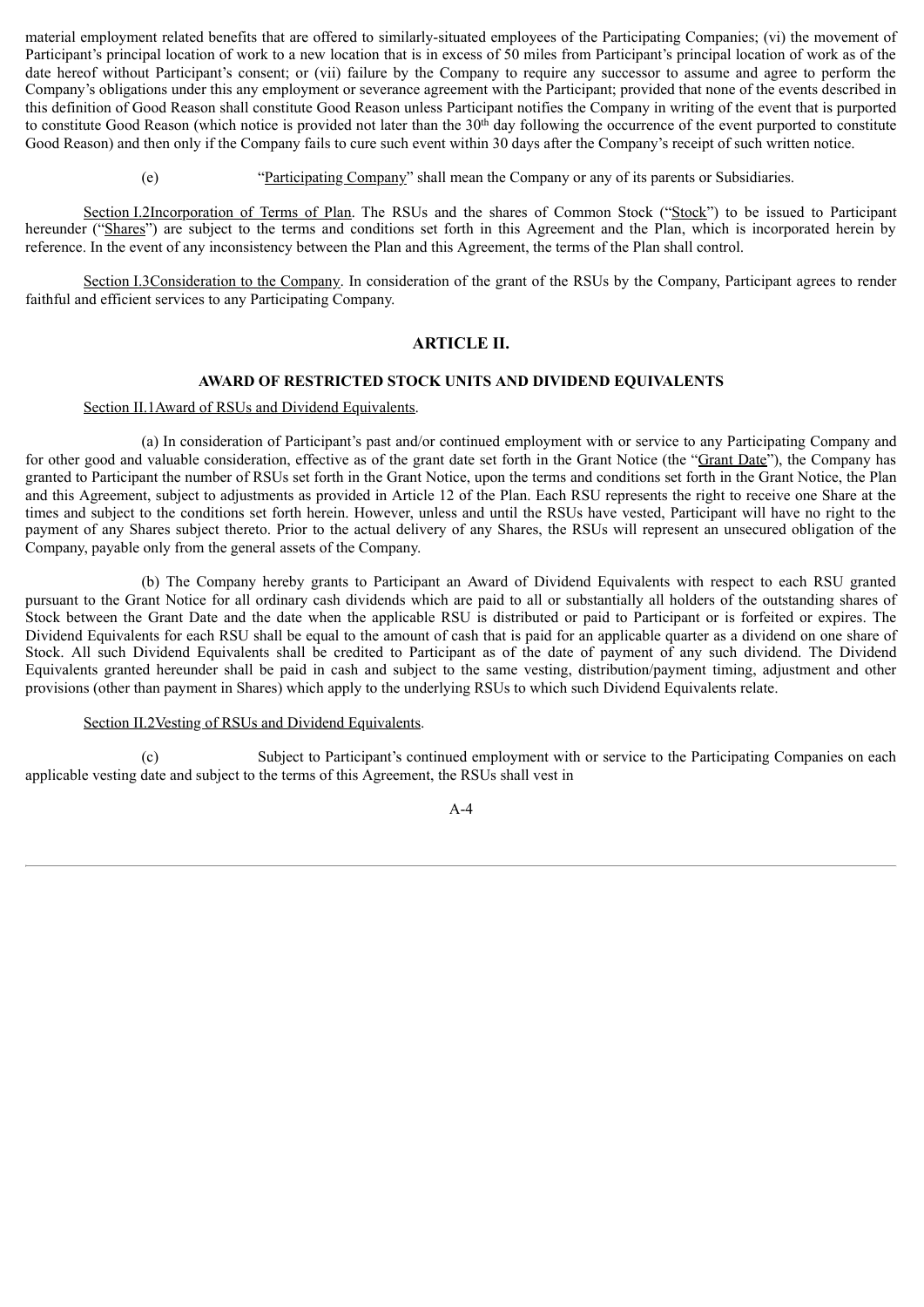such amounts and at such times as are set forth in the Grant Notice. Dividend Equivalents accrued pursuant to Section 2.1(b) hereof shall vest whenever the underlying RSU to which such Dividend Equivalents relate vests.

(d) In the event Participant incurs a Termination of Service, except as may be otherwise provided by the Administrator or as set forth in a written agreement between Participant and the Company, Participant shall immediately forfeit any and all RSUs and Dividend Equivalents granted under this Agreement which have not vested or do not vest on or prior to the date on which such Termination of Service occurs, and Participant's rights in any such RSUs and Dividend Equivalents which are not so vested shall lapse and expire.

(a) Notwithstanding the Grant Notice or the provisions of <u>Section 2.2(a)</u> and <u>Section 2.2(b)</u>, in the event of a CIC Qualifying Termination, the RSUs shall become vested in full on the date of such CIC Qualifying Termination.

### Section II.3Distribution or Payment of RSUs.

(c) Participant's RSUs shall be distributed in Shares (either in book-entry form or otherwise) as soon as administratively practicable following the vesting of the applicable RSU pursuant to Section 2.2, and, in any event, no later than March 15<sup>th</sup> of the calendar year following the year in which such vesting occurred (for the avoidance of doubt, this deadline is intended to comply with the "short-term deferral" exemption from Section 409A). Notwithstanding the foregoing, the Company may delay a distribution or payment in settlement of RSUs if it reasonably determines that such payment or distribution will violate federal securities laws or any other Applicable Law, *provided* that such distribution or payment shall be made at the earliest date at which the Company reasonably determines that the making of such distribution or payment will not cause such violation, as required by Treasury Regulation Section 1.409A-2(b)(7)(ii), and provided further that no payment or distribution shall be delayed under this Section 2.3(a) if such delay will result in a violation of Section 409A.

(d) All distributions made in Shares shall be made by the Company in the form of whole Shares unless otherwise determined by the Administrator. The Administrator shall determine whether cash shall be given in lieu of fractional Shares or whether such fractional Shares shall be eliminated by rounding down.

Section II.4Conditions to Issuance of Certificates. The Company shall not be required to issue or deliver any certificate or certificates for any Shares or to cause any Shares to be held in book-entry form prior to the fulfillment of all of the following conditions: (a) the admission of the Shares to listing on all stock exchanges on which such Shares are then listed, (b) the completion of any registration or other qualification of the Shares under any state or federal law or under rulings or regulations of the Securities and Exchange Commission or other governmental regulatory body, which the Administrator shall, in its absolute discretion, deem necessary or advisable, (c) the obtaining of any approval or other clearance from any state or federal governmental agency that the Administrator shall, in its absolute discretion, determine to be necessary or advisable, and (d) the receipt of full payment of any applicable withholding tax in accordance with Section 2.5 by the Participating Company with respect to which the applicable withholding obligation arises.

Section II.5Tax Withholding. Notwithstanding any other provision of this Agreement:

(c) As set forth in Section 10.2 of the Plan, the Company shall have the authority and the right to deduct or withhold, or to require the Participant to remit to the Company, an amount sufficient to satisfy all applicable federal, state and local taxes required by law to be withheld with respect to any taxable event arising in connection with the RSUs. In satisfaction of such tax withholding obligations, and in accordance with the Withholding Tax Provisions included in the Grant Notice, the Participant will be bound by the Withholding Methods determination as described in the Grant Notice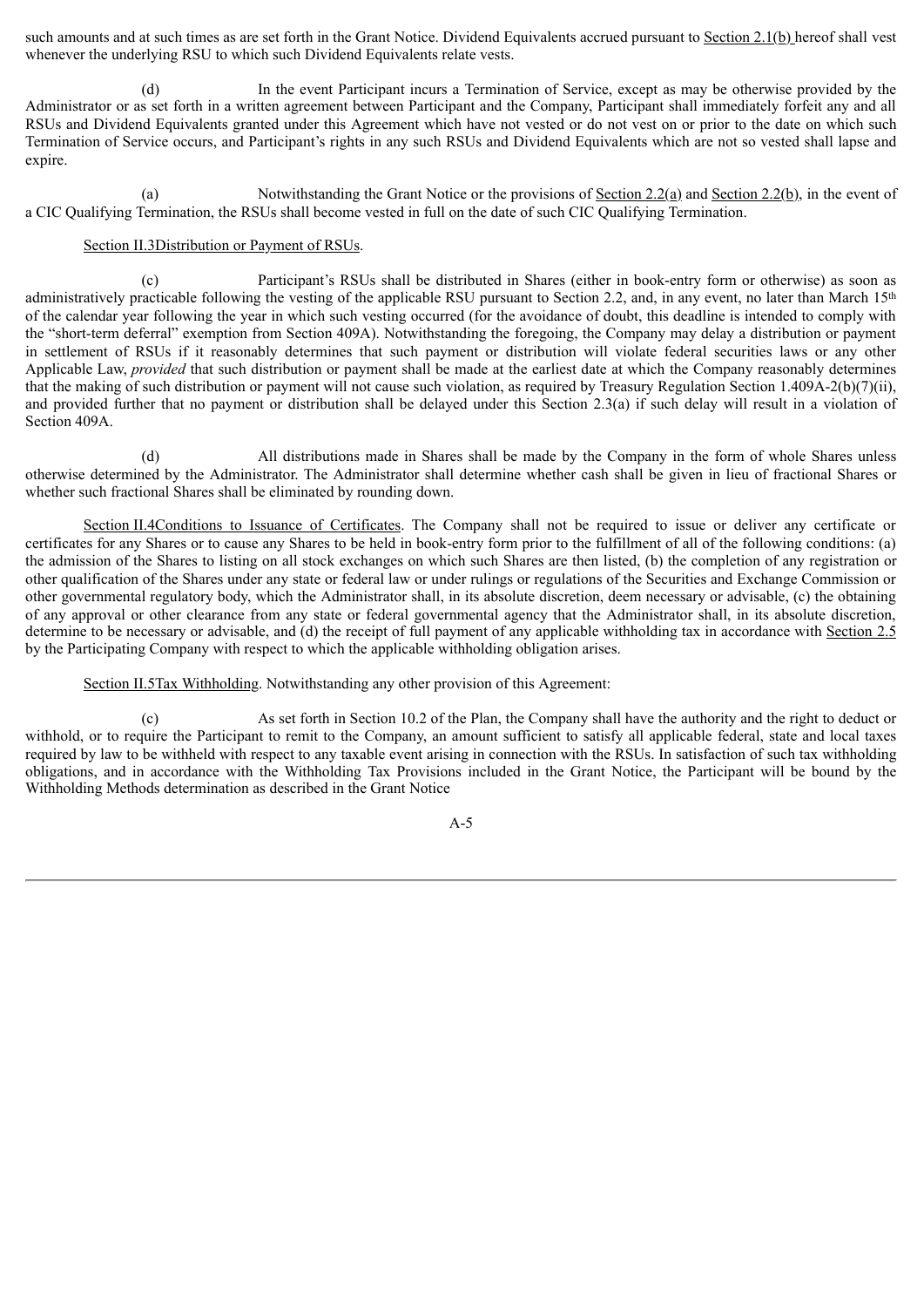(d) The Company shall not be obligated to deliver any certificate representing Shares issuable with respect to the RSUs to, or to cause any such Shares to be held in book-entry form by, Participant or his or her legal representative unless and until Participant or his or her legal representative shall have paid or otherwise satisfied in full the amount of all federal, state, local and foreign taxes applicable with respect to the taxable income of Participant resulting from the vesting or settlement of the RSUs or any other taxable event related to the RSUs.

(a) Participant is ultimately liable and responsible for all taxes owed in connection with the RSUs, regardless of any action the Company or any other Participating Company takes with respect to any tax withholding obligations that arise in connection with the RSUs. No Participating Company makes any representation or undertaking regarding the treatment of any tax withholding in connection with the awarding, vesting or payment of the RSUs or the subsequent sale of Shares. The Participating Companies do not commit and are under no obligation to structure the RSUs to reduce or eliminate Participant's tax liability.

Section II.6Rights as Stockholder. Neither Participant nor any Person claiming under or through Participant will have any of the rights or privileges of a stockholder of the Company in respect of any Shares deliverable hereunder unless and until certificates representing such Shares (which may be in book-entry form) will have been issued and recorded on the records of the Company or its transfer agents or registrars, and delivered to Participant (including through electronic delivery to a brokerage account). Except as otherwise provided herein, after such issuance, recordation and delivery, Participant will have all the rights of a stockholder of the Company with respect to such Shares, including, without limitation, the right to receipt of dividends and distributions on such Shares.

### **ARTICLE III.**

Section III.1Restrictive Covenants. In consideration of the benefits being provided to Participant pursuant to this Agreement, Participant agrees to be bound by the restrictive covenants contained in this Article III.

(c) Obligation to Maintain Confidentiality. Participant agrees not to divulge to third parties, or use in a manner not authorized by the Company, any confidential or Company proprietary information gathered or learned by Participant during his or her employment with the Participating Companies or their respective affiliates. "Confidential Information" includes, but is not limited to, information in oral, written or recorded form regarding business plans, trade or business secrets, Company financial records, supplier contracts or relationships, or any other information that the Company does not regularly disclose to the public. To the extent that Participant has any doubt as to whether information constitutes Confidential Information, Participant agrees to obtain advice from the Company's General Counsel prior to divulging or using such information. Participant understands and agrees that divulging such information to third parties, or using such information in an unauthorized manner, would cause serious competitive harm to the Company. Confidential Information shall exclude: (i) information that is generally known by or available for use by the public, (ii) information that was known by Participant prior to his or her employment with the Company (including its predecessor in interest, affiliates and Subsidiaries) and was obtained, to the best of Participant's knowledge, without violation of any obligation of confidentiality to the Company, or (iii) information that is required to be disclosed pursuant to applicable law or a court order. If information is required to be disclosed because of a court order, Participant must notify the Company's General Counsel immediately. Nothing in this Section 3.1(a) shall be interpreted to preclude Participant from communicating to a governmental agency about terms or conditions of employment or legal compliance issues, or from cooperating with an investigation being conducted by a governmental agency

(d) Ownership of Property. Participant acknowledges that all discoveries, concepts, ideas, inventions, innovations, improvements, developments, methods, processes, programs, designs, analyses,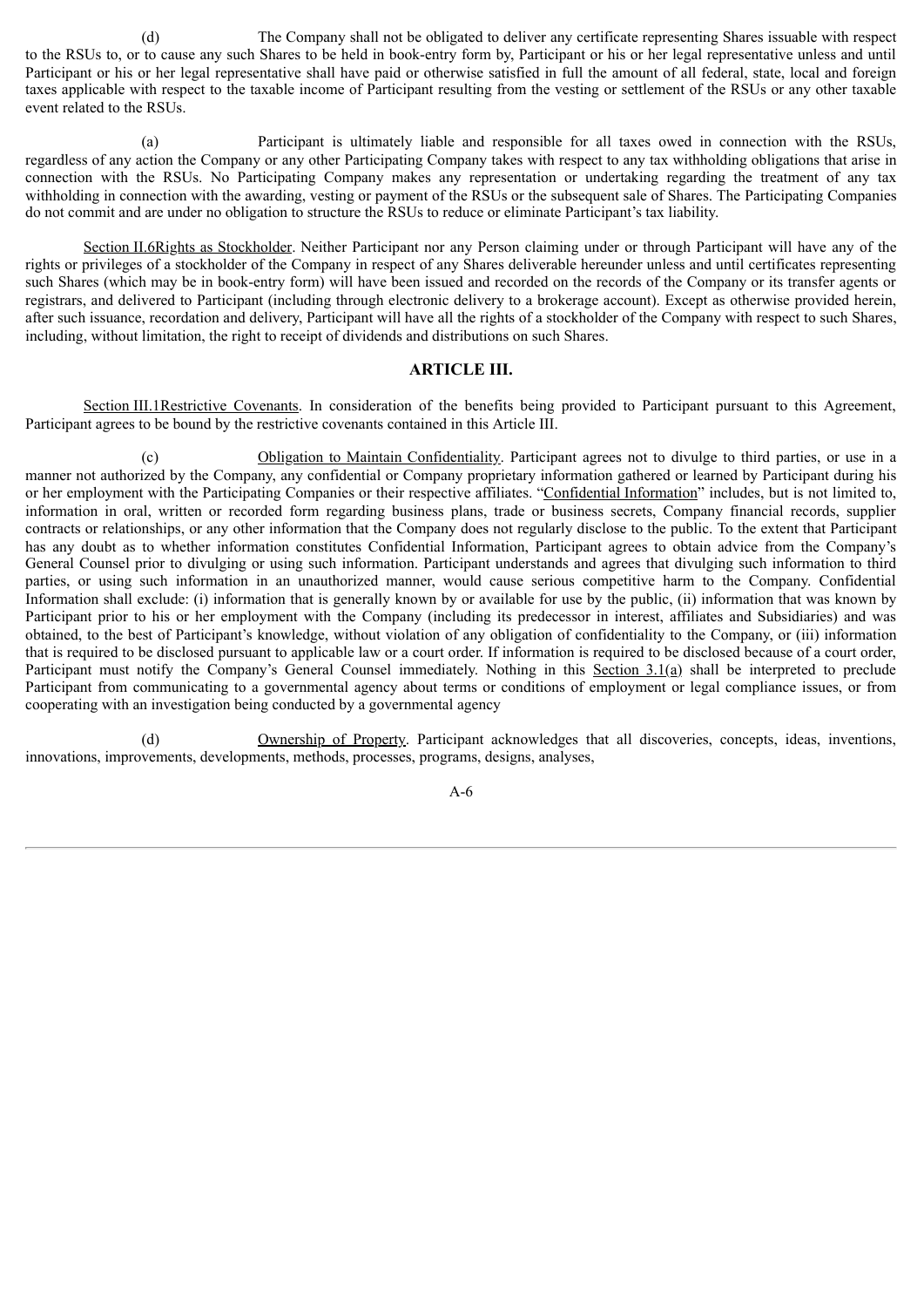drawings, reports, patent applications, copyrightable work, and mask work (whether or not including any Confidential Information) and all registrations or applications related thereto, all other proprietary information, and all similar or related information (whether or not patentable) that relate to the Participating Companies' or affiliates' actual or anticipated business, research and development, or existing or future products or services, and that were or are conceived, developed, contributed to, made or reduced to practice by Participant (either solely or jointly with others) while employed by or in the service of the Participating Companies or their respective affiliates (including, without limitation, prior to the date of this Agreement) (including any of the foregoing that constitutes any proprietary information or records) ("Work Product") belong to the Participating Companies or their respective affiliates, and Participant hereby assigns, and agrees to assign, all of the above Work Product to a Participating Company or affiliate thereof. Any copyrightable work prepared in whole or in part by Participant in the course of Participant's work for any of the foregoing entities shall be deemed a "work made for hire" under the copyright laws, and the Participating Company or affiliate thereof shall own all rights therein. To the extent that any such copyrightable work is not a "work made for hire", Participant hereby assigns and agrees to assign to the Participating Company or affiliate thereof all right, title, and interest, including without limitation, copyright in and to such copyrightable work. Participant shall as promptly as practicable under the circumstances disclose such Work Product and copyrightable work to the Company and perform all actions reasonably requested by the Company (whether during or after Participant's employment with or service to the Participating Companies and their respective affiliates) to establish and confirm the Participating Company's or such affiliate's ownership (including, without limitation, assignments, consents, powers of attorney, and other instruments). Participant is hereby provided notice of immunity under the federal Defend Trade Secrets Act of 2016, which states: (i) an individual shall not be held criminally or civilly liable under any federal or state trade secret law for the disclosure of a trade secret that (A) is made (1) in confidence to a federal, state, or local government official, either directly or indirectly, or to an attorney and (2) solely for the purpose of reporting or investigating a suspected violation of law, or (B) is made in a complaint or other document filed in a lawsuit or other proceeding, if such filing is made under seal; and (ii) an individual who files a lawsuit for retaliation by an employer for reporting a suspected violation of law may disclose the trade secret to the attorney of the individual and use the trade secret information in the court proceeding, if the individual (A) files any document containing the trade secret under seal and (B) does not disclose the trade secret, except pursuant to court order.

(a) Third Party Information. Participant understands that the Participating Companies and their respective affiliates will receive from third parties confidential or proprietary information ("Third Party Information") subject to a duty on the Participating Companies or their respective affiliates part to maintain the confidentiality of such information and to use it only for certain limited purposes. During the period of Participant's employment with or service to the Company or its Subsidiaries or affiliates and thereafter, and without in any way limiting the provisions of Section 3.1(a) above, Participant will hold Third Party Information in the strictest confidence and will not disclose to any one (other than personnel and consultants of the Participating Companies and their respective affiliates who need to know such information in connection with their work for the Participating Companies and their respective affiliates) or use, except in connection with Participant's work for the Participating Companies or their respective affiliates, Third Party Information unless expressly authorized by the Company in writing or unless and to the extent that the Third Party Information (i) becomes generally known to and available for use by the public other than as a result of Participant's acts or omissions to act, (ii) was known to Participant prior to Participant's employment with or service to the Participating Companies or their respective affiliates and was obtained, to the best of Participant's knowledge, without violation of any obligation of confidentiality to the Company, or (iii) is required to be disclosed pursuant to any applicable law or court order.

(b) Noncompetition and Nonsolicitation. Participant acknowledges that, in the course of Participant's employment, Participant will become familiar with the Participating Companies' and their respective affiliates' trade secrets and with other confidential information concerning the Participating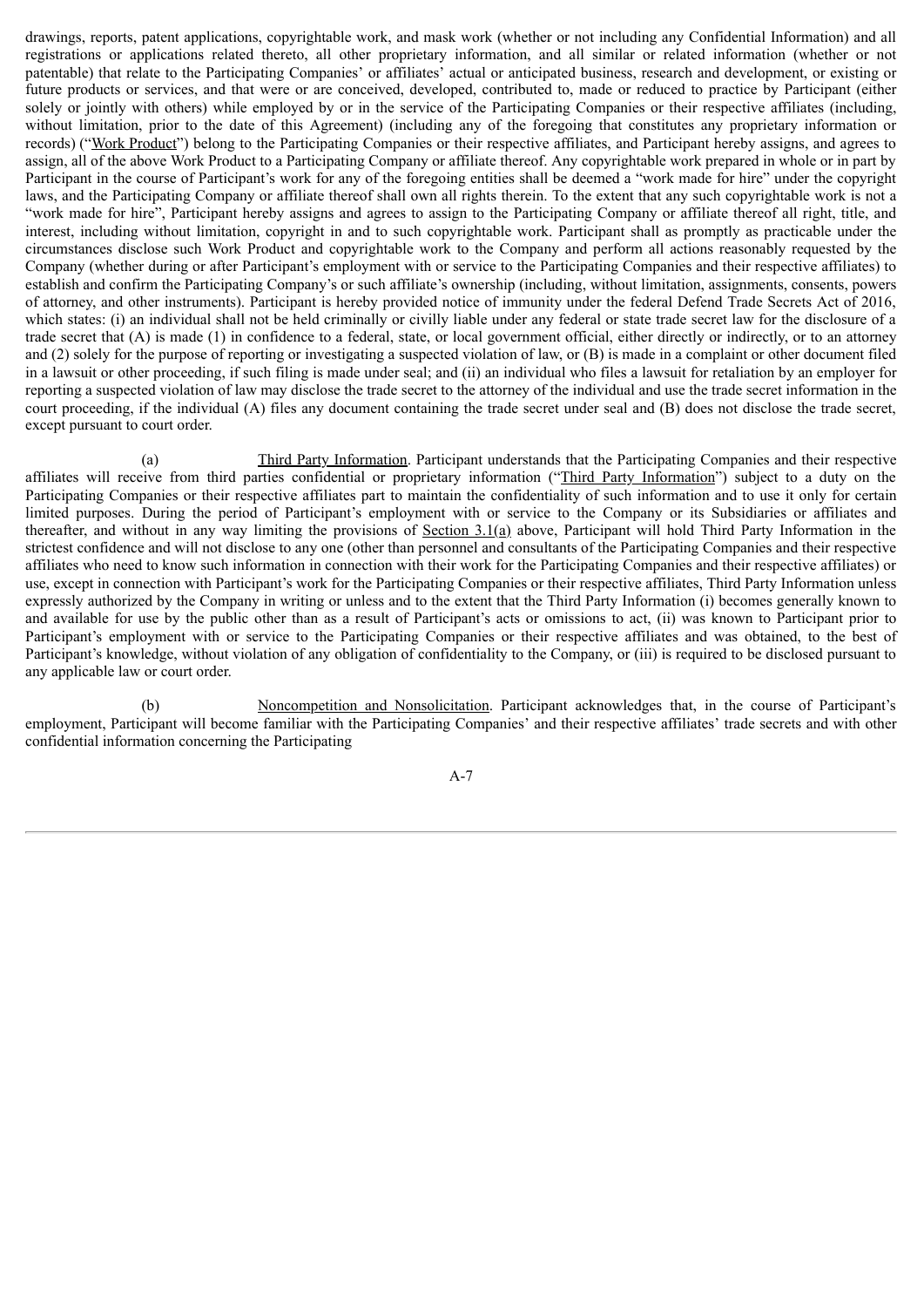Companies and their respective affiliates and that Participant's services will be of special, unique and extraordinary value to the Participating Companies and their respective affiliates.

(i) Noncompetition. Participant agrees that while employed by any Participating Company or its affiliates, and continuing until (A) the eighteen (18) month anniversary of the date of any termination of Participant's employment or service (other than as a result of Participant's CIC Qualifying Termination), or (B) twenty-four (24) months from the date of termination of Participant's employment or service as a result of Participant's CIC Qualifying Termination (the "Noncompete Period"), Participant shall not, anywhere in the world where the Company or its Subsidiaries or affiliates conduct or actively propose to conduct business during Participant's employment, directly or indirectly own, manage, control, participate in, consult with, be employed by or in any manner engage in (collectively, the "Restricted Activities") any business that is engaged in, or plans to be engaged in, the sale at retail or direct marketing (including online) to consumers of fabric, sewing or craft components (a "Competitive Business"), provided that the Restricted Activities shall only be applicable to similar line(s) of business or similar functions conducted by the Competitive Business for which the Participant had knowledge, involvement, and/or responsibility while at the Company. Further, during the Noncompete Period, Participant shall not conduct any of the Restricted Activities in similar line(s) of business or similar functions for which the Participant had knowledge, involvement, and/or responsibility while at the Company for any business that had sales to the Company and its Subsidiaries and affiliates during the immediately preceding fiscal year (a "Vendor Business"). Notwithstanding the foregoing, Participant may own up to 2% of any class of an issuer's publicly traded securities regardless of whether such entity is a Competitive Business. Nothing in this Section 3.1(d) confers upon Participant any right to receive severance or obligates the Company to pay any severance to Participant in connection with his or her termination of employment for any reason.

(ii) Nonsolicitation. Participant agrees that during the Noncompete Period, Participant shall not directly or indirectly through another entity (A) induce or attempt to induce any employee of the Participating Companies or their respective affiliates to leave the employ of the Participating Companies or their respective affiliates, or in any way interfere with the relationship between the Participating Companies or their respective affiliates and any employee thereof, (B) hire any person who was an employee of the Participating Companies or their respective affiliates within 180 days prior to the time such employee was hired by Participant, (C) induce or attempt to induce any customer, supplier, licensee or other business relation of the Participating Companies or their respective affiliates to cease doing business with the Participating Companies or their respective affiliates or in any way interfere with the relationship between any such customer, licensee or business relation and the Participating Companies or their respective affiliates, or (D) directly or indirectly acquire or attempt to acquire an interest in any business relating to the business of the Company or its Subsidiaries or affiliates and with which any of the Participating Companies or their respective affiliates have entered into substantive negotiations or has requested and received confidential information relating to the acquisition of such business by the Participating Companies or their respective affiliates in the two-year period immediately preceding Participant's termination of employment with any Participating Company.

(c) Non-disparagement. Participant agrees that at no time during his or her employment by any Participating Company or thereafter shall he or she make, or cause or assist any other person to make, any statement or other communication to any third party which impugns or attacks, or is otherwise critical of, in any material respect, the reputation, business or character of the Participating Companies or their respective affiliates or any of their respective directors, officers or employees; provided that Participant shall not be required to make any untruthful statement or to violate any law.

Section III.2Enforcement. If, at the time of enforcement of Article III of this Agreement, a court holds that the restrictions stated therein are unreasonable under circumstances then existing, the parties hereto agree that the maximum duration, scope or geographical area reasonable under such circumstances shall be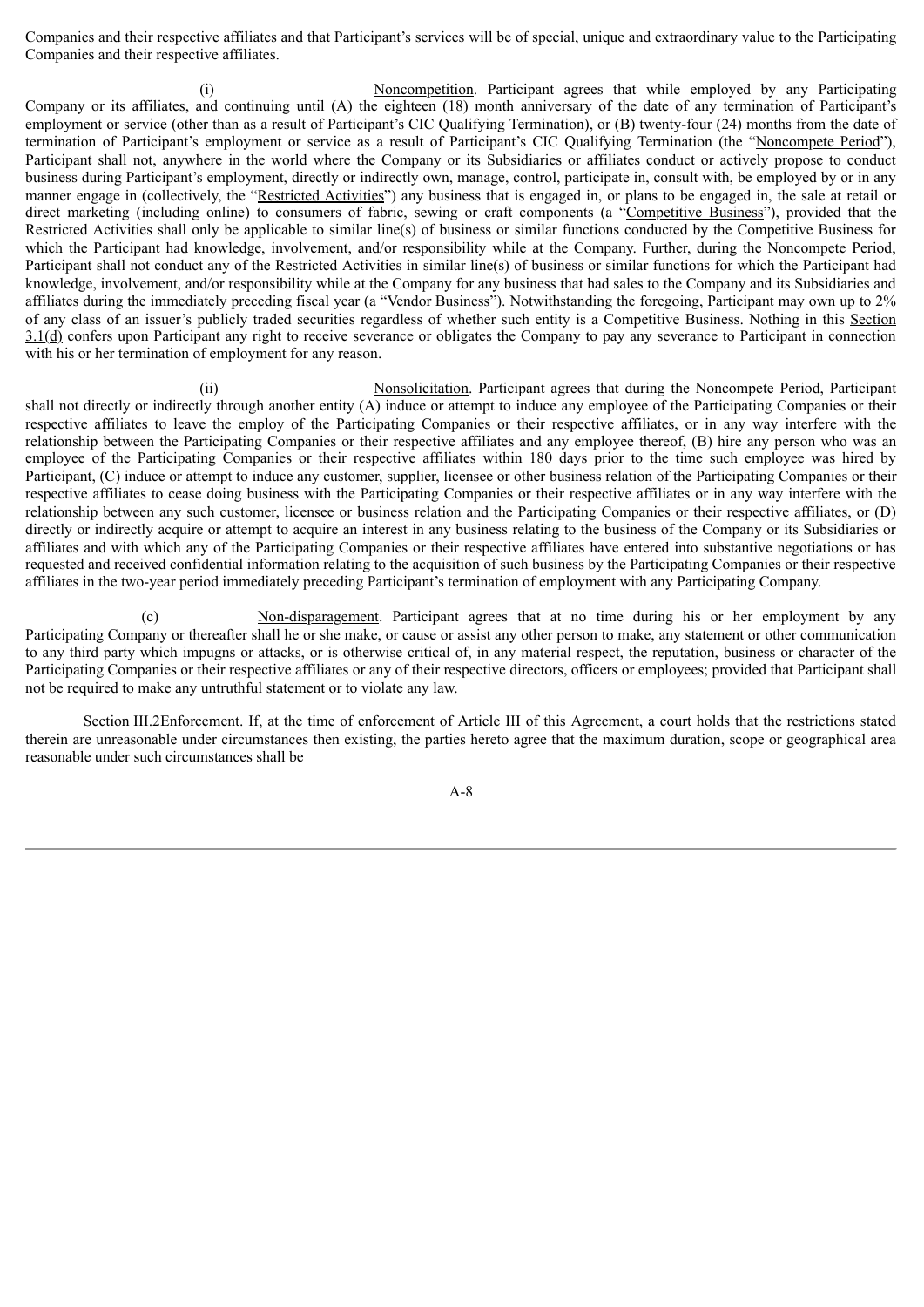substituted for the stated period, scope or area and that the court shall be allowed to revise the restrictions contained herein to cover the maximum duration, scope and area permitted by law. Participant agrees that because his or her services are unique and Participant has access to confidential information, money damages would be an inadequate remedy for any breach of this Article III and its subsections. Participant agrees that the Participating Companies and their respective affiliates, in the event of a breach or threatened breach of this Article III or any of its subsections, may seek injunctive or other equitable relief in addition to any other remedy available to them in a court of competent jurisdiction without posting bond or other security.

Section III.3Acknowledgments. Participant acknowledges that the provisions of this Article III and its subsections are (a) in addition to, and not in limitation of, any obligation of Participant under the terms of any other agreement with the Participating Companies or their respective affiliates (including, without limitation, the restrictive covenants in any employment or severance agreement between the Participant and any Participating Company, which Participant acknowledges remain in full force and effect in accordance with their terms), and (b) in consideration of (i) employment with the Participating Companies, and (ii) additional good and valuable consideration as set forth in this Agreement. In addition, Participant agrees and acknowledges that the restrictions contained in this Article III and its subsections do not preclude Participant from earning a livelihood, nor do they unreasonably impose limitations on Participant's ability to earn a living. Participant agrees and acknowledges that the potential harm to the Participating Companies or their respective affiliates of the nonenforcement of this Article III and its subsections outweighs any potential harm to Participant of its enforcement by injunction or otherwise. Participant acknowledges that he or she has carefully read this Agreement and has given careful consideration to the restraints imposed upon Participant by this Agreement, and is in full accord as to their necessity for the reasonable and proper protection of confidential and proprietary information of the Participating Companies and their respective affiliates now existing or to be developed in the future. Participant expressly acknowledges and agrees that each and every restraint imposed by this Agreement is reasonable with respect to subject matter, time period and geographical area.

### **ARTICLE IV.**

### **OTHER PROVISIONS**

Section IV.1Administration. The Administrator shall have the power to interpret the Plan, the Grant Notice and this Agreement and to adopt such rules for the administration, interpretation and application of the Plan, the Grant Notice and this Agreement as are consistent therewith and to interpret, amend or revoke any such rules. All actions taken and all interpretations and determinations made by the Administrator will be final and binding upon Participant, the Company and all other interested Persons. To the extent allowable pursuant to Applicable Law, no member of the Committee or the Board will be personally liable for any action, determination or interpretation made with respect to the Plan, the Grant Notice or this Agreement.

Section IV.2RSUs Not Transferable. The RSUs may not be sold, pledged, assigned or transferred in any manner other than by will or the laws of descent and distribution, unless and until the Shares underlying the RSUs have been issued, and all restrictions applicable to such Shares have lapsed. No RSUs or any interest or right therein or part thereof shall be liable for the debts, contracts or engagements of Participant or his or her successors in interest or shall be subject to disposition by transfer, alienation, anticipation, pledge, encumbrance, assignment or any other means whether such disposition be voluntary or involuntary or by operation of law by judgment, levy, attachment, garnishment or any other legal or equitable proceedings (including bankruptcy), and any attempted disposition thereof shall be null and void and of no effect, except to the extent that such disposition is permitted by the preceding sentence.

Section IV.3Adjustments The Administrator may accelerate the vesting of all or a portion of the RSUs in such circumstances as it, in its sole discretion, may determine. Participant acknowledges that the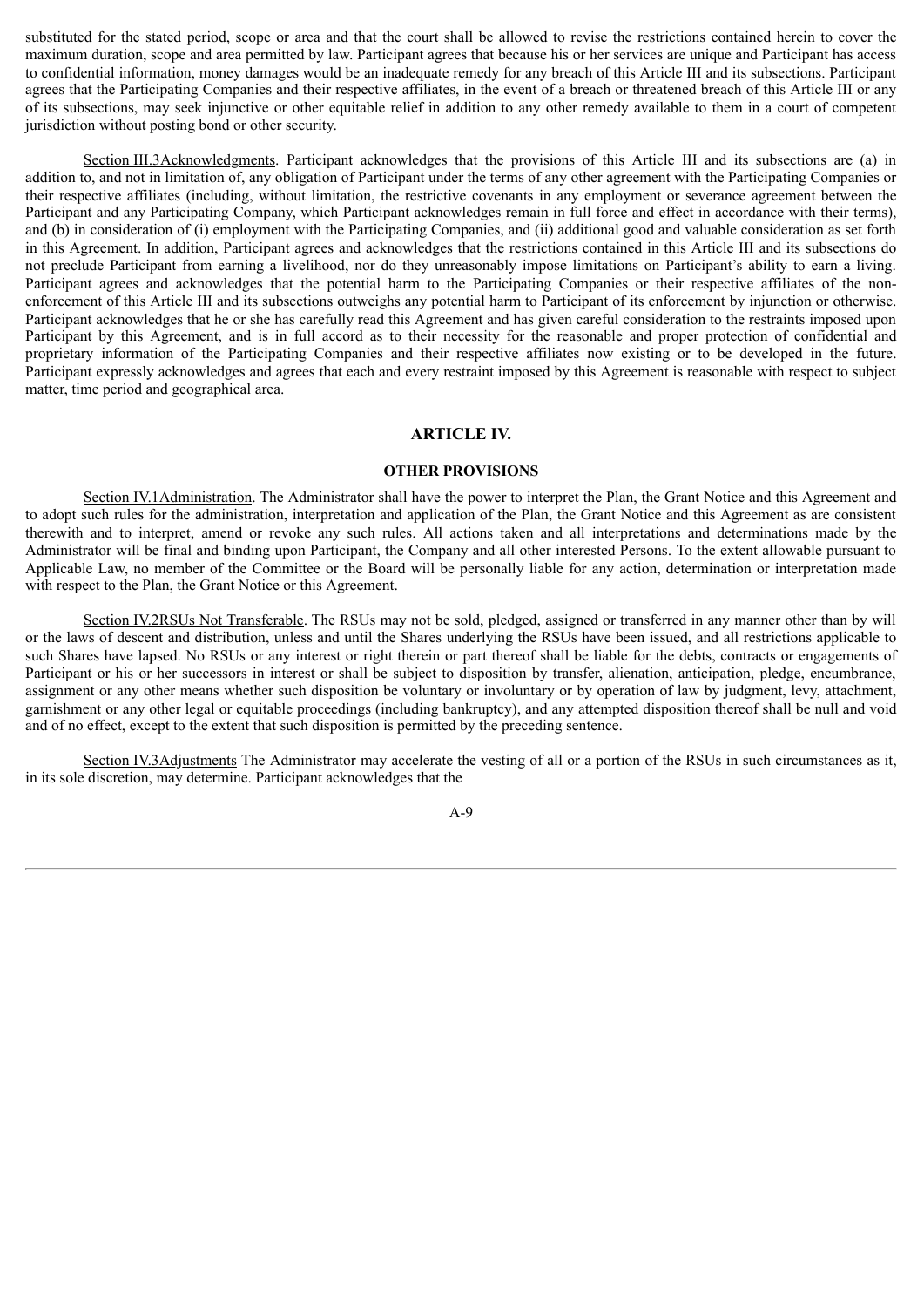RSUs and the Shares subject to the RSUs are subject to adjustment, modification and termination in certain events as provided in this Agreement and the Plan, including Section 12.2 of the Plan.

Section IV.4Notices. Any notice to be given under the terms of this Agreement to the Company shall be addressed to the Company in care of the Secretary of the Company at the Company's principal office, and any notice to be given to Participant shall be addressed to Participant at Participant's last address reflected on the Company's records. By a notice given pursuant to this Section 4.4, either party may hereafter designate a different address for notices to be given to that party. Any notice shall be deemed duly given when sent via email or when sent by certified mail (return receipt requested) and deposited (with postage prepaid) in a post office or branch post office regularly maintained by the United States Postal Service.

Section IV.5Titles. Titles are provided herein for convenience only and are not to serve as a basis for interpretation or construction of this Agreement.

Section IV.6Governing Law. The laws of the State of Delaware shall govern the interpretation, validity, administration, enforcement and performance of the terms of this Agreement regardless of the law that might be applied under principles of conflicts of laws.

Section IV.7Conformity to Securities Laws. Participant acknowledges that the Plan, the Grant Notice and this Agreement are intended to conform to the extent necessary with all Applicable Laws, including, without limitation, the provisions of the Securities Act and the Exchange Act, and any and all regulations and rules promulgated thereunder by the Securities and Exchange Commission and state securities laws and regulations. Notwithstanding anything herein to the contrary, the Plan shall be administered, and the RSUs are granted, only in such a manner as to conform to Applicable Law. To the extent permitted by Applicable Law, the Plan, the Grant Notice and this Agreement shall be deemed amended to the extent necessary to conform to Applicable Law.

Section IV.8Amendment, Suspension and Termination. To the extent permitted by the Plan, this Agreement may be wholly or partially amended or otherwise modified, suspended or terminated at any time or from time to time by the Administrator or the Board*, provided* that, except as may otherwise be provided by the Plan, no amendment, modification, suspension or termination of this Agreement shall adversely affect the RSUs in any material way without the prior written consent of Participant.

Section IV.9Successors and Assigns. The Company may assign any of its rights under this Agreement to single or multiple assignees, and this Agreement shall inure to the benefit of the successors and assigns of the Company. Subject to the restrictions on transfer set forth in Section 4.2 and the Plan, this Agreement shall be binding upon and inure to the benefit of the heirs, legatees, legal representatives, successors and assigns of the parties hereto.

Section IV.10Limitations Applicable to Section 16 Persons. Notwithstanding any other provision of the Plan or this Agreement, if Participant is subject to Section 16 of the Exchange Act, the Plan, the RSUs, the Dividend Equivalents, the Grant Notice and this Agreement shall be subject to any additional limitations set forth in any applicable exemptive rule under Section 16 of the Exchange Act (including any amendment to Rule 16b-3 of the Exchange Act) that are requirements for the application of such exemptive rule. To the extent permitted by Applicable Law, this Agreement shall be deemed amended to the extent necessary to conform to such applicable exemptive rule.

Section IV.11Not a Contract of Employment. Nothing in this Agreement or in the Plan shall confer upon Participant any right to continue to serve as an employee or other service provider of any Participating Company or shall interfere with or restrict in any way the rights of any Participating Company, which rights are hereby expressly reserved, to discharge or terminate the services of Participant at any time for any reason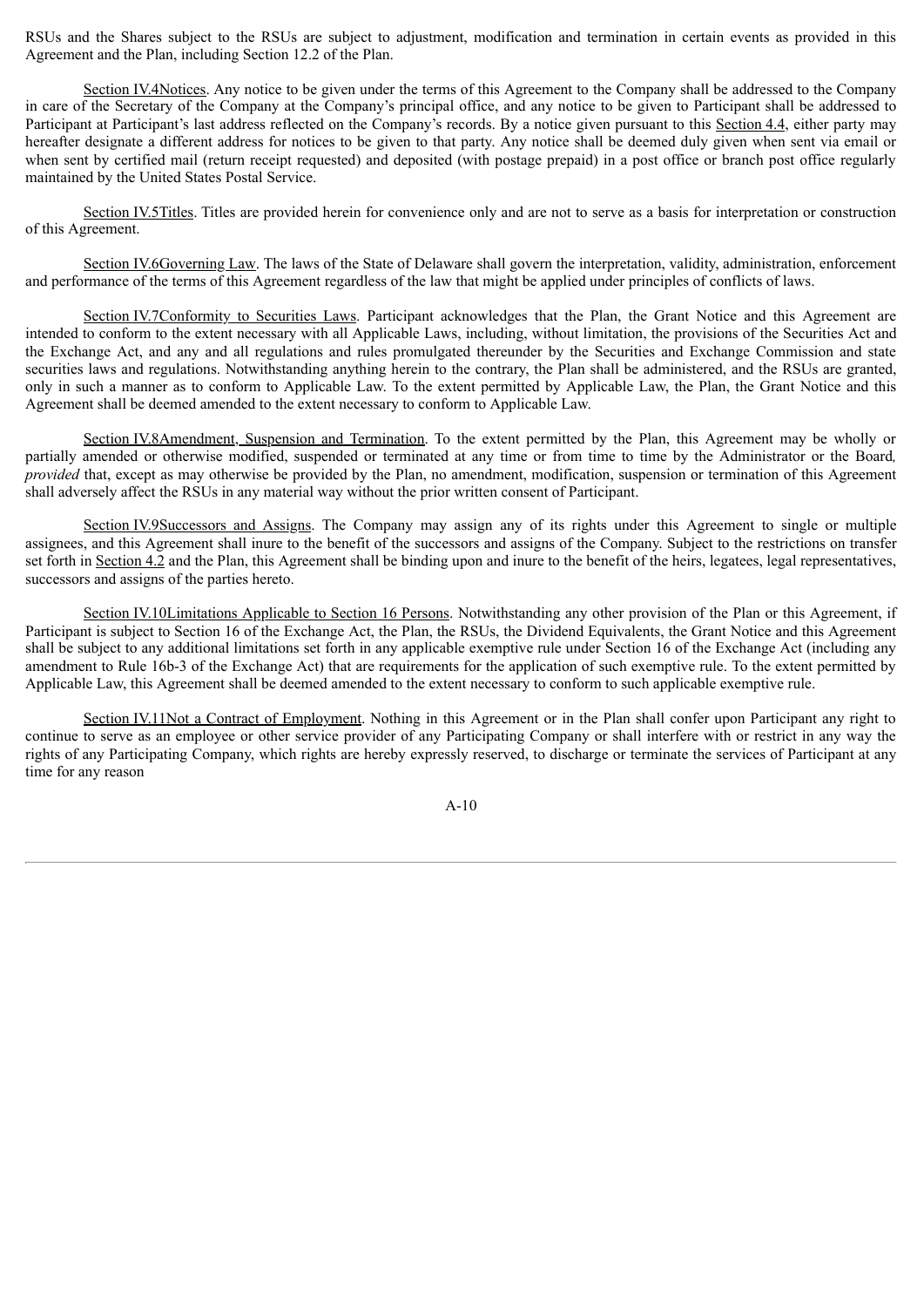whatsoever, with or without cause, except to the extent (a) expressly provided otherwise in a written agreement between a Participating Company and Participant or (b) where such provisions are not consistent with applicable foreign or local laws, in which case such applicable foreign or local laws shall control.

Section IV.12Entire Agreement. The Plan, the Grant Notice and this Agreement (including any exhibit hereto) constitute the entire agreement of the parties and supersede in their entirety all prior undertakings, notices, communications and agreements of the Company and Participant with respect to the subject matter hereof.

Section IV.13Section 409A. This Award is not intended to constitute "nonqualified deferred compensation" within the meaning of Section 409A. However, notwithstanding any other provision of the Plan, the Grant Notice or this Agreement, if at any time the Administrator determines that this Award (or any portion thereof) may be subject to Section 409A, the Administrator shall have the right in its sole discretion (without any obligation to do so or to indemnify Participant or any other Person for failure to do so) to adopt such amendments to the Plan, the Grant Notice or this Agreement, or adopt other policies and procedures (including amendments, policies and procedures with retroactive effect), or take any other actions, as the Administrator determines are necessary or appropriate for this Award either to be exempt from the application of Section 409A or to comply with the requirements of Section 409A.

Section IV.14Agreement Severable. In the event that any provision of the Grant Notice or this Agreement is held invalid or unenforceable, such provision will be severable from, and such invalidity or unenforceability will not be construed to have any effect on, the remaining provisions of the Grant Notice or this Agreement.

Section IV.15Limitation on Participant's Rights. Participation in the Plan confers no rights or interests other than as herein provided. This Agreement creates only a contractual obligation on the part of the Company as to amounts payable and shall not be construed as creating a trust. Neither the Plan nor any underlying program, in and of itself, has any assets. Participant shall have only the rights of a general unsecured creditor of the Company with respect to amounts credited and benefits payable, if any, with respect to the RSUs and Dividend Equivalents.

Section IV.16Counterparts. The Grant Notice may be executed in one or more counterparts, including by way of any electronic signature, subject to Applicable Law, each of which shall be deemed an original and all of which together shall constitute one instrument.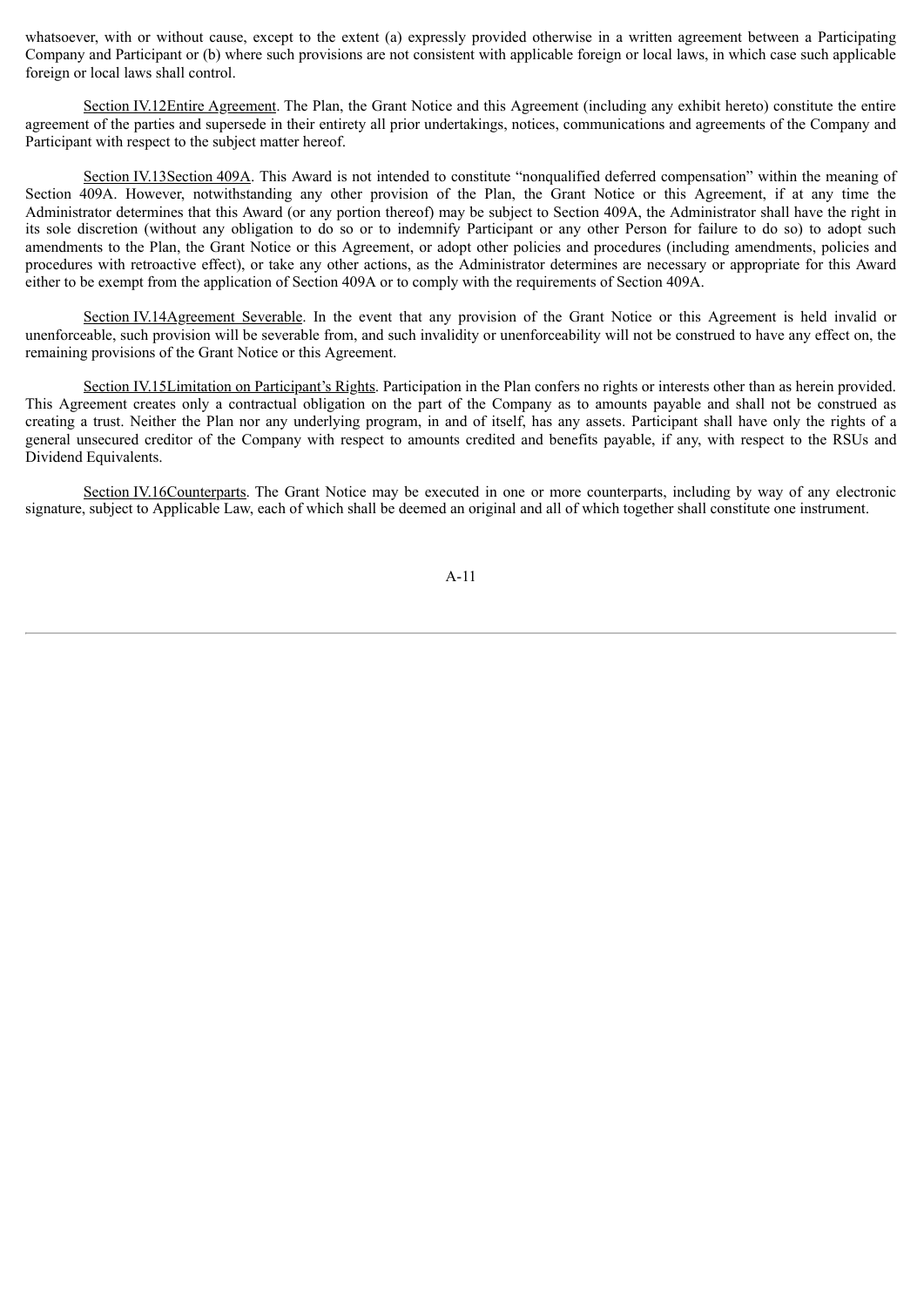### **Exhibit 10.2**

### **JOANN INC. 2021 EQUITY INCENTIVE PLAN**

### **RESTRICTED STOCK UNIT GRANT NOTICE**

<span id="page-38-0"></span>Capitalized terms not specifically defined in this Restricted Stock Unit Grant Notice (the "Grant Notice") have the meanings given to them in the JOANN Inc. 2021 Equity Incentive Plan (the "Plan") of JOANN Inc. (the "Company"). The Company hereby grants to the participant listed below ("Participant") the Restricted Stock Units described in this Grant Notice (the "RSUs"), subject to the terms and conditions of the Plan and the Restricted Stock Unit Agreement attached hereto as Exhibit A (the "Agreement"), both of which are incorporated into this Grant Notice by reference.

| Participant:                             | [NAME]                                                                                                                                                                                                                                                                                                              |
|------------------------------------------|---------------------------------------------------------------------------------------------------------------------------------------------------------------------------------------------------------------------------------------------------------------------------------------------------------------------|
| <b>Grant Date:</b>                       | [DATE]                                                                                                                                                                                                                                                                                                              |
| <b>Number of Restricted Stock Units:</b> | [NUMBER]                                                                                                                                                                                                                                                                                                            |
| <b>Vesting Commencement Date:</b>        | [DATE]                                                                                                                                                                                                                                                                                                              |
| <b>Vesting Schedule:</b>                 | Subject to Participant's continued status as an Employee, Consultant or Non-<br>Employee Director, the RSUs shall vest and become exercisable with respect to<br>100% of the Shares subject thereto (rounded down to the next whole number of<br>Shares) on the first anniversary of the Vesting Commencement Date. |

By Participant's signature below or electronic acceptance or authentication in a form authorized by the Company, Participant agrees to be bound by the terms of this Grant Notice, the Plan and the Agreement. Participant has reviewed the Plan, this Grant Notice and the Agreement in their entirety, has had an opportunity to obtain the advice of counsel prior to executing this Grant Notice and fully understands all provisions of the Plan, this Grant Notice and the Agreement. Participant hereby agrees to accept as binding, conclusive and final all decisions or interpretations of the Administrator upon any questions arising under the Plan or relating to the RSUs.

### **JOANN INC. PARTICIPANT**

By: By:

Print Name: Ann Aber **Print Name:** [NAME] Title: SVP, General Counsel & Secretary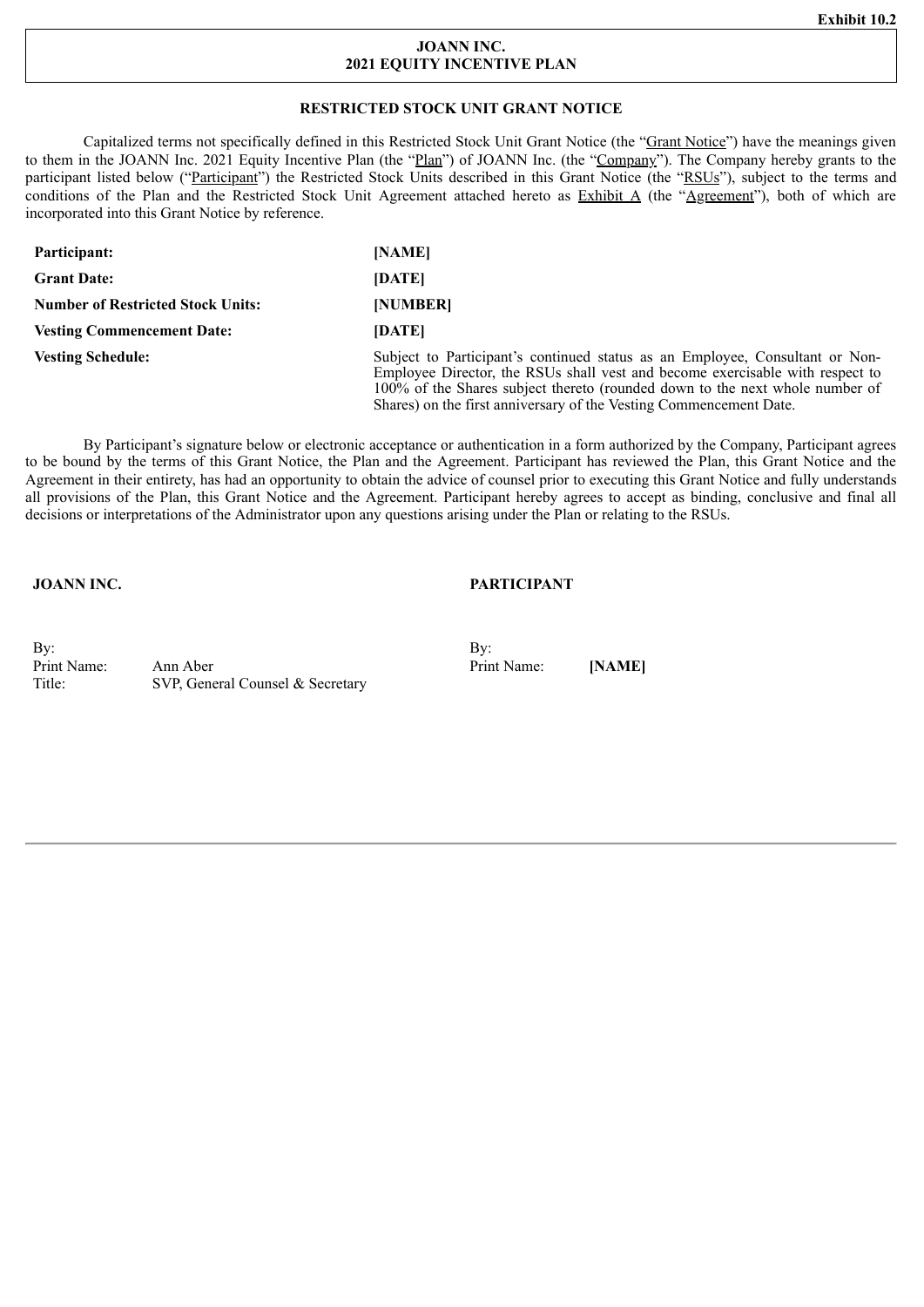### **EXHIBIT A TO RESTRICTED STOCK UNIT GRANT NOTICE**

### **RESTRICTED STOCK UNIT AGREEMENT**

Pursuant to the Grant Notice to which this Agreement is attached, the Company has granted to Participant the number of RSUs set forth in the Grant Notice.

### **ARTICLE I.**

#### **GENERAL**

Section I.1Defined Terms. Capitalized terms not specifically defined herein shall have the meanings specified in the Plan or the Grant Notice.

(a) "Cause" shall mean a Participating Company having "Cause" to terminate the Participant's employment as defined in any employment or severance agreement between the Participant and a Participating Company; *provided* that, in the absence of an agreement containing such a definition, a Participating Company shall have "Cause" to terminate the Participant's employment upon: (i) the willful and continued failure by the Participant to substantially perform his or her normal duties (other than any such failure resulting from the Participant's illness or injury), after a written demand for substantial performance is delivered to the Participant that specifically identifies the manner in which the Administrator believes that the Participant has not substantially performed his or her duties, and the Participant has failed to remedy the situation within thirty (30) business days of receiving such notice; (ii) the Participant's conviction for committing an act of fraud, embezzlement, theft, or other criminal act constituting a felony; or (iii) the willful engaging by the Participant in gross negligence materially and demonstrably injurious to the Participating Companies; (iv) the Participant's material failure to abide by a Participating Company's code of conduct or other policies (including, without limitation, policies relating to harassment, discrimination and reasonable workplace conduct); or (v) any material breach by the Participant of any employment or service agreement between the Participant and a Participating Company, which breach is not cured pursuant to the terms of such agreement. However, no act, or failure to act on the Participant's part shall be considered "willful" unless done, or omitted to be done, by the Participant not in good faith and without reasonable belief that his or her action or omission was not in or not opposed to the best interest of the Company.

(b) "Cessation Date" shall mean the date of Participant's Termination of Service (regardless of the reason for such termination).

(c) "CIC Qualifying Termination" shall mean Termination of Service of Participant by any Participating Company without Cause or by Participant for Good Reason during the twelve (12) month period immediately following a Change in Control.

(d) "Good Reason" shall mean a Participant having "Good Reason" to terminate the Participant's employment as defined in any employment or severance agreement between the Participant and a Participating Company; *provided* that, in the absence of an agreement containing such a definition, a Participant shall have "Good Reason" to terminate the Participant's employment upon, on or after a Change in Control, (i) any material adverse change by the Participating Companies in Participant's job title, duties, responsibility or authority; (ii) failure by the Participating Companies to pay Participant any amount of Participant's annual base salary or bonus when due; (iii) any material diminution of Participant's annual base salary (other than such a material diminution that is applied on a substantially comparable basis to similarly-situated employees of the Participating Companies); (iv) any material reduction in Participant's short-term incentive compensation opportunities; (v) the termination or denial of Participant's right to participate in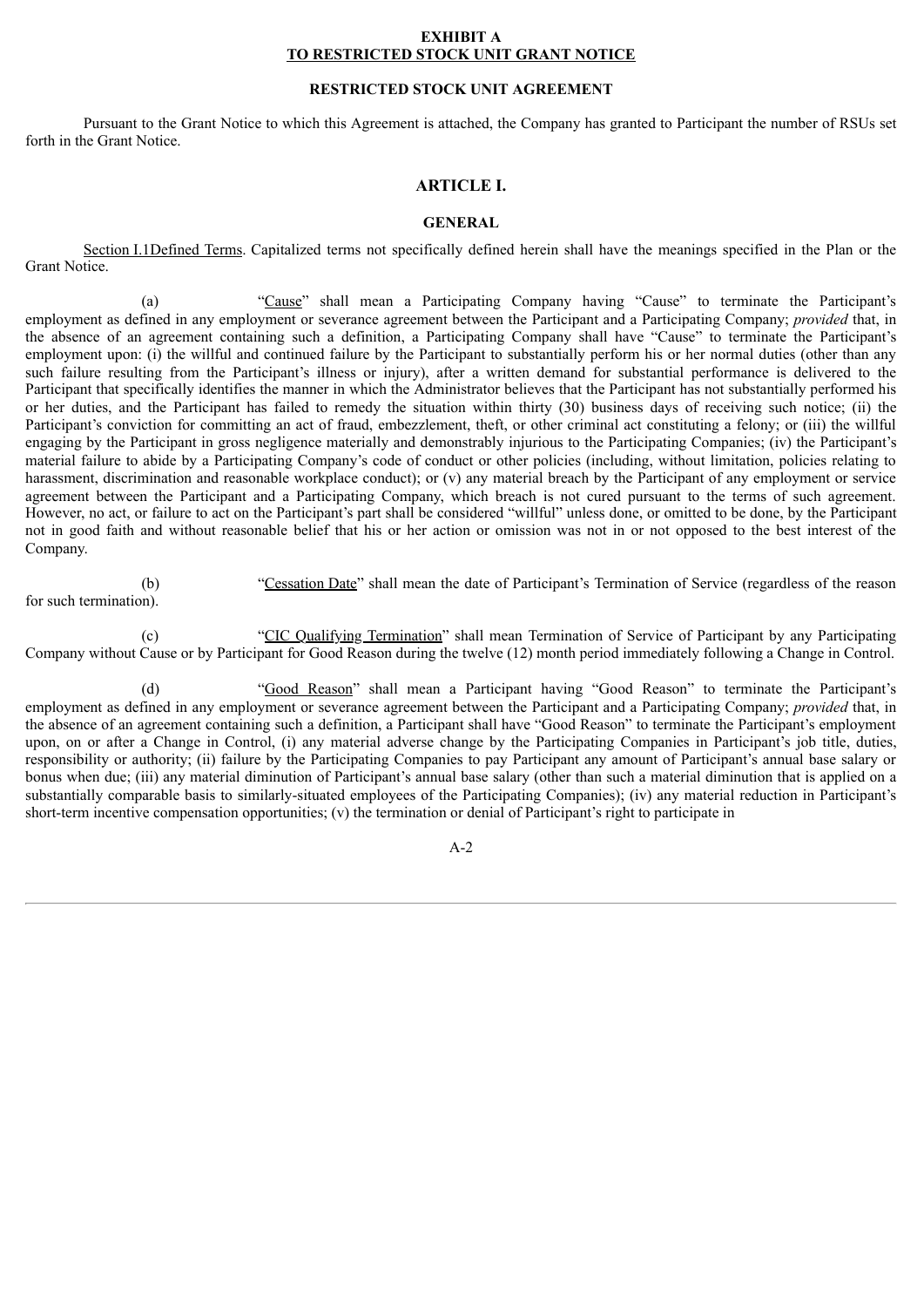material employment related benefits that are offered to similarly-situated employees of the Participating Companies; (vi) the movement of Participant's principal location of work to a new location that is in excess of 50 miles from Participant's principal location of work as of the date hereof without Participant's consent; or (vii) failure by the Company to require any successor to assume and agree to perform the Company's obligations under this any employment or severance agreement with the Participant; provided that none of the events described in this definition of Good Reason shall constitute Good Reason unless Participant notifies the Company in writing of the event that is purported to constitute Good Reason (which notice is provided not later than the 30<sup>th</sup> day following the occurrence of the event purported to constitute Good Reason) and then only if the Company fails to cure such event within 30 days after the Company's receipt of such written notice.

(e) "Participating Company" shall mean the Company or any of its parents or Subsidiaries.

Section I.2Incorporation of Terms of Plan. The RSUs and the shares of Common Stock ("Stock") to be issued to Participant hereunder ("Shares") are subject to the terms and conditions set forth in this Agreement and the Plan, which is incorporated herein by reference. In the event of any inconsistency between the Plan and this Agreement, the terms of the Plan shall control.

Section I.3Consideration to the Company. In consideration of the grant of the RSUs by the Company, Participant agrees to render faithful and efficient services to any Participating Company.

### **ARTICLE II.**

### **AWARD OF RESTRICTED STOCK UNITS AND DIVIDEND EQUIVALENTS**

### Section II.1Award of RSUs and Dividend Equivalents.

(a) In consideration of Participant's past and/or continued employment with or service to any Participating Company and for other good and valuable consideration, effective as of the grant date set forth in the Grant Notice (the "Grant Date"), the Company has granted to Participant the number of RSUs set forth in the Grant Notice, upon the terms and conditions set forth in the Grant Notice, the Plan and this Agreement, subject to adjustments as provided in Article 12 of the Plan. Each RSU represents the right to receive one Share at the times and subject to the conditions set forth herein. However, unless and until the RSUs have vested, Participant will have no right to the payment of any Shares subject thereto. Prior to the actual delivery of any Shares, the RSUs will represent an unsecured obligation of the Company, payable only from the general assets of the Company.

(b) The Company hereby grants to Participant an Award of Dividend Equivalents with respect to each RSU granted pursuant to the Grant Notice for all ordinary cash dividends which are paid to all or substantially all holders of the outstanding shares of Stock between the Grant Date and the date when the applicable RSU is distributed or paid to Participant or is forfeited or expires. The Dividend Equivalents for each RSU shall be equal to the amount of cash that is paid for an applicable quarter as a dividend on one share of Stock. All such Dividend Equivalents shall be credited to Participant as of the date of payment of any such dividend. The Dividend Equivalents granted hereunder shall be paid in cash and subject to the same vesting, distribution/payment timing, adjustment and other provisions (other than payment in Shares) which apply to the underlying RSU to which such Dividend Equivalents relate.

### Section II.2Vesting of RSUs and Dividend Equivalents.

(c) Subject to Participant's continued employment with or service to the Participating Companies on each applicable vesting date and subject to the terms of this Agreement, the RSUs shall vest in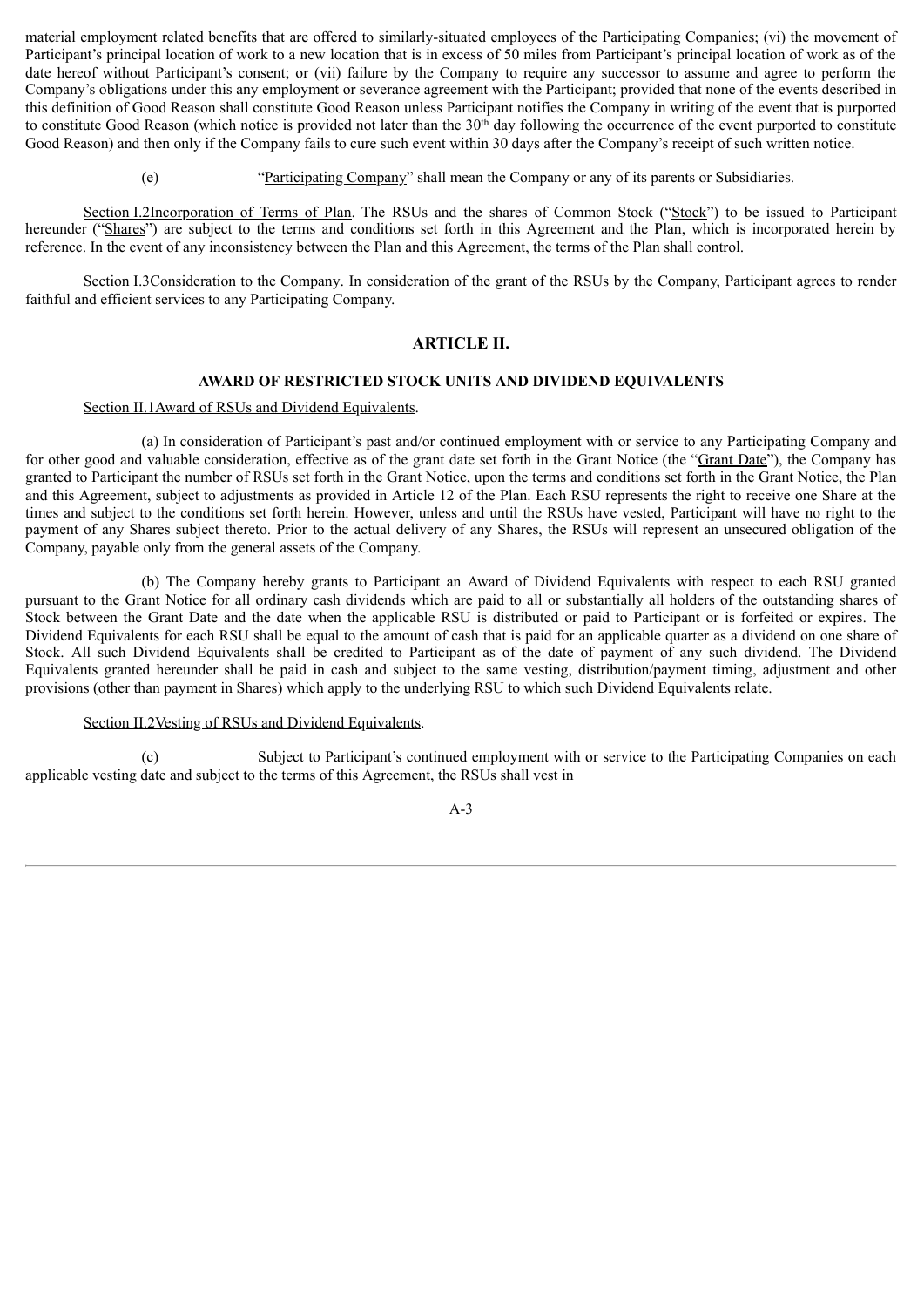such amounts and at such times as are set forth in the Grant Notice. Dividend Equivalents accrued pursuant to Section 2.1(b) hereof shall vest whenever the underlying RSU to which such Dividend Equivalents relate vests.

(a) In the event Participant incurs a Termination of Service, except as may be otherwise provided by the Administrator or as set forth in a written agreement between Participant and the Company, Participant shall immediately forfeit any and all RSUs and Dividend Equivalents granted under this Agreement which have not vested or do not vest on or prior to the date on which such Termination of Service occurs, and Participant's rights in any such RSUs and Dividend Equivalents which are not so vested shall lapse and expire.

(b) Notwithstanding the Grant Notice or the provisions of <u>Section 2.2(a)</u> and <u>Section 2.2(b)</u>, in the event of a CIC Qualifying Termination, the RSUs shall become vested in full on the date of such CIC Qualifying Termination.

### Section II.3Distribution or Payment of RSUs.

(c) Participant's RSUs shall be distributed in Shares (either in book-entry form or otherwise) as soon as administratively practicable following the vesting of the applicable RSU pursuant to Section 2.2, and, in any event, no later than March 15<sup>th</sup> of the calendar year following the year in which such vesting occurred (for the avoidance of doubt, this deadline is intended to comply with the "short-term deferral" exemption from Section 409A). Notwithstanding the foregoing, the Company may delay a distribution or payment in settlement of RSUs if it reasonably determines that such payment or distribution will violate federal securities laws or any other Applicable Law, *provided* that such distribution or payment shall be made at the earliest date at which the Company reasonably determines that the making of such distribution or payment will not cause such violation, as required by Treasury Regulation Section 1.409A-2(b)(7)(ii), and provided further that no payment or distribution shall be delayed under this Section 2.3(a) if such delay will result in a violation of Section 409A.

(a) All distributions made in Shares shall be made by the Company in the form of whole Shares unless otherwise determined by the Administrator. The Administrator shall determine whether cash shall be given in lieu of fractional Shares or whether such fractional Shares shall be eliminated by rounding down.

Section II.4Conditions to Issuance of Certificates. The Company shall not be required to issue or deliver any certificate or certificates for any Shares or to cause any Shares to be held in book-entry form prior to the fulfillment of all of the following conditions: (a) the admission of the Shares to listing on all stock exchanges on which such Shares are then listed, (b) the completion of any registration or other qualification of the Shares under any state or federal law or under rulings or regulations of the Securities and Exchange Commission or other governmental regulatory body, which the Administrator shall, in its absolute discretion, deem necessary or advisable, (c) the obtaining of any approval or other clearance from any state or federal governmental agency that the Administrator shall, in its absolute discretion, determine to be necessary or advisable, and (d) the receipt of full payment of any applicable withholding tax in accordance with Section 2.5 by the Participating Company with respect to which the applicable withholding obligation arises.

Section II.5Tax Withholding. Notwithstanding any other provision of this Agreement:

(c) The Participating Companies have the authority to deduct or withhold, or require Participant to remit to the applicable Participating Company, an amount sufficient to satisfy any applicable federal, state, local and foreign taxes (including the employee portion of any FICA obligation) required by Applicable Law to be withheld with respect to any taxable event arising pursuant to this Agreement. The Participating Companies may withhold or Participant may make such payment in one or more of the forms specified below: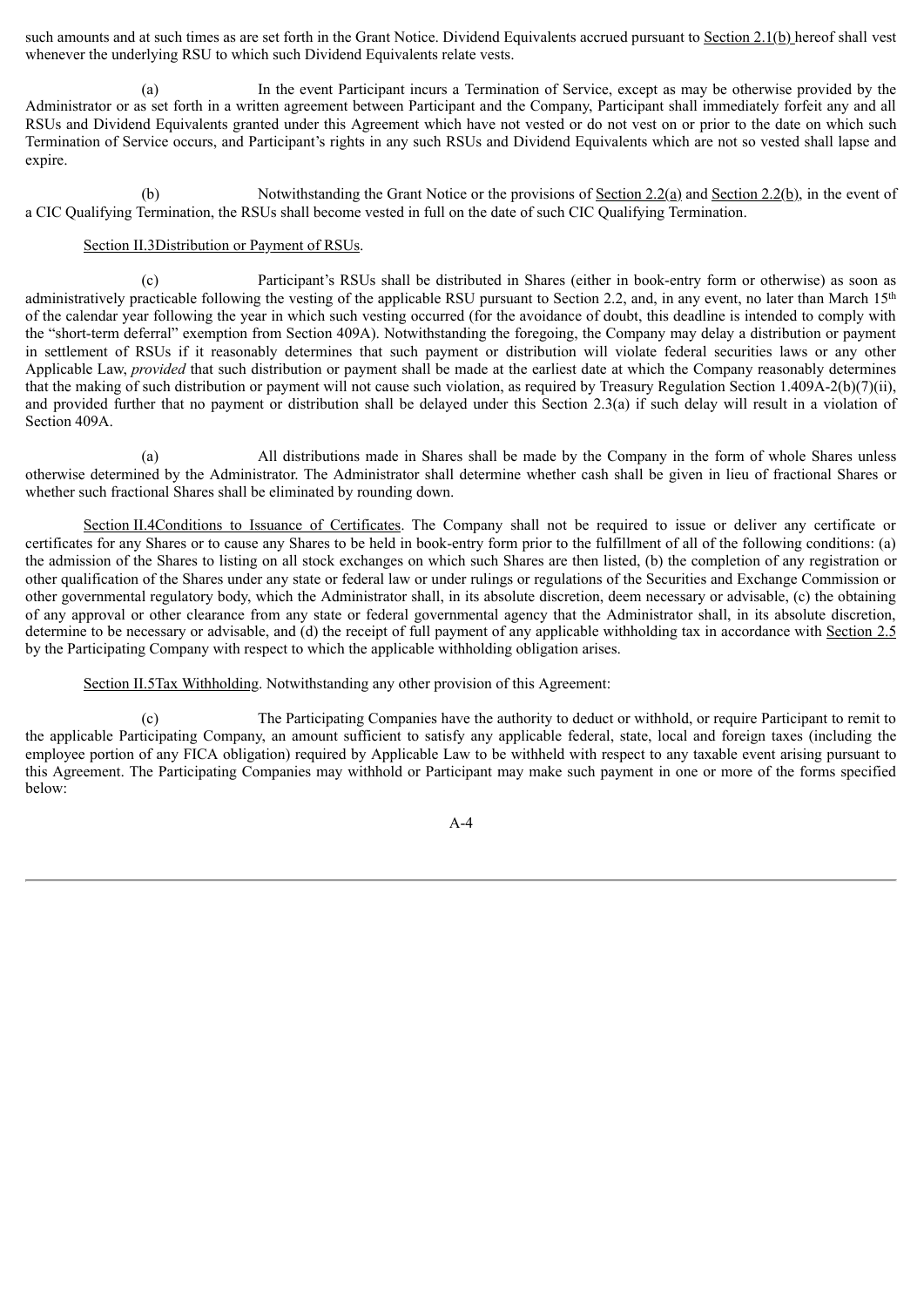the withholding obligation arises;

(i) by cash or check made payable to the Participating Company with respect to which

(ii) by the deduction of such amount from other compensation payable to Participant;

(iii) with respect to any withholding taxes arising in connection with the distribution of the RSUs, with the consent of the Administrator, by requesting that the Company withhold a net number of vested shares of Stock otherwise issuable pursuant to the RSUs having a then current Fair Market Value not exceeding the amount necessary to satisfy the withholding obligation of the Participating Companies based on the maximum statutory withholding rates in Participant's applicable jurisdictions for federal, state, local and foreign income tax and payroll tax purposes that are applicable to such taxable income;

(iv) with respect to any withholding taxes arising in connection with the distribution of the RSUs, with the consent of the Administrator, by tendering to the Company vested shares of Stock having a then current Fair Market Value not exceeding the amount necessary to satisfy the withholding obligation of the Participating Companies based on the maximum statutory withholding rates in Participant's applicable jurisdictions for federal, state, local and foreign income tax and payroll tax purposes that are applicable to such taxable income;

(v) with respect to any withholding taxes arising in connection with the distribution of the RSUs, through the delivery of a notice that Participant has placed a market sell order with a broker acceptable to the Company with respect to shares of Stock then issuable to Participant pursuant to the RSUs, and that the broker has been directed to pay a sufficient portion of the net proceeds of the sale to the Participating Company with respect to which the withholding obligation arises in satisfaction of such withholding taxes; *provided* that payment of such proceeds is then made to the applicable Participating Company at such time as may be required by the Administrator, but in any event not later than the settlement of such sale; or

(vi) in any combination of the foregoing.

(b) With respect to any withholding taxes arising in connection with the RSUs, in the event Participant fails to provide timely payment of all sums required pursuant to Section 2.5(a), the Company shall have the right and option, but not the obligation, to treat such failure as an election by Participant to satisfy all or any portion of Participant's required payment obligation pursuant to Section 2.5(a)(ii) or Section 2.5(a)(iii) above, or any combination of the foregoing as the Company may determine to be appropriate. The Company shall not be obligated to deliver any certificate representing shares of Stock issuable with respect to the RSUs to Participant or his or her legal representative unless and until Participant or his or her legal representative shall have paid or otherwise satisfied in full the amount of all federal, state, local and foreign taxes applicable with respect to the taxable income of Participant resulting from the vesting or settlement of the RSUs or any other taxable event related to the RSUs.

(c) In the event any tax withholding obligation arising in connection with the RSUs will be satisfied under Section 2.5(a)(iii), then the Company may elect to instruct any brokerage firm determined acceptable to the Company for such purpose to sell on Participant's behalf a whole number of shares from those shares of Stock then issuable to Participant pursuant to the RSUs as the Company determines to be appropriate to generate cash proceeds sufficient to satisfy the tax withholding obligation and to remit the proceeds of such sale to the Participating Company with respect to which the withholding obligation arises. Participant's acceptance of this Award constitutes Participant's instruction and authorization to the Company and such brokerage firm to complete the transactions described in this Section 2.5(c), including the transactions described in the previous sentence, as applicable. The Company may refuse to issue any shares of Stock in settlement of the RSUs to Participant until the foregoing tax withholding obligations are satisfied, provided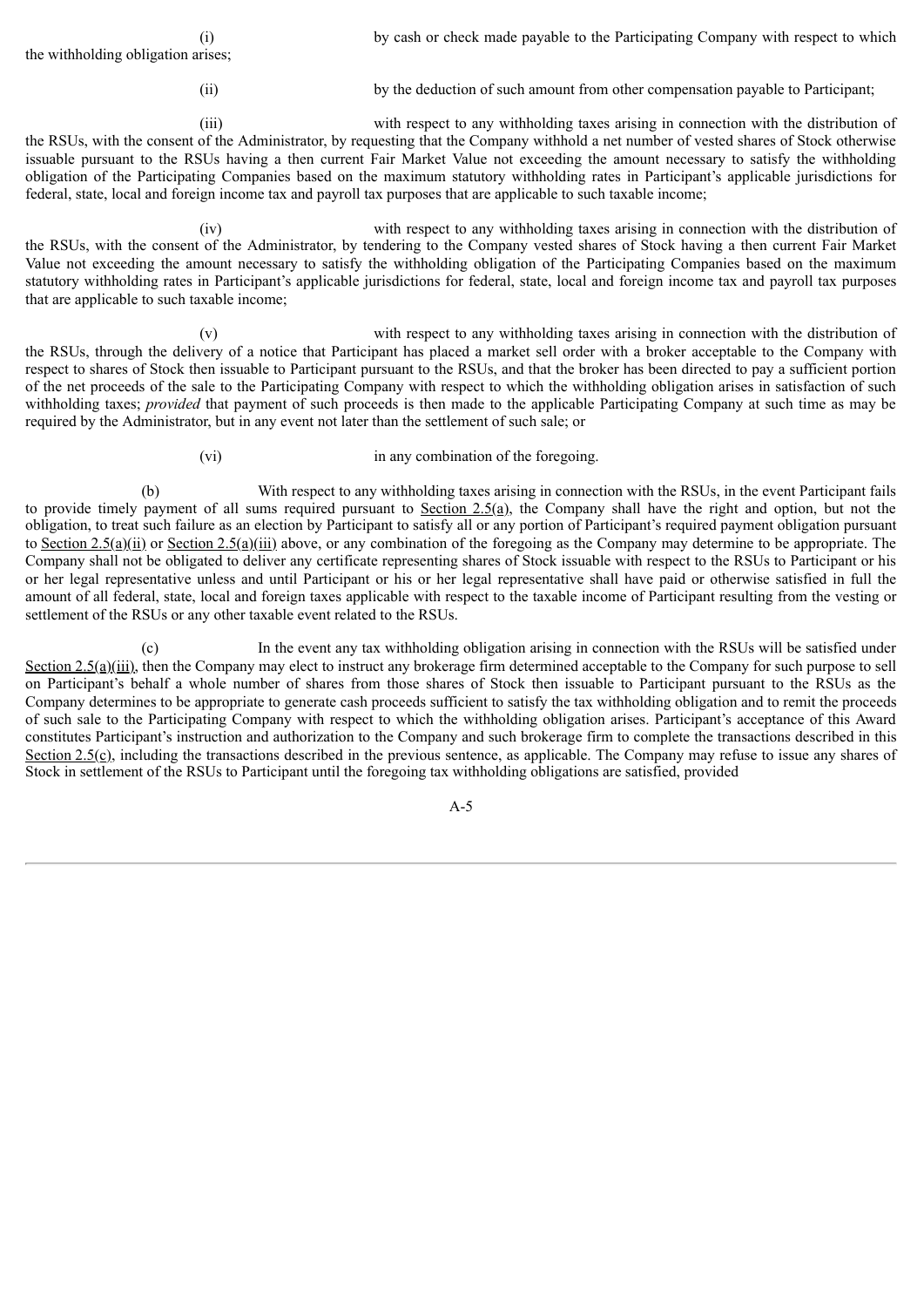that no payment shall be delayed under this Section 2.5(c) if such delay will result in a violation of Section 409A of the Code.

(d) Participant is ultimately liable and responsible for all taxes owed in connection with the RSUs, regardless of any action any Participating Company takes with respect to any tax withholding obligations that arise in connection with the RSUs. No Participating Company makes any representation or undertaking regarding the treatment of any tax withholding in connection with the awarding, vesting or payment of the RSUs or the subsequent sale of Shares. The Participating Companies do not commit and are under no obligation to structure the RSUs to reduce or eliminate Participant's tax liability.

Section II.6Rights as Stockholder. Neither Participant nor any Person claiming under or through Participant will have any of the rights or privileges of a stockholder of the Company in respect of any Shares deliverable hereunder unless and until certificates representing such Shares (which may be in book-entry form) will have been issued and recorded on the records of the Company or its transfer agents or registrars, and delivered to Participant (including through electronic delivery to a brokerage account). Except as otherwise provided herein, after such issuance, recordation and delivery, Participant will have all the rights of a stockholder of the Company with respect to such Shares, including, without limitation, the right to receipt of dividends and distributions on such Shares.

### **ARTICLE III.**

Section III.1Restrictive Covenants. In consideration of the benefits being provided to Participant pursuant to this Agreement, Participant agrees to be bound by the restrictive covenants contained in this Article III.

(c) Obligation to Maintain Confidentiality. Participant agrees not to divulge to third parties, or use in a manner not authorized by the Company, any confidential or Company proprietary information gathered or learned by Participant during his or her employment with the Participating Companies or their respective affiliates. "Confidential Information" includes, but is not limited to, information in oral, written or recorded form regarding business plans, trade or business secrets, Company financial records, supplier contracts or relationships, or any other information that the Company does not regularly disclose to the public. To the extent that Participant has any doubt as to whether information constitutes Confidential Information, Participant agrees to obtain advice from the Company's General Counsel prior to divulging or using such information. Participant understands and agrees that divulging such information to third parties, or using such information in an unauthorized manner, would cause serious competitive harm to the Company. Confidential Information shall exclude: (i) information that is generally known by or available for use by the public, (ii) information that was known by Participant prior to his or her employment with the Company (including its predecessor in interest, affiliates and Subsidiaries) and was obtained, to the best of Participant's knowledge, without violation of any obligation of confidentiality to the Company, or (iii) information that is required to be disclosed pursuant to applicable law or a court order. If information is required to be disclosed because of a court order, Participant must notify the Company's General Counsel immediately. Nothing in this Section 3.1(a) shall be interpreted to preclude Participant from communicating to a governmental agency about terms or conditions of employment or legal compliance issues, or from cooperating with an investigation being conducted by a governmental agency.

(a) Ownership of Property. Participant acknowledges that all discoveries, concepts, ideas, inventions, innovations, improvements, developments, methods, processes, programs, designs, analyses, drawings, reports, patent applications, copyrightable work, and mask work (whether or not including any Confidential Information) and all registrations or applications related thereto, all other proprietary information, and all similar or related information (whether or not patentable) that relate to the Participating Companies' or affiliates' actual or anticipated business, research and development, or existing or future products or services,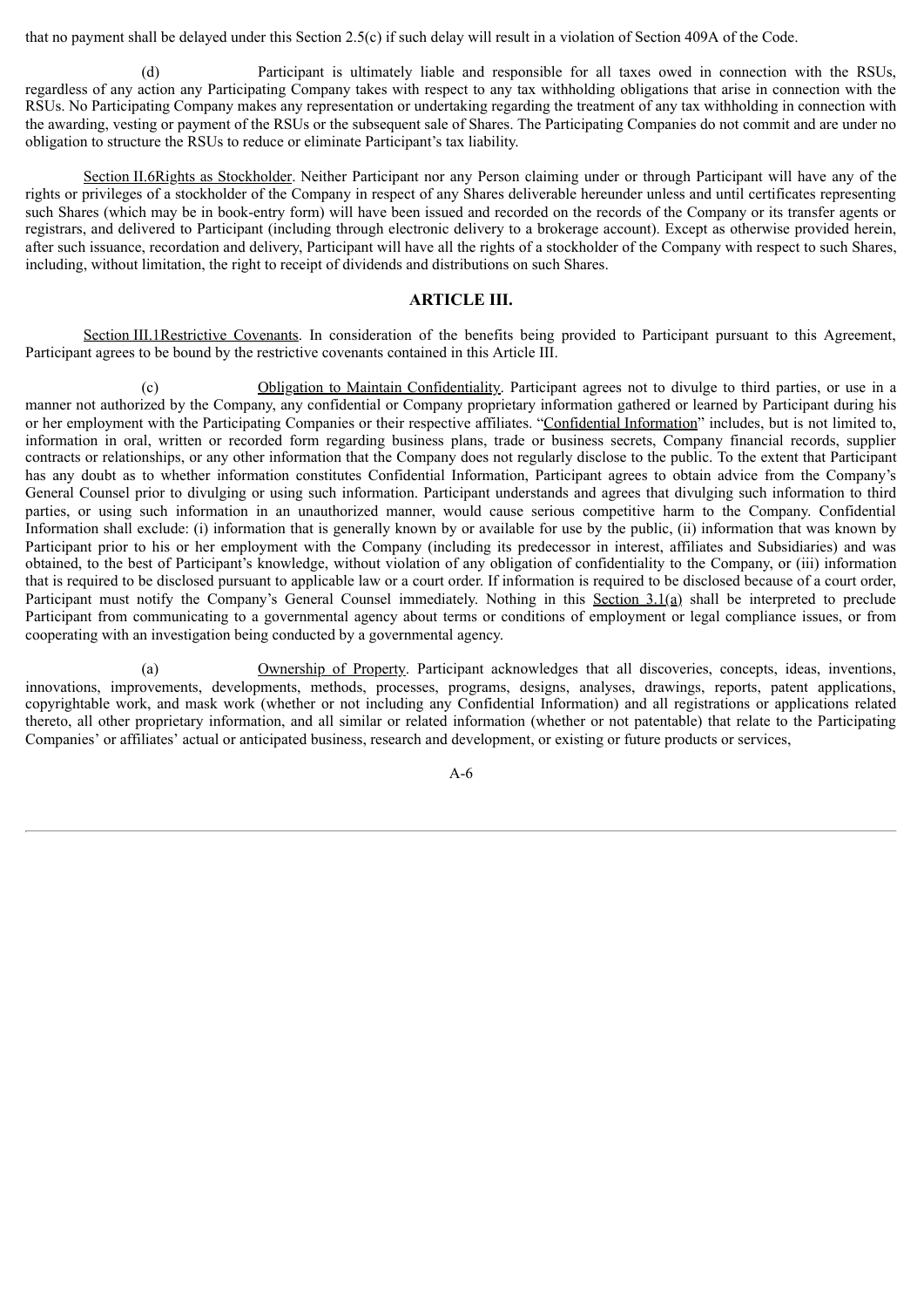and that were or are conceived, developed, contributed to, made or reduced to practice by Participant (either solely or jointly with others) while employed by or in the service of the Participating Companies or their respective affiliates (including, without limitation, prior to the date of this Agreement) (including any of the foregoing that constitutes any proprietary information or records) ("Work Product") belong to the Participating Companies or their respective affiliates, and Participant hereby assigns, and agrees to assign, all of the above Work Product to a Participating Company or affiliate thereof. Any copyrightable work prepared in whole or in part by Participant in the course of Participant's work for any of the foregoing entities shall be deemed a "work made for hire" under the copyright laws, and the Participating Company or affiliate thereof shall own all rights therein. To the extent that any such copyrightable work is not a "work made for hire", Participant hereby assigns and agrees to assign to the Participating Company or affiliate thereof all right, title, and interest, including without limitation, copyright in and to such copyrightable work. Participant shall as promptly as practicable under the circumstances disclose such Work Product and copyrightable work to the Company and perform all actions reasonably requested by the Company (whether during or after Participant's employment with or service to the Participating Companies and their respective affiliates) to establish and confirm the Participating Company's or such affiliate's ownership (including, without limitation, assignments, consents, powers of attorney, and other instruments). Participant is hereby provided notice of immunity under the federal Defend Trade Secrets Act of 2016, which states: (i) an individual shall not be held criminally or civilly liable under any federal or state trade secret law for the disclosure of a trade secret that (A) is made (1) in confidence to a federal, state, or local government official, either directly or indirectly, or to an attorney and (2) solely for the purpose of reporting or investigating a suspected violation of law, or (B) is made in a complaint or other document filed in a lawsuit or other proceeding, if such filing is made under seal; and (ii) an individual who files a lawsuit for retaliation by an employer for reporting a suspected violation of law may disclose the trade secret to the attorney of the individual and use the trade secret information in the court proceeding, if the individual (A) files any document containing the trade secret under seal and (B) does not disclose the trade secret, except pursuant to court order.

(b) Third Party Information. Participant understands that the Participating Companies and their respective affiliates will receive from third parties confidential or proprietary information ("Third Party Information") subject to a duty on the Participating Companies or their respective affiliates part to maintain the confidentiality of such information and to use it only for certain limited purposes. During the period of Participant's employment with or service to the Company or its Subsidiaries or affiliates and thereafter, and without in any way limiting the provisions of Section 3.1(a) above, Participant will hold Third Party Information in the strictest confidence and will not disclose to any one (other than personnel and consultants of the Participating Companies and their respective affiliates who need to know such information in connection with their work for the Participating Companies and their respective affiliates) or use, except in connection with Participant's work for the Participating Companies or their respective affiliates, Third Party Information unless expressly authorized by the Company in writing or unless and to the extent that the Third Party Information (i) becomes generally known to and available for use by the public other than as a result of Participant's acts or omissions to act, (ii) was known to Participant prior to Participant's employment with or service to the Participating Companies or their respective affiliates and was obtained, to the best of Participant's knowledge, without violation of any obligation of confidentiality to the Company, or (iii) is required to be disclosed pursuant to any applicable law or court order.

(c) Noncompetition and Nonsolicitation. Participant acknowledges that, in the course of Participant's employment, Participant will become familiar with the Participating Companies' and their respective affiliates' trade secrets and with other confidential information concerning the Participating Companies and their respective affiliates and that Participant's services will be of special, unique and extraordinary value to the Participating Companies and their respective affiliates.

(i) Noncompetition. Participant agrees that while employed by any Participating Company or its affiliates, and continuing until  $(A)$  the eighteen  $(18)$  month anniversary of the date of any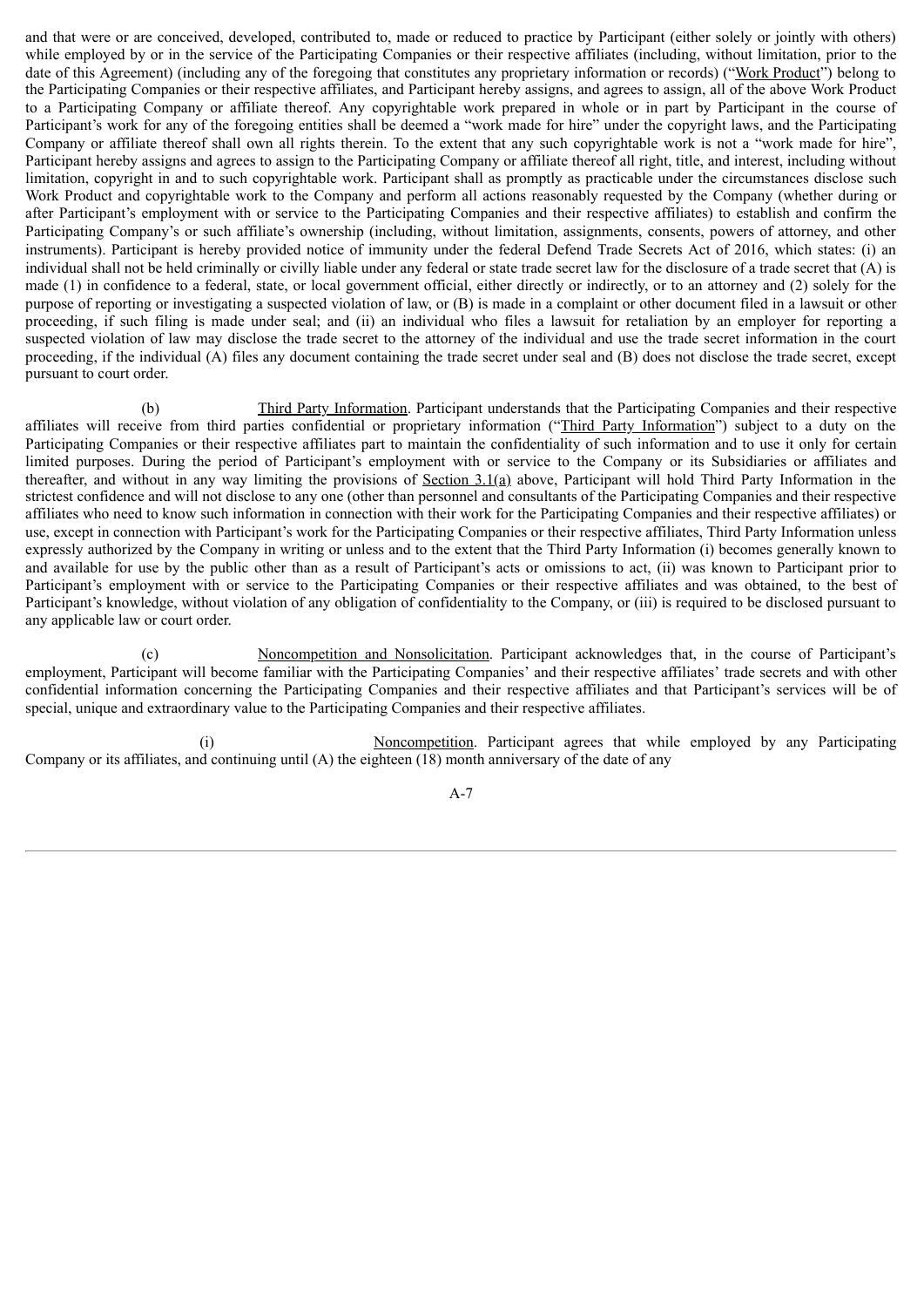termination of Participant's employment or service (other than as a result of Participant's CIC Qualifying Termination), or (B) twenty-four (24) months from the date of termination of Participant's employment or service as a result of Participant's CIC Qualifying Termination (the "Noncompete Period"), Participant shall not, anywhere in the world where the Company or its Subsidiaries or affiliates conduct or actively propose to conduct business during Participant's employment, directly or indirectly own, manage, control, participate in, consult with, be employed by or in any manner engage in (collectively, the "Restricted Activities") any business that is engaged in, or plans to be engaged in, the sale at retail or direct marketing (including online) to consumers of fabric, sewing or craft components (a "Competitive Business"), provided that the Restricted Activities shall only be applicable to similar line(s) of business or similar functions conducted by the Competitive Business for which the Participant had knowledge, involvement, and/or responsibility while at the Company. Further, during the Noncompete Period, Participant shall not conduct any of the Restricted Activities in similar line(s) of business or similar functions for which the Participant had knowledge, involvement, and/or responsibility while at the Company for any business that had sales to the Company and its Subsidiaries and affiliates during the immediately preceding fiscal year (a "Vendor Business"). Notwithstanding the foregoing, Participant may own up to 2% of any class of an issuer's publicly traded securities regardless of whether such entity is a Competitive Business. Nothing in this Section 3.1(d) confers upon Participant any right to receive severance or obligates the Company to pay any severance to Participant in connection with his or her termination of employment for any reason.

(ii) Nonsolicitation. Participant agrees that during the Noncompete Period, Participant shall not directly or indirectly through another entity (A) induce or attempt to induce any employee of the Participating Companies or their respective affiliates to leave the employ of the Participating Companies or their respective affiliates, or in any way interfere with the relationship between the Participating Companies or their respective affiliates and any employee thereof, (B) hire any person who was an employee of the Participating Companies or their respective affiliates within 180 days prior to the time such employee was hired by Participant, (C) induce or attempt to induce any customer, supplier, licensee or other business relation of the Participating Companies or their respective affiliates to cease doing business with the Participating Companies or their respective affiliates or in any way interfere with the relationship between any such customer, licensee or business relation and the Participating Companies or their respective affiliates, or (D) directly or indirectly acquire or attempt to acquire an interest in any business relating to the business of the Company or its Subsidiaries or affiliates and with which any of the Participating Companies or their respective affiliates have entered into substantive negotiations or has requested and received confidential information relating to the acquisition of such business by the Participating Companies or their respective affiliates in the two-year period immediately preceding Participant's termination of employment with any Participating Company.

(d) Non-disparagement. Participant agrees that at no time during his or her employment by any Participating Company or thereafter shall he or she make, or cause or assist any other person to make, any statement or other communication to any third party which impugns or attacks, or is otherwise critical of, in any material respect, the reputation, business or character of the Participating Companies or their respective affiliates or any of their respective directors, officers or employees; provided that Participant shall not be required to make any untruthful statement or to violate any law.

Section III.2Enforcement. If, at the time of enforcement of Article III of this Agreement, a court holds that the restrictions stated therein are unreasonable under circumstances then existing, the parties hereto agree that the maximum duration, scope or geographical area reasonable under such circumstances shall be substituted for the stated period, scope or area and that the court shall be allowed to revise the restrictions contained herein to cover the maximum duration, scope and area permitted by law. Participant agrees that because his or her services are unique and Participant has access to confidential information, money damages would be an inadequate remedy for any breach of this Article III and its subsections. Participant agrees that the Participating Companies and their respective affiliates, in the event of a breach or threatened breach of this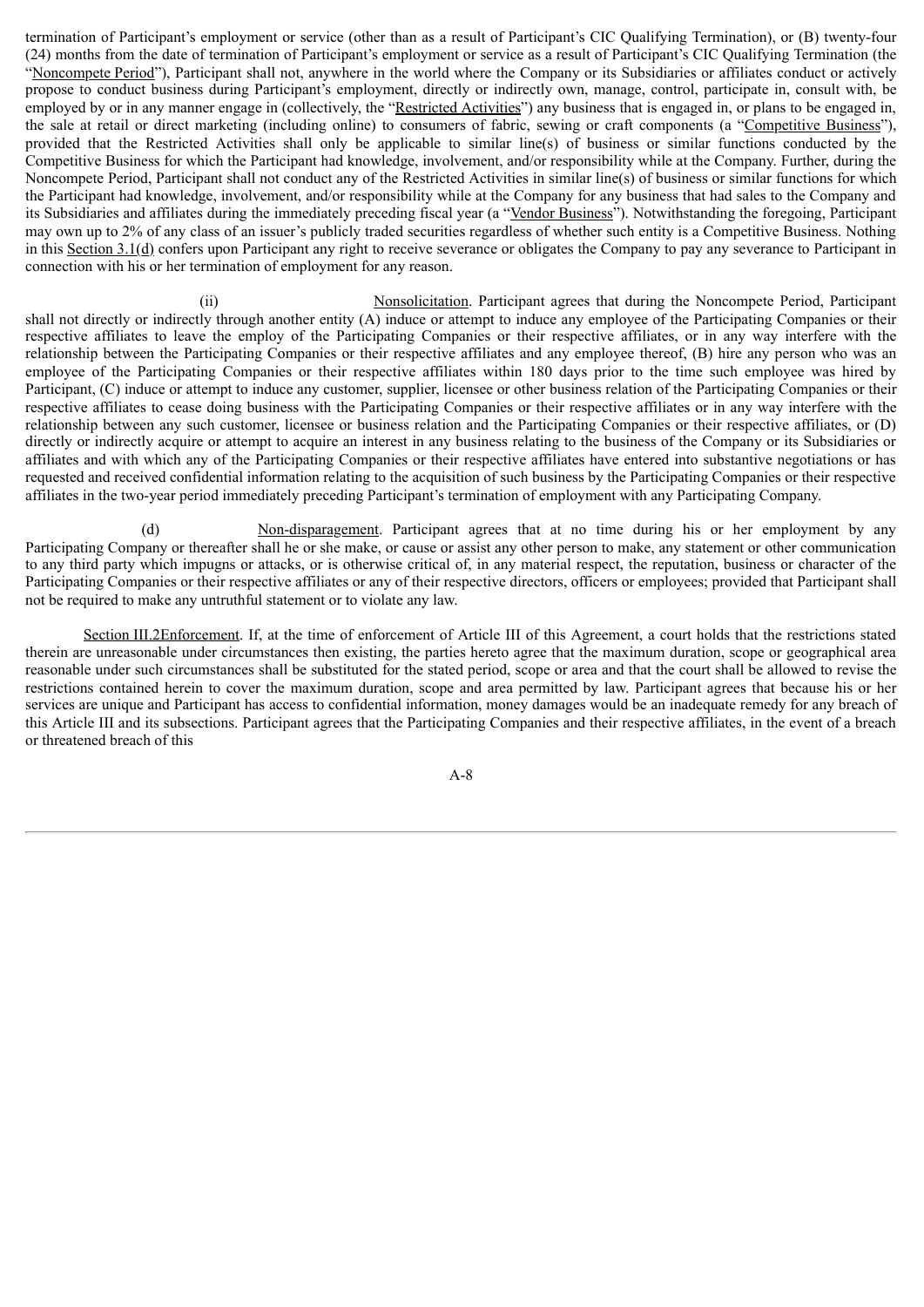Article III or any of its subsections, may seek injunctive or other equitable relief in addition to any other remedy available to them in a court of competent jurisdiction without posting bond or other security.

Section III.3Acknowledgments. Participant acknowledges that the provisions of this Article III and its subsections are (a) in addition to, and not in limitation of, any obligation of Participant under the terms of any other agreement with the Participating Companies or their respective affiliates (including, without limitation, the restrictive covenants in any employment or severance agreement between the Participant and any Participating Company, which Participant acknowledges remain in full force and effect in accordance with their terms), and (b) in consideration of (i) employment with the Participating Companies, and (ii) additional good and valuable consideration as set forth in this Agreement. In addition, Participant agrees and acknowledges that the restrictions contained in this Article III and its subsections do not preclude Participant from earning a livelihood, nor do they unreasonably impose limitations on Participant's ability to earn a living. Participant agrees and acknowledges that the potential harm to the Participating Companies or their respective affiliates of the nonenforcement of this Article III and its subsections outweighs any potential harm to Participant of its enforcement by injunction or otherwise. Participant acknowledges that he or she has carefully read this Agreement and has given careful consideration to the restraints imposed upon Participant by this Agreement, and is in full accord as to their necessity for the reasonable and proper protection of confidential and proprietary information of the Participating Companies and their respective affiliates now existing or to be developed in the future. Participant expressly acknowledges and agrees that each and every restraint imposed by this Agreement is reasonable with respect to subject matter, time period and geographical area.

### **ARTICLE IV.**

### **OTHER PROVISIONS**

Section IV.1Administration. The Administrator shall have the power to interpret the Plan, the Grant Notice and this Agreement and to adopt such rules for the administration, interpretation and application of the Plan, the Grant Notice and this Agreement as are consistent therewith and to interpret, amend or revoke any such rules. All actions taken and all interpretations and determinations made by the Administrator will be final and binding upon Participant, the Company and all other interested Persons. To the extent allowable pursuant to Applicable Law, no member of the Committee or the Board will be personally liable for any action, determination or interpretation made with respect to the Plan, the Grant Notice or this Agreement.

Section IV.2RSUs Not Transferable. The RSUs may not be sold, pledged, assigned or transferred in any manner other than by will or the laws of descent and distribution, unless and until the Shares underlying the RSUs have been issued, and all restrictions applicable to such Shares have lapsed. No RSUs or any interest or right therein or part thereof shall be liable for the debts, contracts or engagements of Participant or his or her successors in interest or shall be subject to disposition by transfer, alienation, anticipation, pledge, encumbrance, assignment or any other means whether such disposition be voluntary or involuntary or by operation of law by judgment, levy, attachment, garnishment or any other legal or equitable proceedings (including bankruptcy), and any attempted disposition thereof shall be null and void and of no effect, except to the extent that such disposition is permitted by the preceding sentence.

Section IV.3Adjustments The Administrator may accelerate the vesting of all or a portion of the RSUs in such circumstances as it, in its sole discretion, may determine. Participant acknowledges that the RSUs and the Shares subject to the RSUs are subject to adjustment, modification and termination in certain events as provided in this Agreement and the Plan, including Section 12.2 of the Plan.

Section IV.4Notices. Any notice to be given under the terms of this Agreement to the Company shall be addressed to the Company in care of the Secretary of the Company at the Company's principal office, and any notice to be given to Participant shall be addressed to Participant at Participant's last address reflected on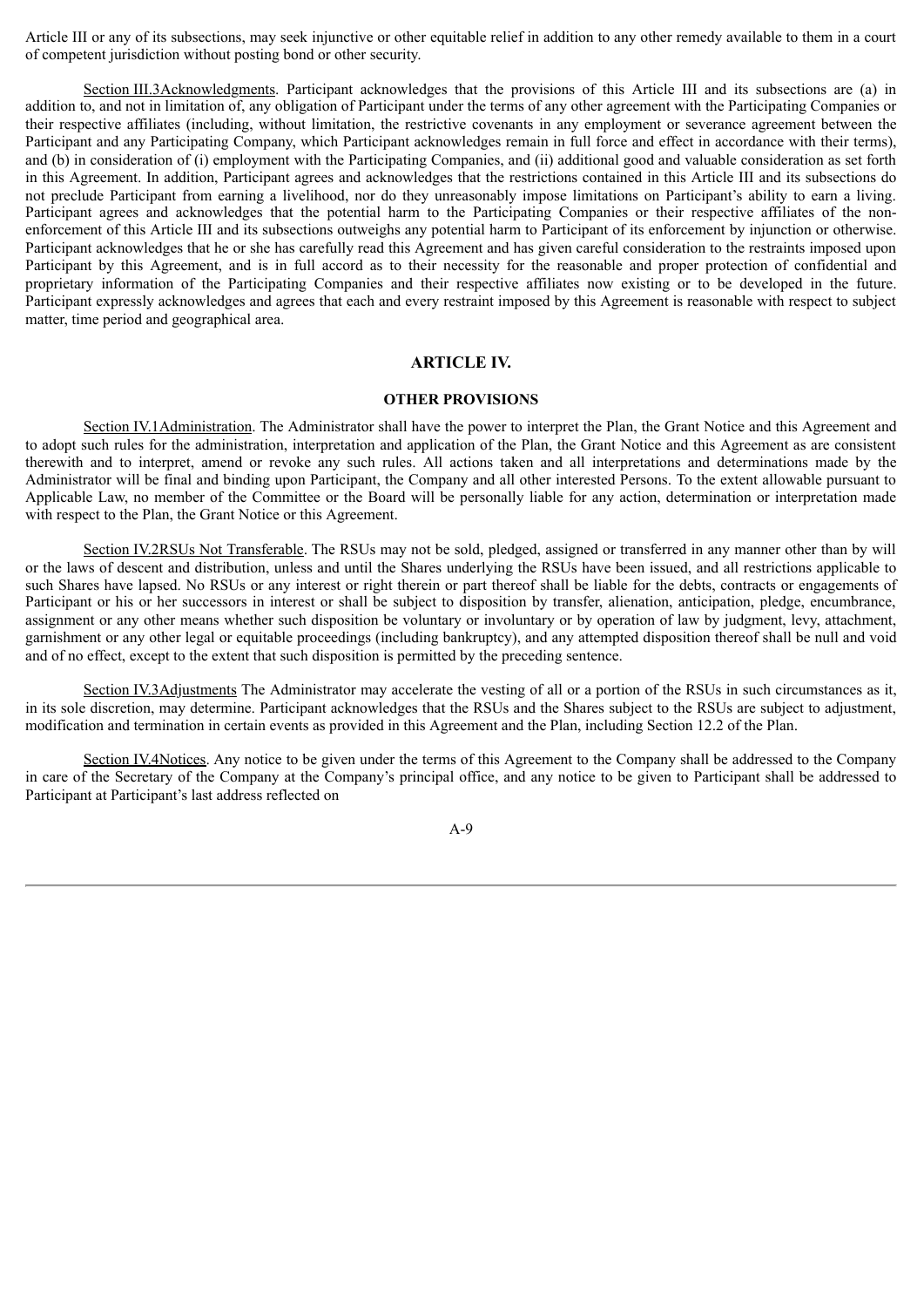the Company's records. By a notice given pursuant to this Section 4.4, either party may hereafter designate a different address for notices to be given to that party. Any notice shall be deemed duly given when sent via email or when sent by certified mail (return receipt requested) and deposited (with postage prepaid) in a post office or branch post office regularly maintained by the United States Postal Service.

Section IV.5Titles. Titles are provided herein for convenience only and are not to serve as a basis for interpretation or construction of this Agreement.

Section IV.6Governing Law. The laws of the State of Delaware shall govern the interpretation, validity, administration, enforcement and performance of the terms of this Agreement regardless of the law that might be applied under principles of conflicts of laws.

Section IV.7Conformity to Securities Laws. Participant acknowledges that the Plan, the Grant Notice and this Agreement are intended to conform to the extent necessary with all Applicable Laws, including, without limitation, the provisions of the Securities Act and the Exchange Act, and any and all regulations and rules promulgated thereunder by the Securities and Exchange Commission and state securities laws and regulations. Notwithstanding anything herein to the contrary, the Plan shall be administered, and the RSUs are granted, only in such a manner as to conform to Applicable Law. To the extent permitted by Applicable Law, the Plan, the Grant Notice and this Agreement shall be deemed amended to the extent necessary to conform to Applicable Law.

Section IV.8Amendment, Suspension and Termination. To the extent permitted by the Plan, this Agreement may be wholly or partially amended or otherwise modified, suspended or terminated at any time or from time to time by the Administrator or the Board*, provided* that, except as may otherwise be provided by the Plan, no amendment, modification, suspension or termination of this Agreement shall adversely affect the RSUs in any material way without the prior written consent of Participant.

Section IV.9Successors and Assigns. The Company may assign any of its rights under this Agreement to single or multiple assignees, and this Agreement shall inure to the benefit of the successors and assigns of the Company. Subject to the restrictions on transfer set forth in Section 4.2 and the Plan, this Agreement shall be binding upon and inure to the benefit of the heirs, legatees, legal representatives, successors and assigns of the parties hereto.

Section IV.10Limitations Applicable to Section 16 Persons. Notwithstanding any other provision of the Plan or this Agreement, if Participant is subject to Section 16 of the Exchange Act, the Plan, the RSUs, the Dividend Equivalents, the Grant Notice and this Agreement shall be subject to any additional limitations set forth in any applicable exemptive rule under Section 16 of the Exchange Act (including any amendment to Rule 16b-3 of the Exchange Act) that are requirements for the application of such exemptive rule. To the extent permitted by Applicable Law, this Agreement shall be deemed amended to the extent necessary to conform to such applicable exemptive rule.

Section IV.11Not a Contract of Employment. Nothing in this Agreement or in the Plan shall confer upon Participant any right to continue to serve as an employee or other service provider of any Participating Company or shall interfere with or restrict in any way the rights of any Participating Company, which rights are hereby expressly reserved, to discharge or terminate the services of Participant at any time for any reason whatsoever, with or without cause, except to the extent (a) expressly provided otherwise in a written agreement between a Participating Company and Participant or (b) where such provisions are not consistent with applicable foreign or local laws, in which case such applicable foreign or local laws shall control.

Section IV.12Entire Agreement. The Plan, the Grant Notice and this Agreement (including any exhibit hereto) constitute the entire agreement of the parties and supersede in their entirety all prior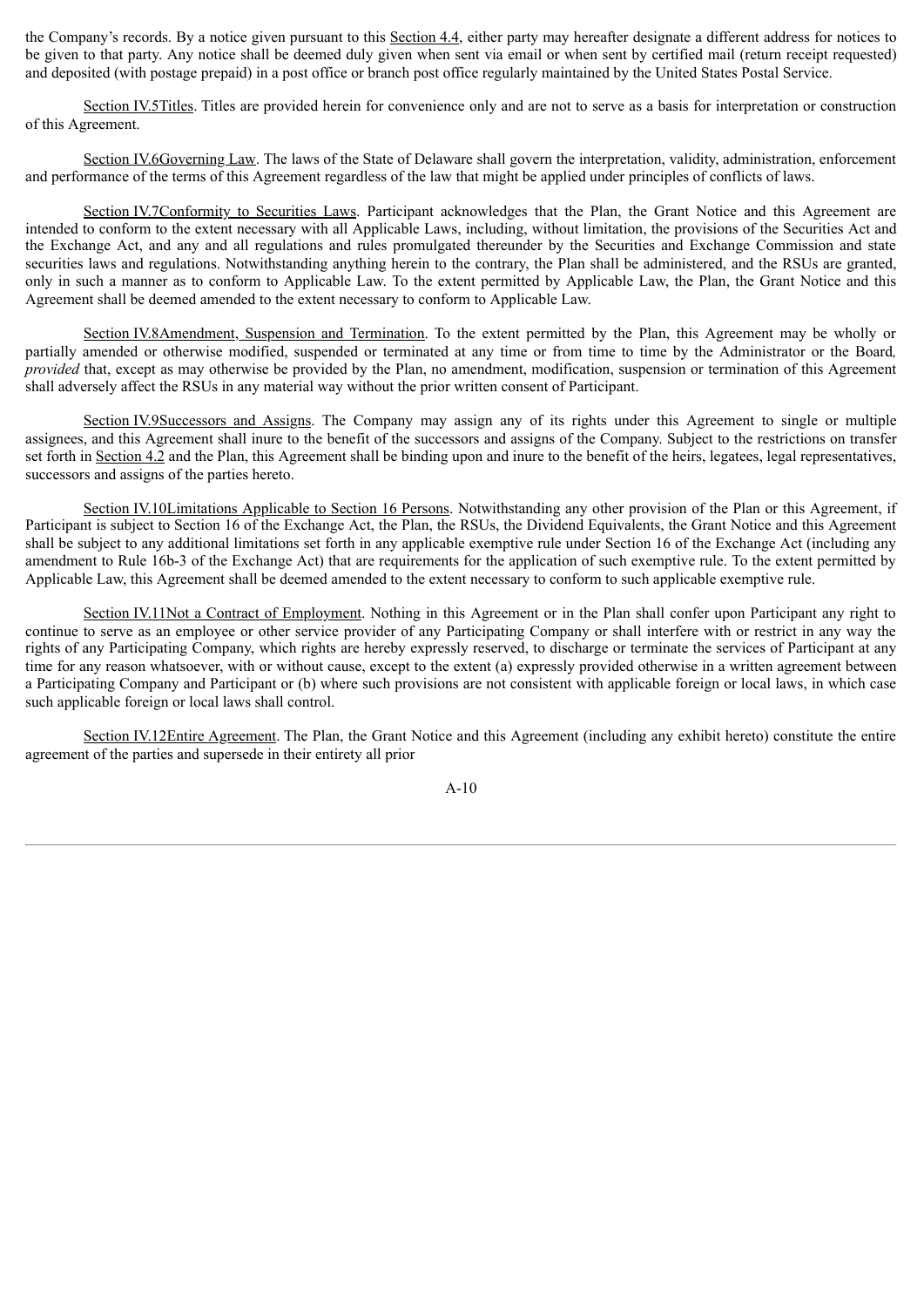undertakings, notices, communications and agreements of the Company and Participant with respect to the subject matter hereof.

Section IV.13Section 409A. This Award is not intended to constitute "nonqualified deferred compensation" within the meaning of Section 409A. However, notwithstanding any other provision of the Plan, the Grant Notice or this Agreement, if at any time the Administrator determines that this Award (or any portion thereof) may be subject to Section 409A, the Administrator shall have the right in its sole discretion (without any obligation to do so or to indemnify Participant or any other Person for failure to do so) to adopt such amendments to the Plan, the Grant Notice or this Agreement, or adopt other policies and procedures (including amendments, policies and procedures with retroactive effect), or take any other actions, as the Administrator determines are necessary or appropriate for this Award either to be exempt from the application of Section 409A or to comply with the requirements of Section 409A.

Section IV.14Agreement Severable. In the event that any provision of the Grant Notice or this Agreement is held invalid or unenforceable, such provision will be severable from, and such invalidity or unenforceability will not be construed to have any effect on, the remaining provisions of the Grant Notice or this Agreement.

Section IV.15Limitation on Participant's Rights. Participation in the Plan confers no rights or interests other than as herein provided. This Agreement creates only a contractual obligation on the part of the Company as to amounts payable and shall not be construed as creating a trust. Neither the Plan nor any underlying program, in and of itself, has any assets. Participant shall have only the rights of a general unsecured creditor of the Company with respect to amounts credited and benefits payable, if any, with respect to the RSUs and Dividend Equivalents.

Section IV.16Counterparts. The Grant Notice may be executed in one or more counterparts, including by way of any electronic signature, subject to Applicable Law, each of which shall be deemed an original and all of which together shall constitute one instrument.

Section IV.17Broker-Assisted Sales. In the event of any broker-assisted sale of shares of Stock in connection with the payment of withholding taxes as provided in Section 2.5(a)(iii) or Section 2.5(a)(v): (a) any shares of Stock to be sold through a broker-assisted sale will be sold on the day the tax withholding obligation arises or as soon thereafter as practicable; (b) such shares of Stock may be sold as part of a block trade with other participants in the Plan in which all participants receive an average price; (c) Participant will be responsible for all broker's fees and other costs of sale, and Participant agrees to indemnify and hold the Company harmless from any losses, costs, damages, or expenses relating to any such sale; (d) to the extent the proceeds of such sale exceed the applicable tax withholding obligation, the Company agrees to pay such excess in cash to Participant as soon as reasonably practicable; (e) Participant acknowledges that the Company or its designee is under no obligation to arrange for such sale at any particular price, and that the proceeds of any such sale may not be sufficient to satisfy the applicable tax withholding obligation; and (f) in the event the proceeds of such sale are insufficient to satisfy the applicable tax withholding obligation, Participant agrees to pay immediately upon demand to the Participating Company with respect to which the withholding obligation arises an amount in cash sufficient to satisfy any remaining portion of the applicable Participating Company's withholding obligation.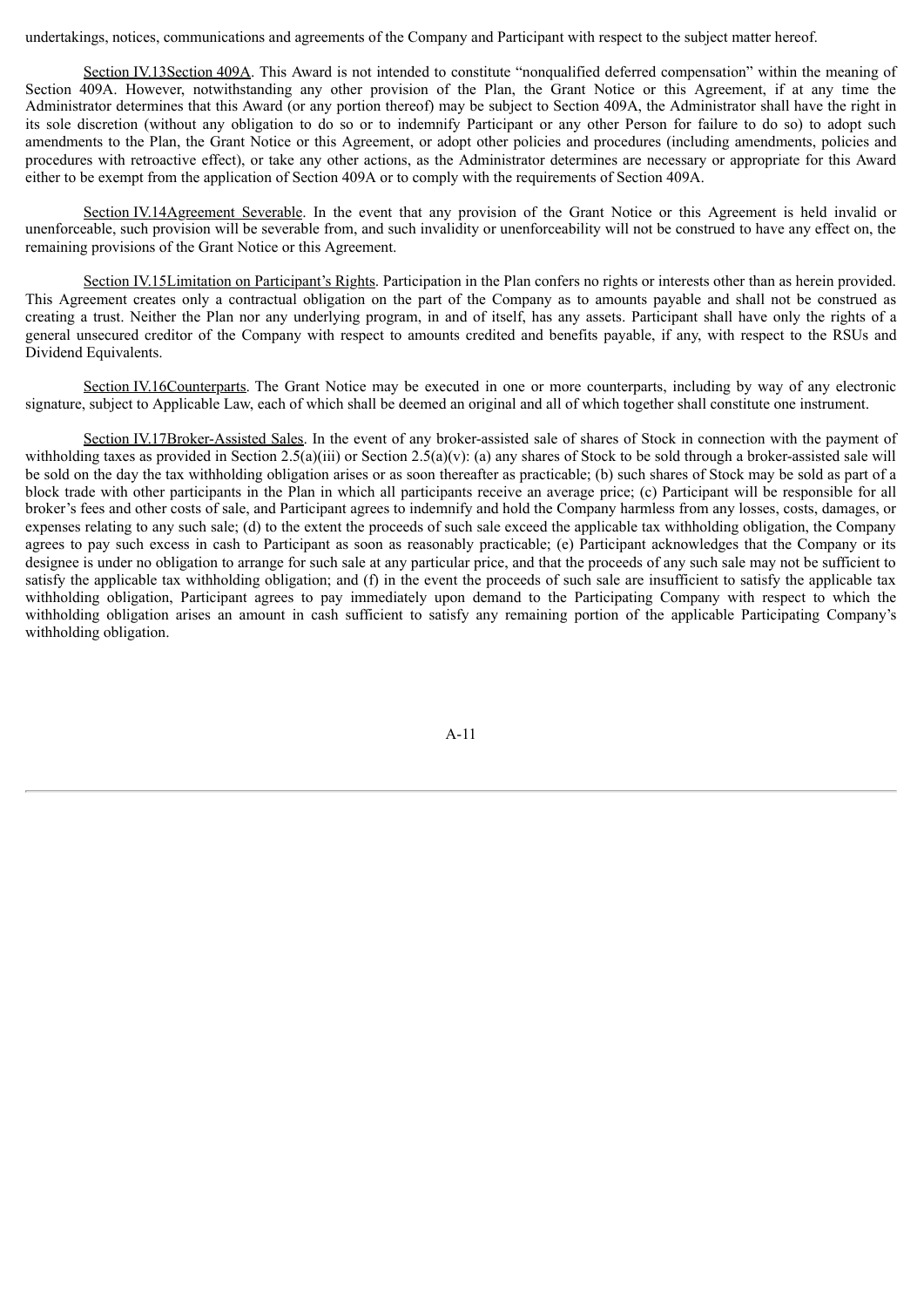#### **CERTIFICATION**

<span id="page-49-0"></span>I, Wade Miquelon, certify that:

- 1. I have reviewed this Quarterly Report on Form 10-Q of JOANN Inc.;
- 2. Based on my knowledge, this report does not contain any untrue statement of a material fact or omit to state a material fact necessary to make the statements made, in light of the circumstances under which such statements were made, not misleading with respect to the period covered by this report;
- 3. Based on my knowledge, the financial statements, and other financial information included in this report, fairly present in all material respects the financial condition, results of operations and cash flows of the registrant as of, and for, the periods presented in this report;
- 4. The registrant's other certifying officer and I are responsible for establishing and maintaining disclosure controls and procedures (as defined in Exchange Act Rules  $13a-15(e)$  and  $15d-15(e)$  for the registrant and have:
	- (a) Designed such disclosure controls and procedures, or caused such disclosure controls and procedures to be designed under our supervision, to ensure that material information relating to the registrant, including its consolidated subsidiaries, is made known to us by others within those entities, particularly during the period in which this report is being prepared;
	- (b) [Intentionally omitted];
	- (c) Evaluated the effectiveness of the registrant's disclosure controls and procedures and presented in this report our conclusions about the effectiveness of the disclosure controls and procedures, as of the end of the period covered by this report based on such evaluation; and
	- (d) Disclosed in this report any change in the registrant's internal control over financial reporting that occurred during the registrant's most recent fiscal quarter (the registrant's fourth fiscal quarter in the case of an annual report) that has materially affected, or is reasonably likely to materially affect, the registrant's internal control over financial reporting; and
- 5. The registrant's other certifying officer and I have disclosed, based on our most recent evaluation of internal control over financial reporting, to the registrant's auditors and the audit committee of the registrant's board of directors (or persons performing the equivalent functions):
	- (a) All significant deficiencies and material weaknesses in the design or operation of internal control over financial reporting which are reasonably likely to adversely affect the registrant's ability to record, process, summarize and report financial information; and
	- (b) Any fraud, whether or not material, that involves management or other employees who have a significant role in the registrant's internal control over financial reporting.

Date: June 3, 2022 By: /s/ Wade Miquelon

Wade Miquelon President and Chief Executive Officer (*principal executive of icer*)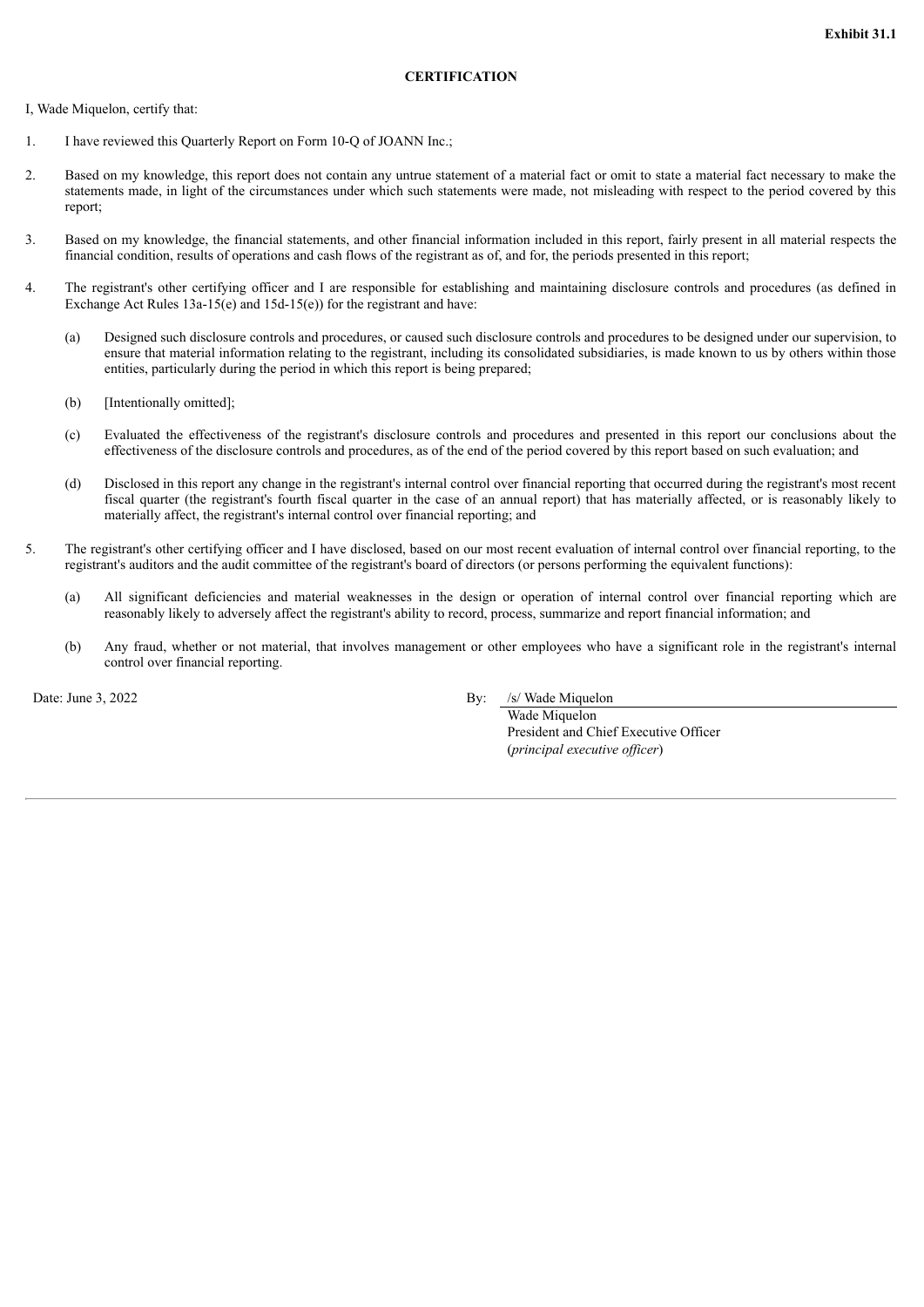<span id="page-50-0"></span>I, Matt Susz, certify that:

- 1. I have reviewed this Quarterly Report on Form 10-Q of JOANN Inc.;
- 2. Based on my knowledge, this report does not contain any untrue statement of a material fact or omit to state a material fact necessary to make the statements made, in light of the circumstances under which such statements were made, not misleading with respect to the period covered by this report;
- 3. Based on my knowledge, the financial statements, and other financial information included in this report, fairly present in all material respects the financial condition, results of operations and cash flows of the registrant as of, and for, the periods presented in this report;
- 4. The registrant's other certifying officer and I are responsible for establishing and maintaining disclosure controls and procedures (as defined in Exchange Act Rules  $13a-15(e)$  and  $15d-15(e)$  for the registrant and have:
	- (a) Designed such disclosure controls and procedures, or caused such disclosure controls and procedures to be designed under our supervision, to ensure that material information relating to the registrant, including its consolidated subsidiaries, is made known to us by others within those entities, particularly during the period in which this report is being prepared;
	- (b) [Intentionally omitted];
	- (c) Evaluated the effectiveness of the registrant's disclosure controls and procedures and presented in this report our conclusions about the effectiveness of the disclosure controls and procedures, as of the end of the period covered by this report based on such evaluation; and
	- (d) Disclosed in this report any change in the registrant's internal control over financial reporting that occurred during the registrant's most recent fiscal quarter (the registrant's fourth fiscal quarter in the case of an annual report) that has materially affected, or is reasonably likely to materially affect, the registrant's internal control over financial reporting; and
- 5. The registrant's other certifying officer and I have disclosed, based on our most recent evaluation of internal control over financial reporting, to the registrant's auditors and the audit committee of the registrant's board of directors (or persons performing the equivalent functions):
	- (a) All significant deficiencies and material weaknesses in the design or operation of internal control over financial reporting which are reasonably likely to adversely affect the registrant's ability to record, process, summarize and report financial information; and
	- (b) Any fraud, whether or not material, that involves management or other employees who have a significant role in the registrant's internal control over financial reporting.

Date: June 3, 2022 By: /s/ Matt Susz

Matt Susz Senior Vice President, Chief Financial Officer (*principal financial of icer)*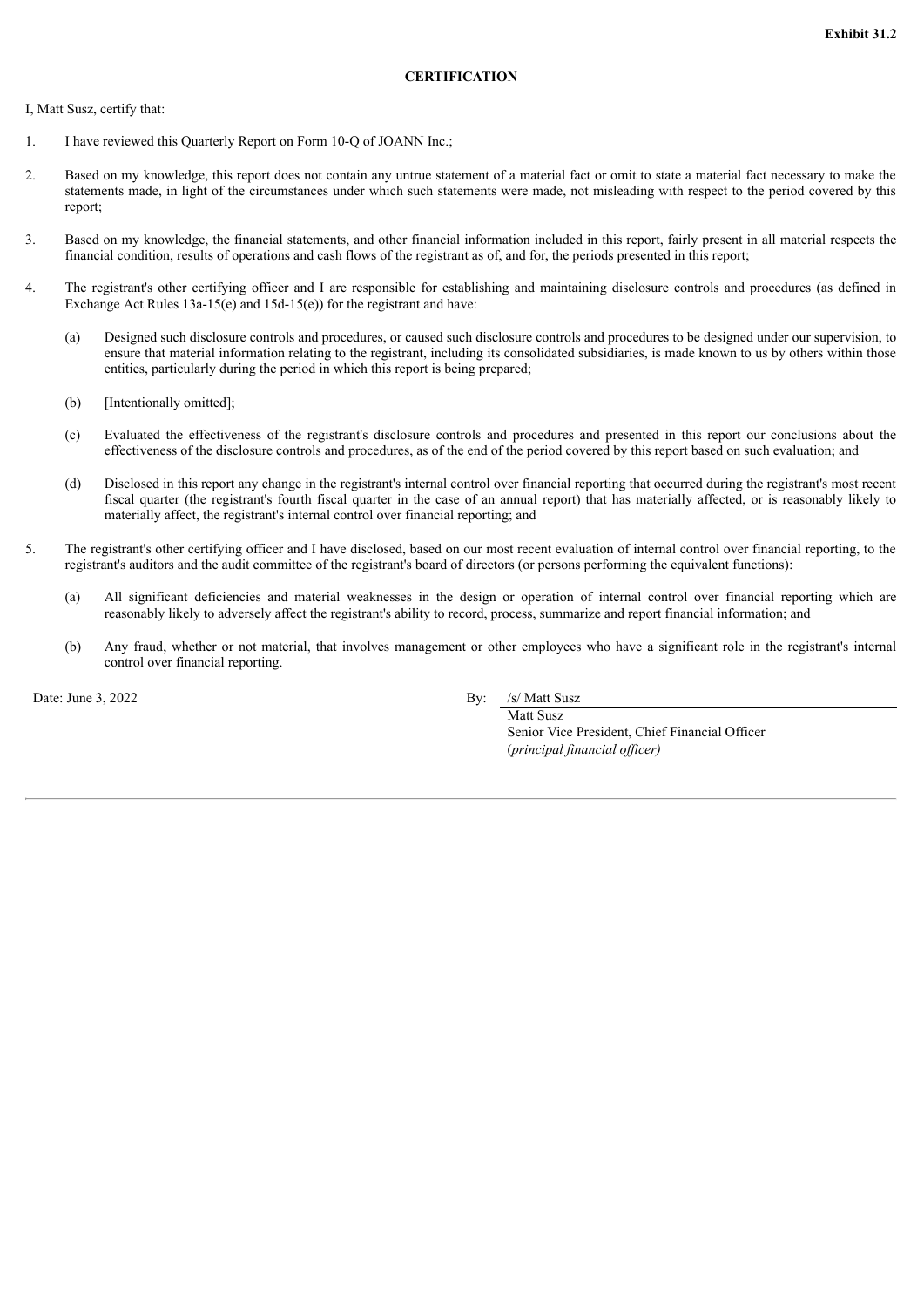### **CERTIFICATION PURSUANT TO 18 U.S.C. SECTION 1350, AS ADOPTED PURSUANT TO SECTION 906 OF THE SARBANES-OXLEY ACT OF 2002**

<span id="page-51-0"></span>In connection with the Quarterly Report on Form 10-Q of JOANN Inc. (the "Company") for the period ended April 30, 2022 as filed with the Securities and Exchange Commission on the date hereof (the "Report"), I certify, pursuant to 18 U.S.C. § 1350, as adopted pursuant to § 906 of the Sarbanes-Oxley Act of 2002, that:

- (1) The Report fully complies with the requirements of section 13(a) or 15(d) of the Securities Exchange Act of 1934; and
- (2) The information contained in the Report fairly presents, in all material respects, the financial condition and result of operations of the Company.

Date: June 3, 2022 By: /s/ Wade Miquelon

Wade Miquelon President and Chief Executive Officer (*principal executive of icer*)